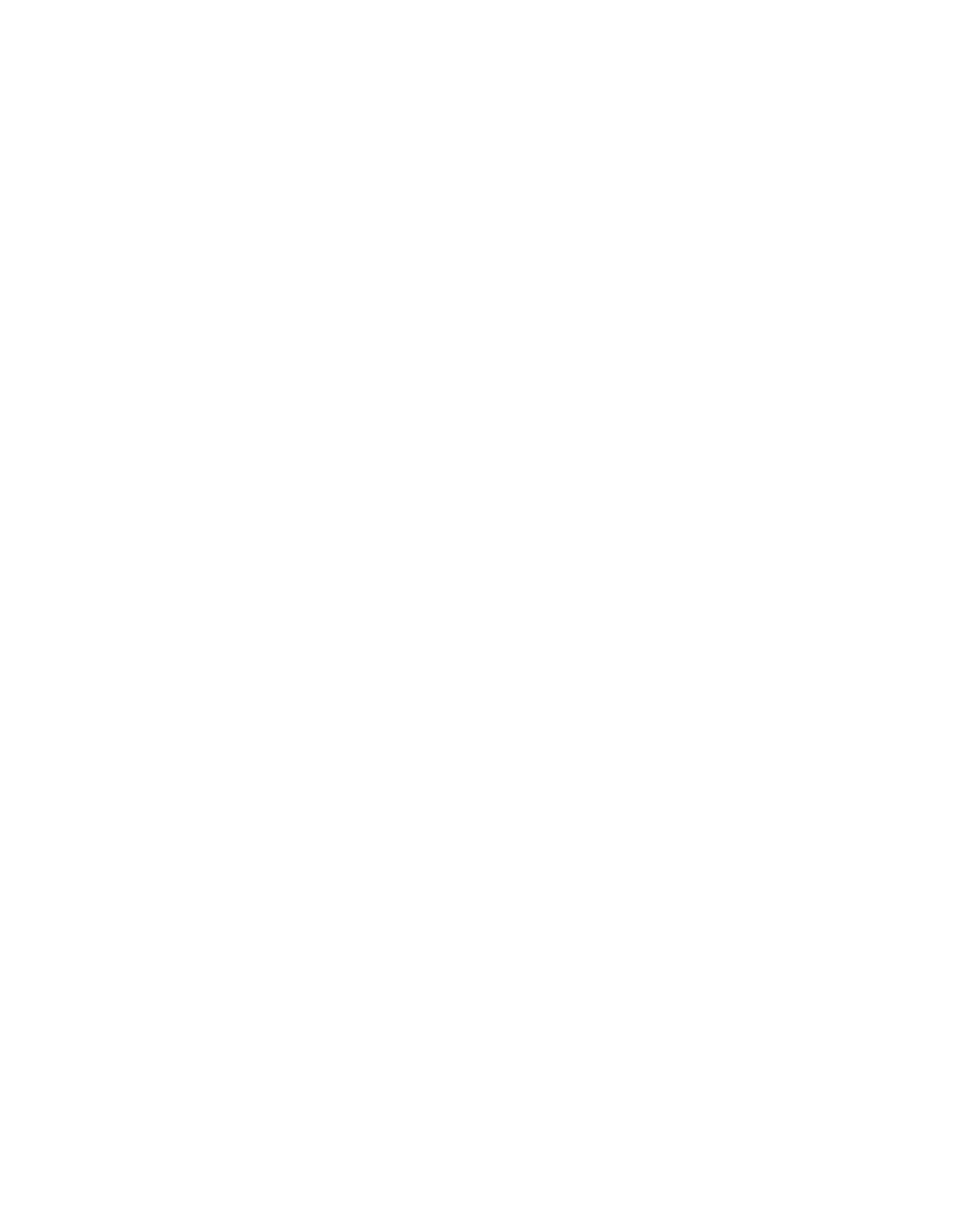### A GENERAL HAZARD WARNING

- Failure to comply with the precautions and instructions provided with this heater, can result in: **Death** 
	- Serious bodily injury or burns
	- Property damage or loss from fire or explosion
	- Asphyxiation due to lack of adequate air supply or carbon monoxide poisoning
	- Electrical shock
- Read this Owner's Manual before installing or using this product.
- Only properly-trained service people should repair or install this heater.
- Save this Owner's Manual for future use and reference.
- Owner's Manuals and replacement labels are available at no charge. For assistance, contact L.B. White at 800-345-7200.

### **A** WARNING

- Proper gas supply pressure must be provided to the inlet of the heater.
- $\blacksquare$  Refer to data plate for proper gas supply pressure.
- Gas pressure in excess of the maximum inlet pressure specified at the heater inlet can cause fires or explosions.
- Fires or explosions can lead to serious injury, death, or building damage.
- Gas pressure below the minimum inlet pressure specified at the heater inlet may cause improper combustion.
- Improper combustion can lead to asphyxiation or carbon monoxide poisoning and therefore serious injury or death.

| <b>WARNING</b><br><b>Fire and Explosion Hazard</b>                                                                                                 | <b>WARNING</b><br><b>Fire and Explosion Hazard</b><br>Keep solid combustibles a safe distance                           |
|----------------------------------------------------------------------------------------------------------------------------------------------------|-------------------------------------------------------------------------------------------------------------------------|
| Not for home or recreational vehicle use.                                                                                                          | away from the heater.                                                                                                   |
| Installation of this heater in a home or<br>recreational vehicle may result in a fire or<br>explosion.                                             | Solid combustibles include wood or paper<br>products, building materials, and dust.                                     |
| Fire or explosions can cause property<br>damage or loss of life.                                                                                   | Do not use the heater in spaces which<br>contain or may contain volatile or airborne<br>combustibles.                   |
| <b>FOR YOUR SAFETY</b><br>Do not store or use gasoline or other<br>flammable vapors and liquids in the vicinity of<br>this or any other appliance. | Volatile or airborne combustibles include<br>gasoline, solvents, paint thinner, dust<br>particles or unknown chemicals. |
|                                                                                                                                                    | <b>Failure to follow these instructions may</b><br>result in a fire or explosion.                                       |
| <b>FOR YOUR SAFETY</b><br>If you smell gas:                                                                                                        | Fire or explosions can lead to property<br>damage, personal injury or loss of life.                                     |
| 1. Open windows.<br>Don't touch electrical switches.                                                                                               |                                                                                                                         |
| Extinguish any open flame.<br>З.                                                                                                                   |                                                                                                                         |
| 4. Immediately call your gas supplier.                                                                                                             |                                                                                                                         |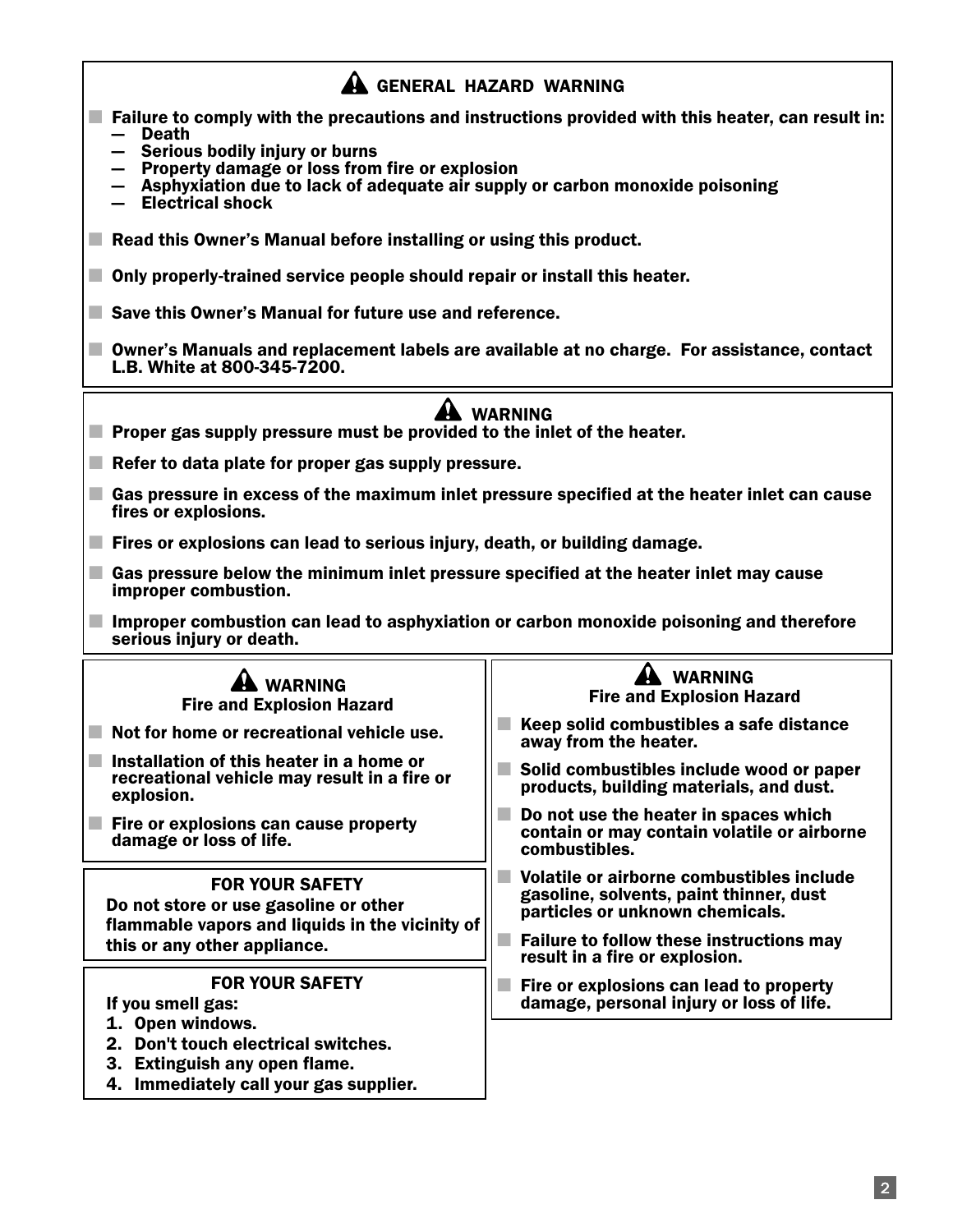## *Table of Contents*

| <b>SECTION</b><br><b>PAGE</b>                                                                                           |
|-------------------------------------------------------------------------------------------------------------------------|
|                                                                                                                         |
|                                                                                                                         |
|                                                                                                                         |
| Installation Instructions                                                                                               |
|                                                                                                                         |
|                                                                                                                         |
| Connecting Regulator to Gas Supply (and according connecting Regulator to Gas Supply (and according connection of $8$ ) |
|                                                                                                                         |
|                                                                                                                         |
|                                                                                                                         |
|                                                                                                                         |
|                                                                                                                         |
|                                                                                                                         |
| Service Instructions                                                                                                    |
|                                                                                                                         |
|                                                                                                                         |
|                                                                                                                         |
|                                                                                                                         |
|                                                                                                                         |
|                                                                                                                         |
|                                                                                                                         |
|                                                                                                                         |
| Parts Identification                                                                                                    |
|                                                                                                                         |
|                                                                                                                         |
|                                                                                                                         |

## *General Information*

3

When calling for technical service assistance, or for other specific information, always have model number, configuration number and serial number available. This information is contained on the dataplate.

This manual will instruct you in the operation and care of your unit. Have your qualified installer review this manual with you so that you fully understand the heater and how it functions.

The gas supply line installation, installation of the heater, and repair and servicing of the heater requires continuing expert training and knowledge of gas heaters and should not be attempted by anyone who is not so qualified. See page 6 for definition of the necessary qualifications.

Contact your local L.B. White distributor or the L.B. White Co., LLC for assistance, or if you have any questions about the use of the equipment or its application.

The L.B. White Co., LLC has a policy of continuous product improvement. It reserves the right to change specifications and design without notice.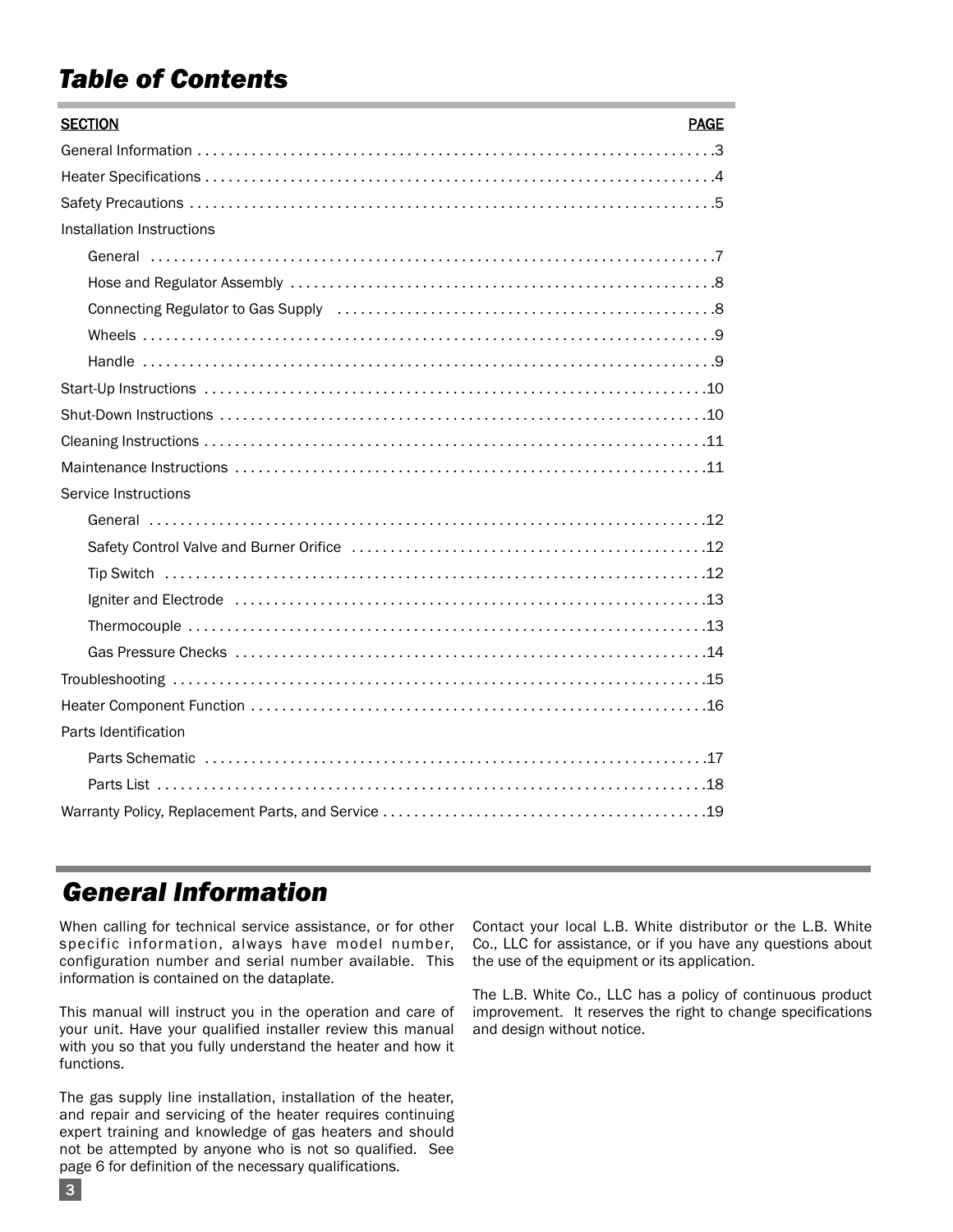## *Heater Specifications*

|                                                                               |                       | <b>Model</b>                            |
|-------------------------------------------------------------------------------|-----------------------|-----------------------------------------|
| <b>SPECIFICATIONS</b>                                                         |                       | <b>CR035</b>                            |
| Fuel                                                                          |                       | <b>Propane Gas</b>                      |
| Input - Btuh (kW)                                                             |                       | 35,000 (10.25)                          |
| Burner Manifold Pressure - in. W.C. (kPa)                                     |                       | 25.5(6.35)                              |
| Fuel Consumption Per Hour-Ibs. (kg)                                           |                       | 1.62(.73)                               |
| Dimensions - Inches (centimeters)<br>$L \times W \times H$                    |                       | 12.4 x 10.4 x 37.5 (31.5 x 26.4 x 95.2) |
| Minimum Safe Distances From<br>Nearest Combustible Materials<br>Feet (Meters) | <b>TOP</b>            | 3.3(1.0)                                |
|                                                                               | <b>SIDES AND BACK</b> | 3.3(1.0)                                |
|                                                                               | <b>FRONT</b>          | 4.5(1.37)                               |
|                                                                               | <b>GAS SUPPLY</b>     | U.S.: 6 (1.83) CANADA: 10 (3.05)        |

GAS SUPPLY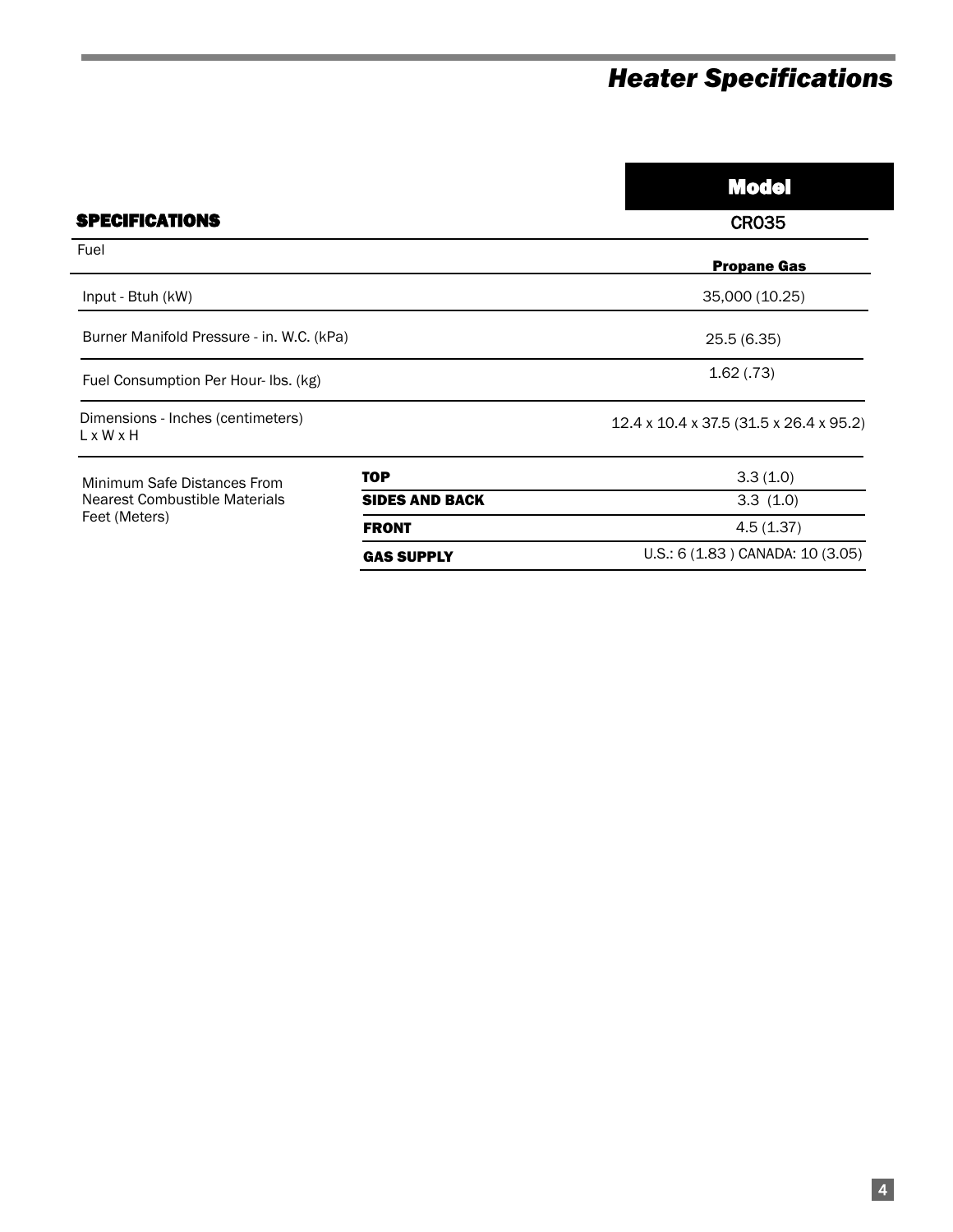## *Safety Precautions*

#### **A WARNING** Asphyxiation Hazard

- Do not use this heater for heating human living quarters, garages, workshops, or other such confined spaces.
- Do not use in unventilated areas.
- The flow of combustion and ventilation air must not be obstructed.
- Proper ventilation air must be provided to support the combustion air requirements of the heater being used.
- Lack of proper ventilation air will lead to improper combustion.
- Improper combustion can lead to carbon monoxide poisoning leading to serious injury or death. Symptoms of carbon monoxide poisoning can include headaches, dizziness and difficulty in breathing.
- Proper ventilation air for combustion must be provided in accordance with OSHA 29 CFR 1926.154, Temporary Heating Device, ANSI A10.10, Safety Requirements for Temporary and Portable Space Heating Devices, or the Natural Gas and Propane Installation Code, CAN/CSA B149.1 as appropriate.

#### *FUEL GAS ODOR*

Propane gas has a man made odorant added specifically for detection of fuel gas leaks. If a gas leak occurs, you should be able to smell the fuel gas. THAT'S YOUR SIGNAL TO GO INTO IMMEDIATE ACTION!

- Do not take any action that could ignite the fuel gas. Do not operate any electrical switches. Do not pull any power supply or extension cords. Do not light matches or any other source of flame. Do not use your telephone.
- Get everyone out of the building and away from the area immediately.
- Close all propane gas tank or cylinder fuel supply valves.
- Propane gas is heavier than air and may settle in low areas. When you have reason to suspect a propane leak, keep out of all low areas.

#### *ODOR FADING -- NO ODOR DETECTED*

- Some people cannot smell well. Some people cannot smell the odor of the man-made chemical added to propane gas. You must determine if you can smell the odorant in this fuel gas.
- Learn to recognize the odor of propane gas. Local propane gas dealers will be more than happy to give you a "scratch and sniff" pamphlet. Use it to become familiar with the fuel gas odor.
- Smoking can decrease your ability to smell. Being around an odor for a period of time can affect your sensitivity to that particular odor.

### *ATTENTION -- CRITICAL POINTS TO REMEMBER!*

- Propane gas has a distinctive odor. Learn to recognize these odors. (Reference "Fuel Gas Odor" and "Odor Fading" sections above.
- If you have not been properly trained in repair and service of propane gas fueled heaters, then do not attempt to light heater, perform service or repairs, or make any adjustments to the heater on propane gas fuel system.
- Use your neighbor's phone and call your fuel gas supplier and your fire department. Do not re-enter the building or area.
- $\blacksquare$  Stay out of the building and away from the area until declared safe by the firefighters and your fuel gas supplier.
- FINALLY, let the fuel gas service person and the firefighters check for escaped gas. Have them air out the building and area before you return. Properly trained service people must repair the leak, check for further leakages, and then relight the appliance for you.
- $\blacksquare$  The odorant in propane gas is colorless and the intensity of its odor can fade under some circumstances.
- $\blacksquare$  If there is an underground leak, the movement of gas through the soil can filter the odorant.
- Propane gas odor may differ in intensity at different levels. Since propane gas is heavier than air, there may be more odor at lower levels.
- $\blacksquare$  Always be sensitive to the slightest gas odor. If you continue to detect any gas odor, no matter how small, treat it as a serious leak. Immediately go into action as discussed previously.
- Even if you are not properly trained in the service and repair of the heater, ALWAYS be consciously aware of the odors of propane gas and natural gas.
- A periodic sniff test around the heater or at the heater's joints; i.e. hose, connections, etc., is a good safety practice under any conditions. If you smell even a small amount of gas, CONTACT YOUR FUEL GAS SUPPLIER IMMEDIATELY. DO NOT WAIT!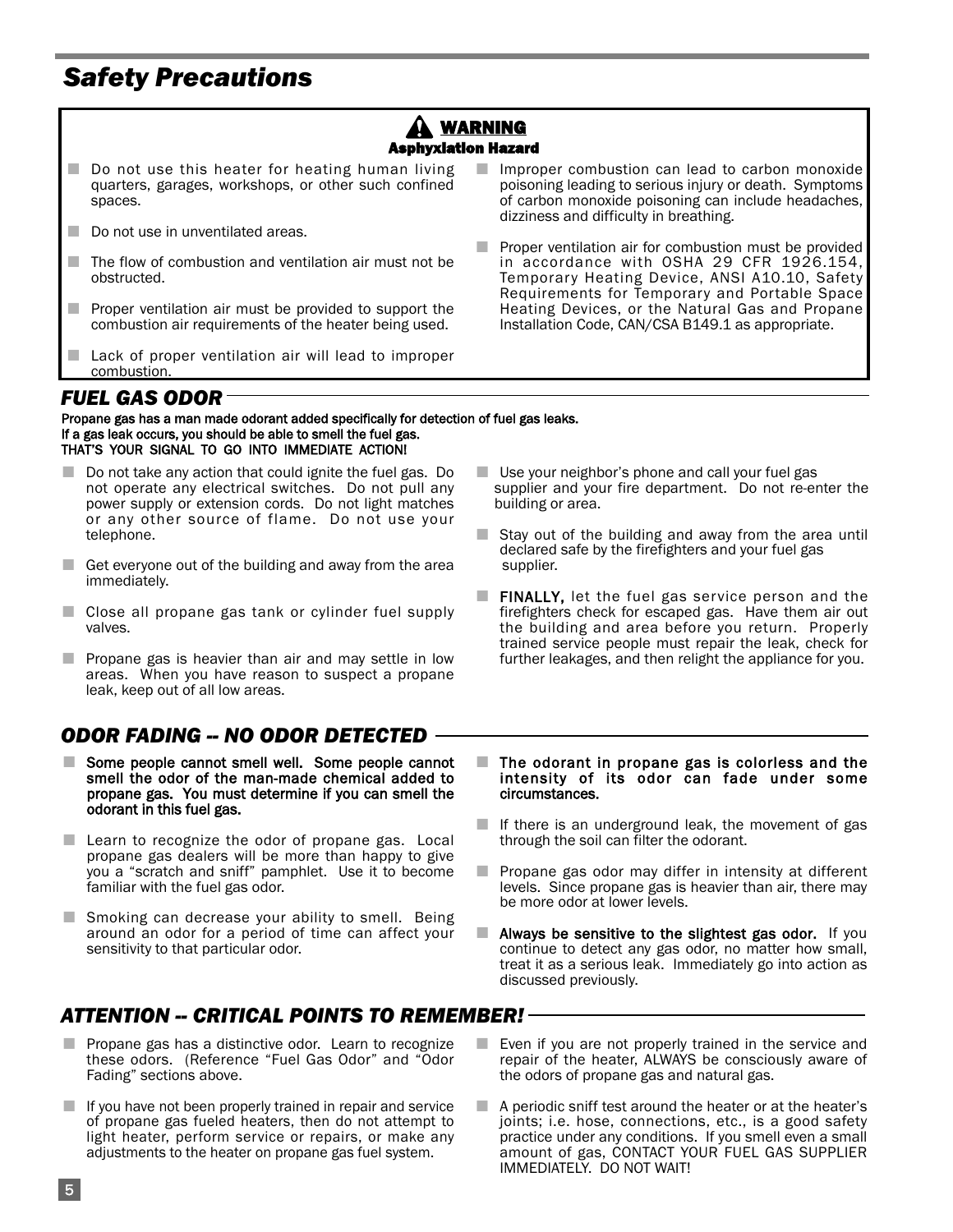

- $\Box$  Radiant heaters are normally quiet during operation.  $\blacksquare$  Always be aware of your proximity to the radiant heater during its use.
- Do not touch the heater or come within safe clearances given on dataplate and Owner's Manual.
- Failure to follow this warning can result in ignition of clothing and burns, causing severe injury.
- 1. Do not attempt to install, repair, or service this heater or the gas supply line unless you have continuing expert training and knowledge of gas heaters.

Qualifications for service and installation of this equipment are as follows:

- a. To be a qualified gas heater service person, you must have sufficient training and experience to handle all aspects of gas-fired heater installation, service and repair. This includes the task of installation, troubleshooting, replacement of defective parts and testing of the heater. You must be able to place the heater into a continuing safe and normal operating condition. You must completely familiarize yourself with each model heater by reading and complying with the safety instructions, labels, Owner's Manual, etc., that is provided with each heater.
- b. To be a qualified gas installation person, you must have sufficient training and experience to handle all aspects of installing, repairing and altering gas lines, including selecting and installing the proper equipment, and selecting proper pipe and tank size to be used. This must be done in accordance with all local, state and national codes as well as the manufacturer's requirements.
- c. In the Commonwealth of Massachusetts, this product must be installed by a gas fitter licensed by the Commonwealth of Massachusetts.
- 2. All installations and applications of L.B. White heaters must meet all relevant local, state and national codes. Included are L.P. gas, and safety codes. Your local fuel gas supplier, a local licensed electrician, the local fire department or similar government agencies, or your insurance agent can help you determine code requirements.

Also refer to:

- -- ANSI/NFPA 58, latest edition, Standard for Storage and Handling of Liquefied Petroleum Gas
- ANSI Z223.1/NFPA 54, National Fuel Gas Code
- CAN/CSA B149.1 Natural Gas and Propane Installation Code
- 3. The heater shall not be directed toward any propane gas container within 20 ft. (6 m).
- 4. Disconnect the heater from its propane gas supply container when relocating.
- 5. The heater's wheels must be extended and locked into position before putting the heater in use. The locked wheels provide stability for the heater during its operation.
- 6. Do not move the heater while it is in operation.
- 7. We cannot anticipate every use which may be made of our heater. Check with your local fire safety authority if you have questions about applications.
- 8. Other standards govern the use of fuel gases and heat producing products in specific applications. Your local authority can advise you about these.
- 9 Use only compressed air, a soft brush, or dry cloth to clean the heater and it's components. Allow the heater to completely cool before cleaning or servicing.
- 10. Always use approved pipe thread compound suitable for use with propane gas on the threaded connections.
- 11. Do not block air intakes or discharge outlets of the heater. Doing so may cause improper combustion or damage to heater components leading to property damage.
- 12. The hose assembly shall be visually inspected before each use of the heater. If it is evident there is excessive abrasion or wear, or if the hose is cut, it must be replaced prior to the heater being put into operation. The hose assembly shall be protected building materials, and contact with hot surfaces during use. The hose assembly shall be that specified by the manufacturer. See parts list.
- 13. Check for gas leaks and proper function upon heater installation or when relocating. Refer to leak check instructions within installation section of this manual.
- 14. This heater should be inspected for proper operation by a qualified service person before each use and at least annually.
- 15 Always turn off the gas supply to the heater if the heater is not going to be used.
- 16. If gas flow is interrupted and flame goes out, do not relight the heater until you are sure that all gas that may have accumulated has cleaned away. In any event, do not relight the heater for at least 5 minutes.
- 17. Minimum propane gas supply cylinder size to be used shall be 20 pounds (9.0 kg). When using a cylinder supply system, the system must be arranged to provide vapor withdrawal from the operating cylinder.
- 18 When the heater is to be stored indoors, the connection between the propane gas supply cylinder(s) and the heater must be disconnected and the cylinder(s) removed from the heater and stored in accordance with the Standard and Handling of Liquefied Petroleum Gases, ANSI/NFPA 58, or the Natural Gas and Propane Installation Code, CAN/CSA B149.1 as appropriate .
- 19. Propane gas supply containers have left handed threads. Always use the appropriate wrench to tighten or loosen the regulator's P.O.L. fitting at the propane gas container's supply valve.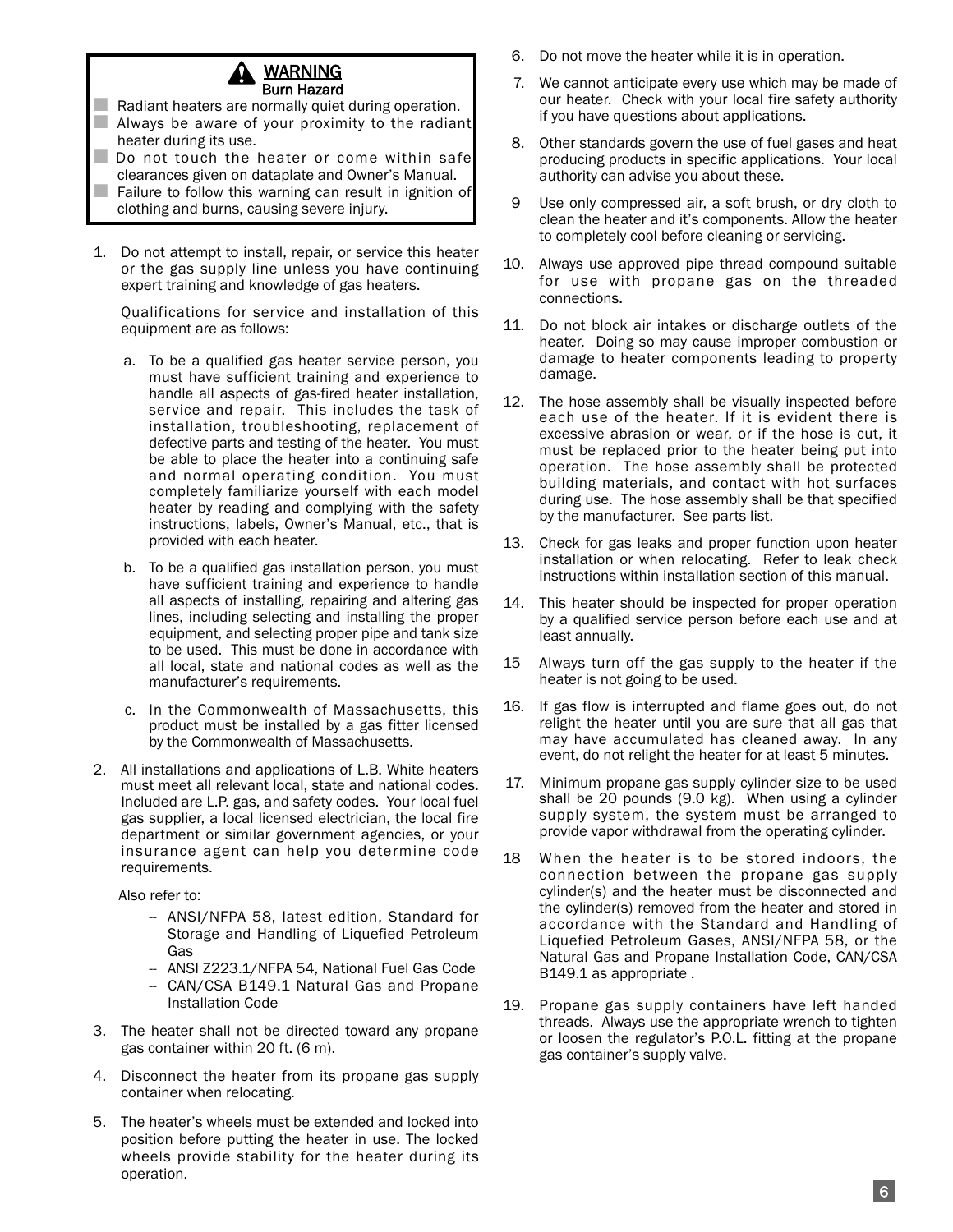## *Installation Instructions*

#### *GENERAL*

#### 41 WARNING Fire or explosion hazard.

Can cause property damage, severe injury or death.

- 1. To avoid dangerous accumulation of fuel gas, turn off the gas supply at the heater service valve before starting installation, and perform gas leak test after completion of installation.
- 2. Do not force the safety gas control button. Use only normal hand pressure to depress the button. Never use any tools. If the button will not operate by normal hand pressure, the control should be replaced by a qualified service technician. Force or attempted repair may result in fire or explosion.
- 1. Read all safety precautions and follow L.B. White recommendations when installing this heater. If during the installation or relocating of heater, you suspect that a part is damaged or defective, call a qualified service agency for repair or replacement.
- 2. Position heater properly before use. The heater must be installed on a level, flat, horizontal, and stable surface when hot or in operation and according to minimum clearances from combustible surfaces such as walls, or ceilings. Do not place combustible materials within this zone of clearance. Minimum safe distances are as follows:

| Top to Ceiling    | $3.3$ ft $(1.0 \text{ m})$  |
|-------------------|-----------------------------|
| Sides and back    | $3.3$ ft. $(1.0 \text{ m})$ |
| Front             | 4.5 ft. (1.37 m)            |
| <b>Gas Supply</b> | 6 ft. min. (1.83 m)         |

#### 3. L.P Gas Installation Requirements

- Ensure all L.P. gas containers are secured from accidental tip over and are protected from people, vehicular traffic, and contact.
- -- Use a stabilizer for smaller 20/30/40 pound (9 14,18 KG) LP gas containers to keep them upright during use and transport. See Fig. 1.
- L.P. gas containers must be located on a flat, level, and stable surface.

#### *FIG. 1*



Contact your local authorities, L.P. gas dealers, or fire marshalls for specifics dealing with installation in your area.

- 4. Position the heater and its gas supply hose so as to protect heater and its gas supply hose from traffic. Protect hoses with a shielding device of suitable nature to protect the hose from traffic and movement or other construction equipment.
- 5. The heater is approved for indoor use only. The heater shall be installed so it is not directly exposed to water spray, rain, and /or dripping water.
- 6. The heater's gas pressure regulator (with pressure relief valve) must be protected from adverse weather conditions (rain, ice, snow) as well as from building materials (tar, concrete, plaster, etc.) which can affect safe operation and could result in property damage or injury.
- 7. Heaters used in the vicinity of combustible tarpaulins, canvas, plastics, wind barriers, or similar coverings shall be located at least 10 feet (3.05 m) from the coverings. The coverings shall be securely fastened to prevent ignition or upsetting of the heater due to wind action on the covering or other material.
- 8. Check all connections for gas leaks using approved gas leak detectors. Gas leak testing is performed as follows:



- Do not use open flame (matches, torches, candles, etc.) in checking for gas leaks.
- $\blacksquare$  Use only approved leak detectors.<br>
Failure to follow this warning
- Failure to follow this warning can lead to fires or explosions.
- Fires or explosions can lead to property damage, personal injury or loss of life.
	- -- Check all pipe connections, hose connections, fittings and adapters upstream of the gas control with approved gas leak detectors.
	- -- In the event a gas leak is detected, check the components involved for cleanliness and proper application of pipe compound before further tightening.
	- -- Furthermore tighten the gas connections as necessary to stop the leak.
	- After all connections are checked and any leaks are stopped, turn on the main burner.
	- -- Stand clear while the main burner ignites to prevent injury caused from hidden leaks that could cause flashback.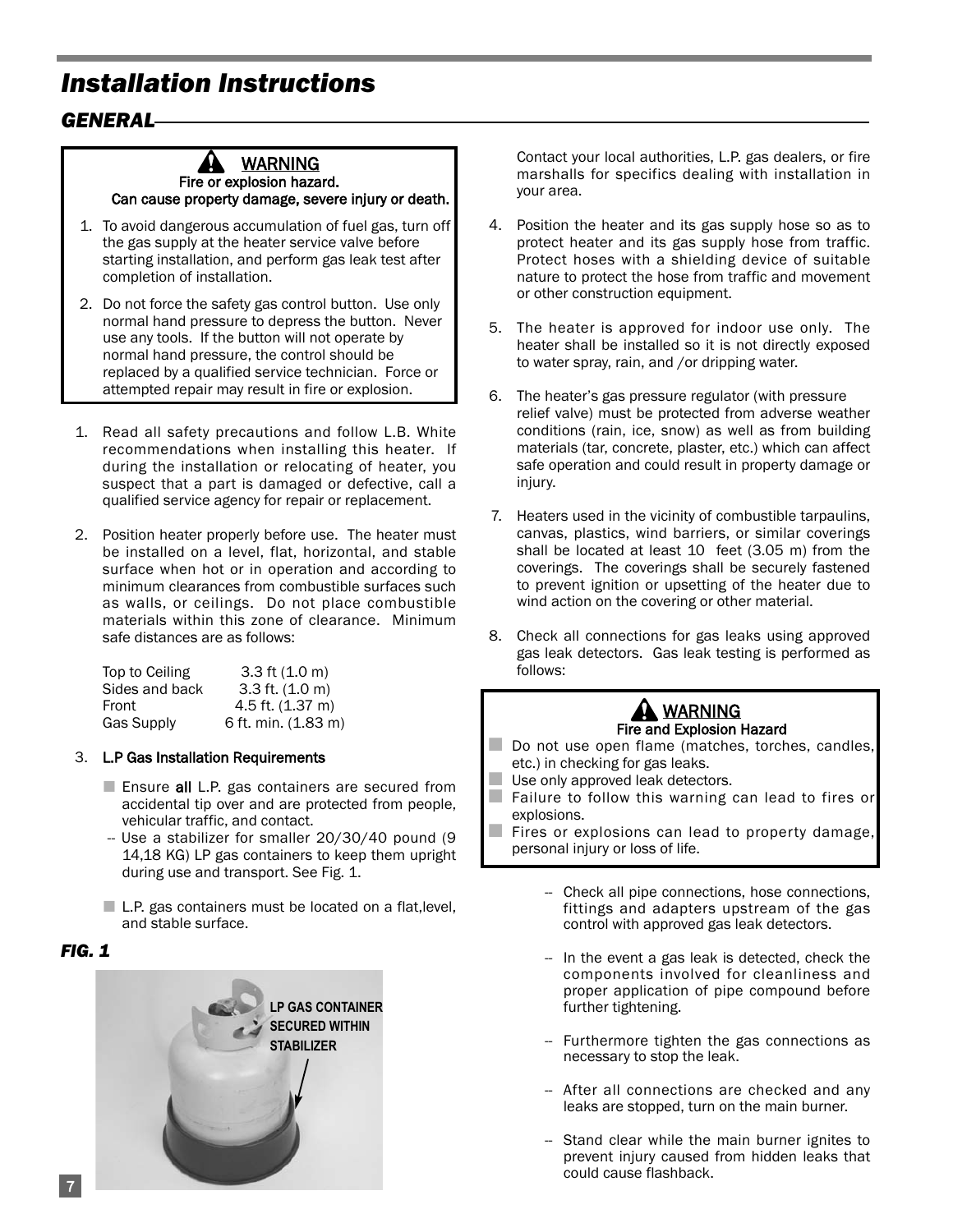- -- With the main burner in operation, check all connections, hose connections, fittings and joints as well as the gas control valve inlet and outlet connections with approved gas leak detectors.
- -- If a leak is detected, check the components involved for cleanliness in the thread areas and proper application of pipe compound before further tightening.
- -- Tighten the gas connection as necessary to stop the leak.
- -- If necessary, replace the parts or components involved if the leak cannot be stopped.
- -- Ensure all gas leaks have been identified and repaired before proceeding.
- 9. A qualified service agency must check for proper operating gas pressure upon installation of the heater.
- 10. Light according to instructions on heater or within owner's manual.
	- Connect end of hose with nut to safety control valve at heater. See Fig. 2. Tighten securely.

*FIG. 2*

- the application. A regulator must be connected to the gas supply so that gas pressure at the inlet to the gas valve is regulated within the range specified on the dataplate at all times. Contact your gas supplier, or the L.B. White Co., LLC if you have any questions.
	- 12. This heater is configured for use with propane vapor withdrawal only. Consult the heater's dataplate for the gas configuration of the specific heater. Do not use the heater in an propane liquid withdrawal system or application. If you are in doubt, contact the L.B. White Co., LLC.

11. Make sure the heater has the proper gas regulator for

- 13. Take time to understand how to operate and maintain the heater by using this Owner's Manual. Make sure you know how to shut off the gas supply to the heater. Contact your fuel gas supplier if you have any questions.
- 14. Any defects found in performing any of the service or maintenance procedures must be eliminated and defective parts replaced immediately. The heater must be retested by properly qualified service personnel before placing the heater back into use.

#### *HOSE AND REGULATOR ASSEMBLY*



#### *CONNECTING REGULATOR TO GAS SUPPLY*

*Ensure regulator is installed under a protective cover*

- 1. Remove the plastic cap from the POL fitting. Do not *FIG. 3* discard the cap. Position the regulator as shown.
- 2. Insert the POL fitting into the propane supply container's valve. See Fig. 3. Thread nut on fitting counterclockwise into propane supply valve. Tighten nut securely with a wrench.
	- -- When storing or transporting the heater, ensure the cap is pushed onto the POL fitting to prevent damage or dirt entry into regulator.

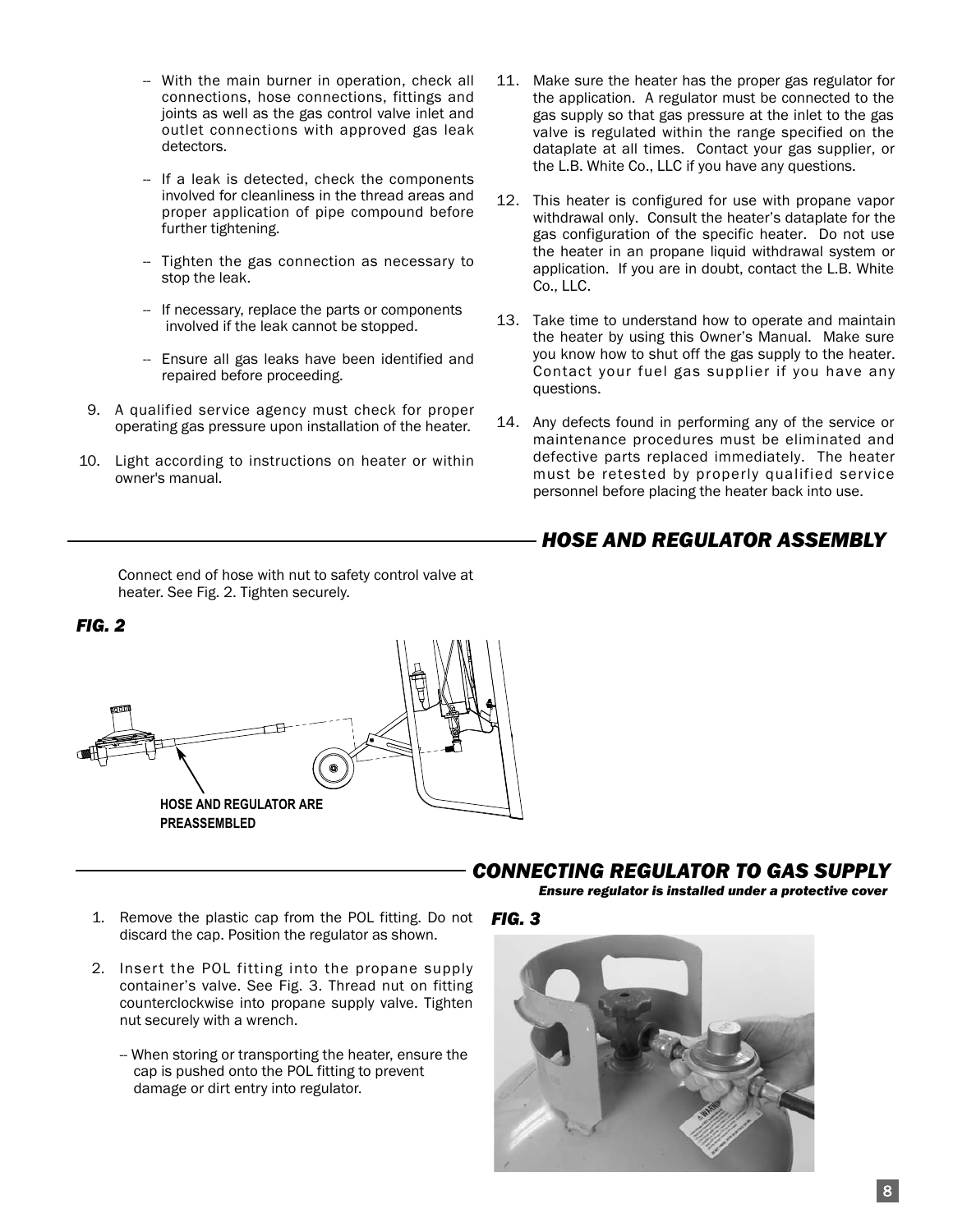### *WHEELS*

■ Pivot the wheels out and push down on the wheel bracket to lock the wheels into position prior to lighting the heater. See Fig. 4.

#### *FIG. 4*



#### **A** WARNING Fire Hazard

- Do not operate the heater unless its wheels are fully extended and locked into position.
- Failure to lock the wheels will result in tip over, allowing direct contact with combustible materials.
- Fire may occur, causing burns, resulting in serious injury or death.

### *HANDLE*

■ Pivot the handle up and lock into position during relocation only. See Fig. 5.

*FIG. 5*





- Do not operate the heater with the handle in the upright and locked position.
- Gripping the handle while the heater is operating, or, after the heater has been shut down, can result in burns, causing injury.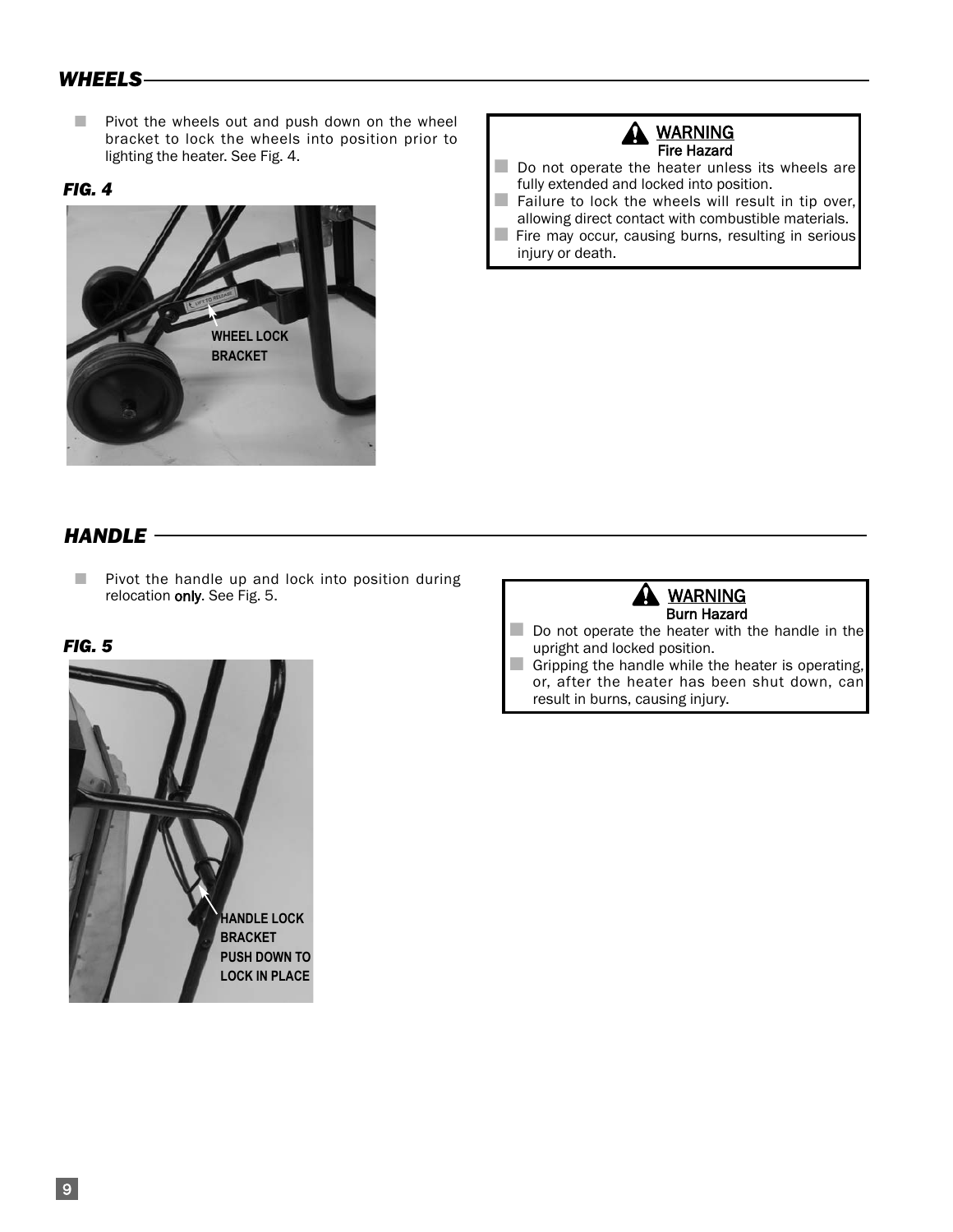## *Start-Up Instructions*

- 1. Slowly open the fuel supply valve at the propane gas supply. (This prevents lockup of the excess flow check valve internal to the regulator's POL fitting.)
- 2. Fully depress the button on the safety control valve while pushing the piezo igniter button. The burner will light. See Fig. 6.

#### *FIG. 6*



- 3. Keep the safety control's button depressed for about 30 seconds to allow the thermocouple to warm up.
	- $\Box$  On new installations it may take a short time for gas to purge out any air before the burner lights.
- 4. Release the safety control's button. The burner will stay lit.

## *Shut-Down Instructions*

- 1. Close all fuel gas supply valves.
- 2. Allow the heater to burn off any fuel gas remaining in the gas supply line.
- 3. Disconnect the heater from its gas supply.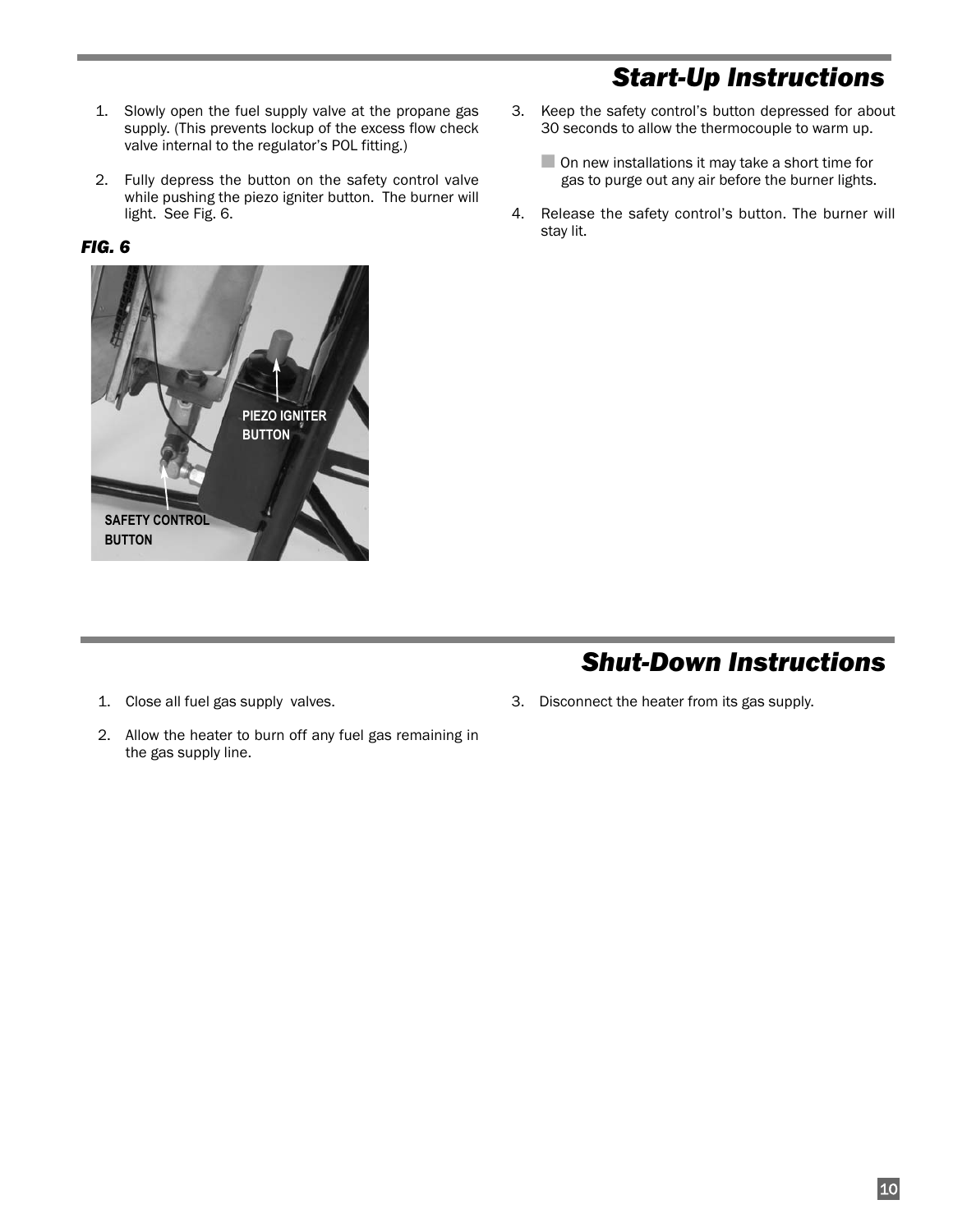## *Cleaning Instructions*

#### WARNING Fire, Burn, and Explosion Hazard

■ This heater contains mechanical components used in the gas management and safety systems.

■ Such components may become inoperative or fail due to dust, dirt, wear or aging.

■ Periodic cleaning and inspection as well as proper maintenance are essential to avoid serious injury or damage.

Allow the heater to cool completely before cleaning or maintenance.

**Before each use give the heater a general cleaning.** 

### A WARNING

Do not use water or liquid cleaning solution when cleaning. Use of water, or liquid cleaning solution on the control components can cause severe personal injury or property damage due to water and/or liquids:

\* On gas control valves causing corrosion which can result in gas leaks and fire or explosion from the leak.

Clean the heater with pressurized air, a dry brush, or a dry cloth.

## *Maintenance Instructions*

- 1. The area surrounding the heater shall be kept clear and free from combustible materials, gasoline, and other flammable vapors and liquids.
- 2. The regulator must be periodically inspected to make sure its vent is not blocked. Debris, insects, insect nests, snow, or ice on a regulator can block vents and cause excess pressure at the heater.
- 3. A regulator can wear out and function improperly. Have your gas supplier check delivery pressures to the appliance to make sure that the regulator is reliable.
- 4. Check any heater wiring for corrosion, frayed or cut insulation, tight connections, etc. Repair or replace as necessary.
- 5. Review the heater's instruction label at the time of maintenance for legibility. Make sure it is not cut, torn, or otherwise damaged. Any damaged label must be replaced immediately by contacting the L.B. White Co., LLC.
- 6. Ensure the gas hose does not have any nicks, or cuts, and its connections are not corroded, or have stripped threads. Replace the gas hose assembly if necessary. Do not repair.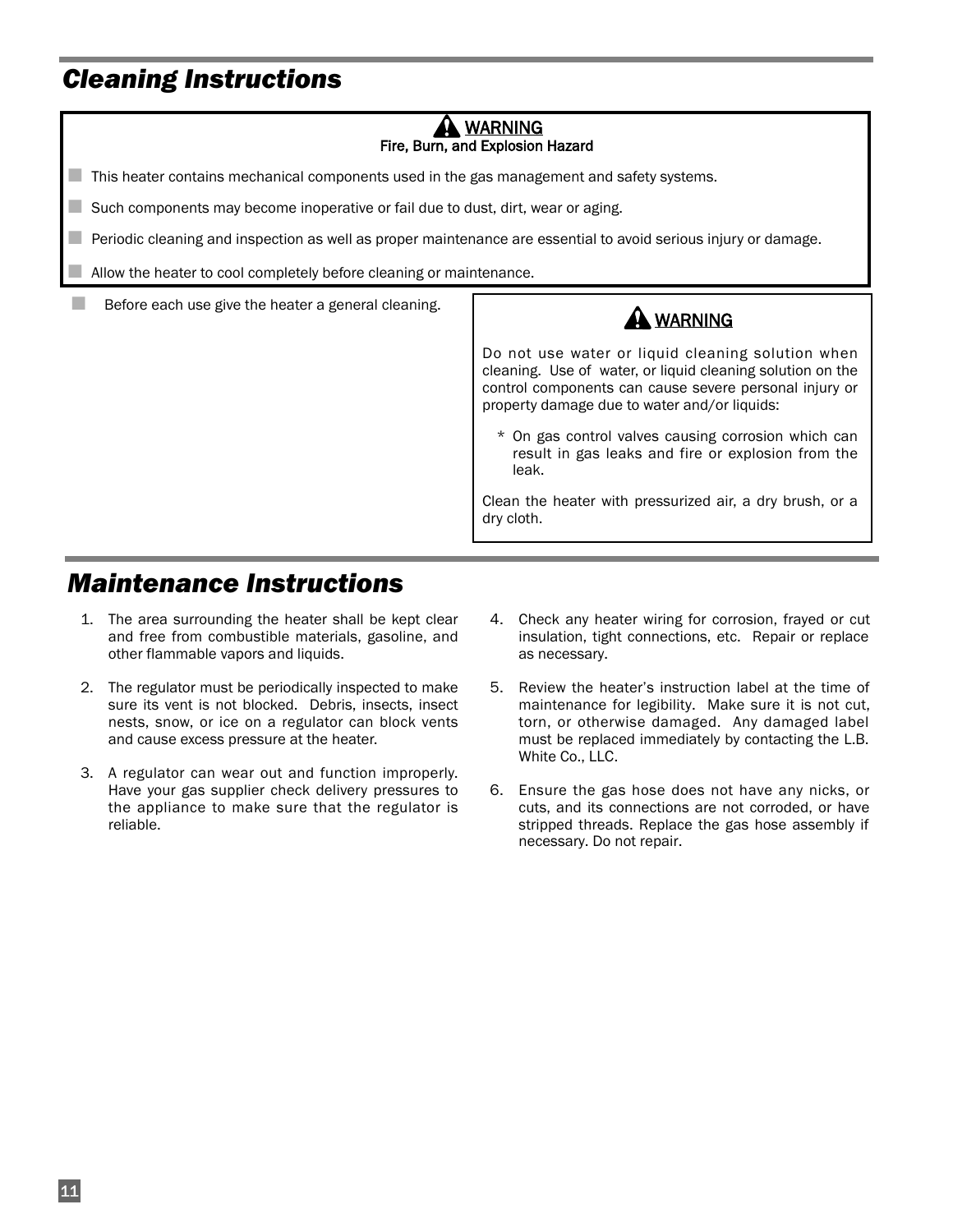## *Service Instructions GENERAL*



■ Heater surfaces are hot for a period of time after the heater has been shut down.

- $\Box$  Allow the heater to cool before performing any service
- $\Box$  Failure to follow this warning will result in burns causing injury.



- Do not disassemble or attempt to repair any heater components or gas train components.
- All component parts must be replaced if defects are found.
- $\Box$  Failure to follow this warning will result in fire or explosions, causing property damage, injury, or death.
- 1. Close the fuel supply valve to the heater before servicing unless necessary for your service procedure.
- 2 Disconnect the gas hose if needed for the service procedure.
- 3. For reassembly, reverse the respective service procedure. Ensure gas connections are tightened securely.
- 4. After servicing, start the heater to ensure proper operation and check for gas leaks.
- 5. Clean the heater's orifice with compressed air or a soft, dry rag. Do not use files, drills, etc., which may enlarge the holes, causing combustion problems or burner flame extending outside of the burner. Replace the orifice if its hole cannot be cleaned properly.

#### *SAFETY CONTROL VALVE and BURNER ORIFICE*

- 1. Disconnect the thermocouple from the safety control *FIG. 7* valve.
- 2. Remove the locking nut as shown in Fig. 7.
- 3. Remove the safety control with orifice from the heater.



#### *TIP SWITCH*

The tip switch is a normally closed device. It will open the circuit to the safety control valve and shut the burner off if the heater is accidentally tipped over, moved while in operation, or operating on an inclined surface.

#### The tip switch must be tested before each use.

- -- Place the heater to normal operating position.
- -- Light the heater.
- -- Tip the heater at least 35 degrees. The switch should open and shut the burner off.
- -- If the heater continues to burn, the switch is defective and should be replaced.

#### *FIG. 8*

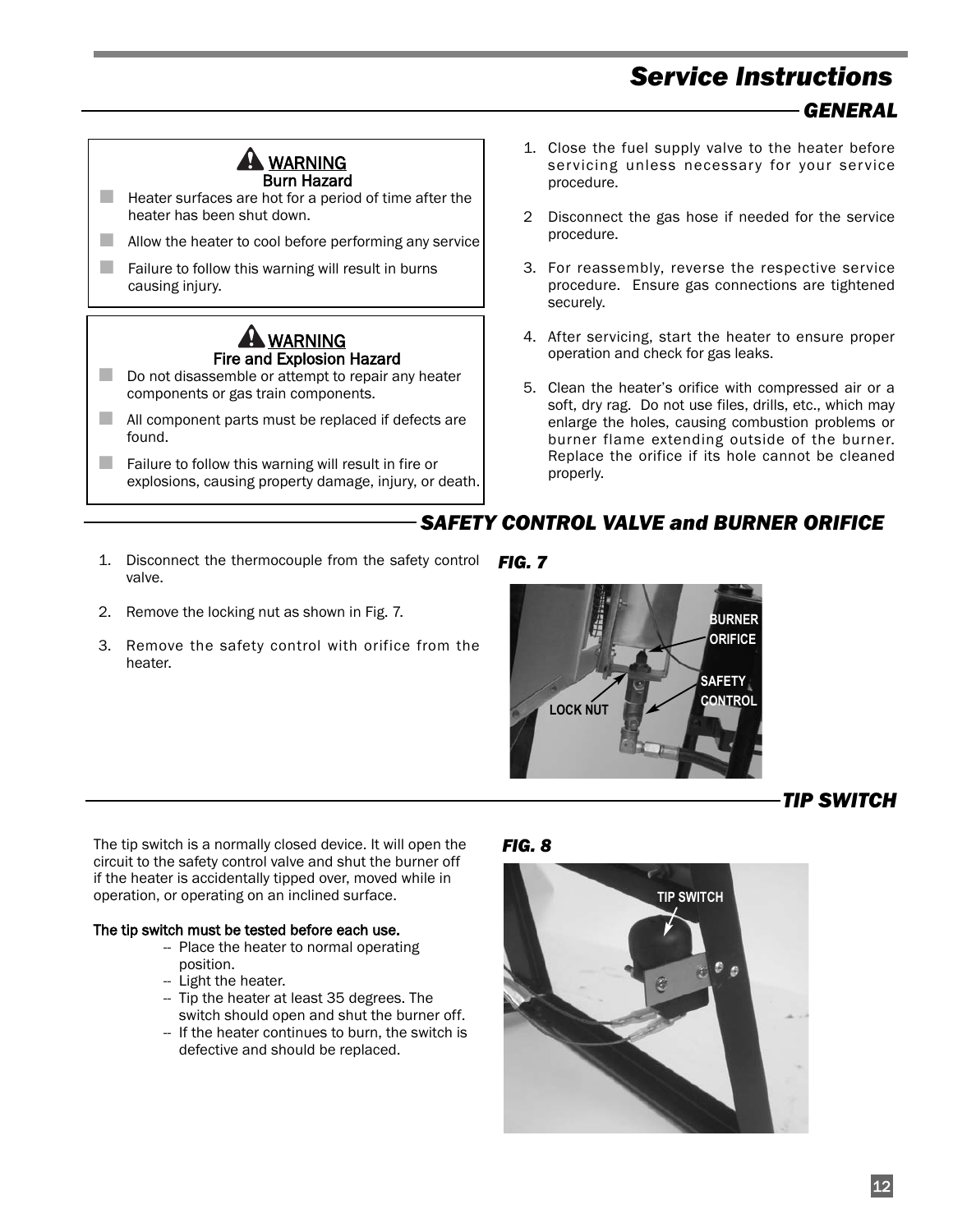### *IGNITER and ELECTRODE*

Servicing of the igniter and electrode is needed when a spark is not observed at the electrode when pushing the igniter button. This may happen with use over a period of time, dust and dirt accumulation, or improper gap

If you do not see a spark being generated at the electrode check the following areas:

#### A. Igniter

- 1. Remove the wire from the push button igniter.
- 2. Position a screwdriver tip about 1/8 in.(3 mm) from igniter. See Fig. 9
- 3. Holding the screwdriver by its handle, push the igniter's button several times. If spark is not seen, replace the piezo igniter. If spark is observed, proceed to electrode servicing.

#### *FIG. 9*



#### B. Electrode

- 1. Ensure the electrode's wire, connected to the ignitor, is securely connected.
- 2. Check the wire for nicks, cuts, or mars. Nicks or cuts will prevent a spark from being generated at the electrode tip. Replace the electrode if necessary.
- 3. Electrode tip is approximately 3/16 in. (4.7 mm) from burner screen.
- 4. If necessary, remove the electrode and clean its tip with emery cloth or steel wool. See Fig. 10.
- 5. Verify that the electrode's insulator body is not cracked and that the electrode rod does not move within its the body. See Fig. 9. If it does, replace the electrode.



### *THERMOCOUPLE*

The thermocouple may need replacement if the burner goes out after allowing the thermocouple to warm for an extended period of time. Normal time for warm-up is about 30 seconds to 1 minute.

- 1. See Fig. 11 for thermocouple location and instructions.
- 2. To determine if the thermocouple is defective:
	- -- Connect tip switch leads together with a jumper.
	- -- Connect an ohm meter between the thermocouple tip and its contact button (previously connected to safety control)
	- -- A good thermocuple will give some level of resisitance from end to end.
	- -- A defective thermocouple will show an overload or infinite resistance on the ohm meter.

#### *FIG. 11*

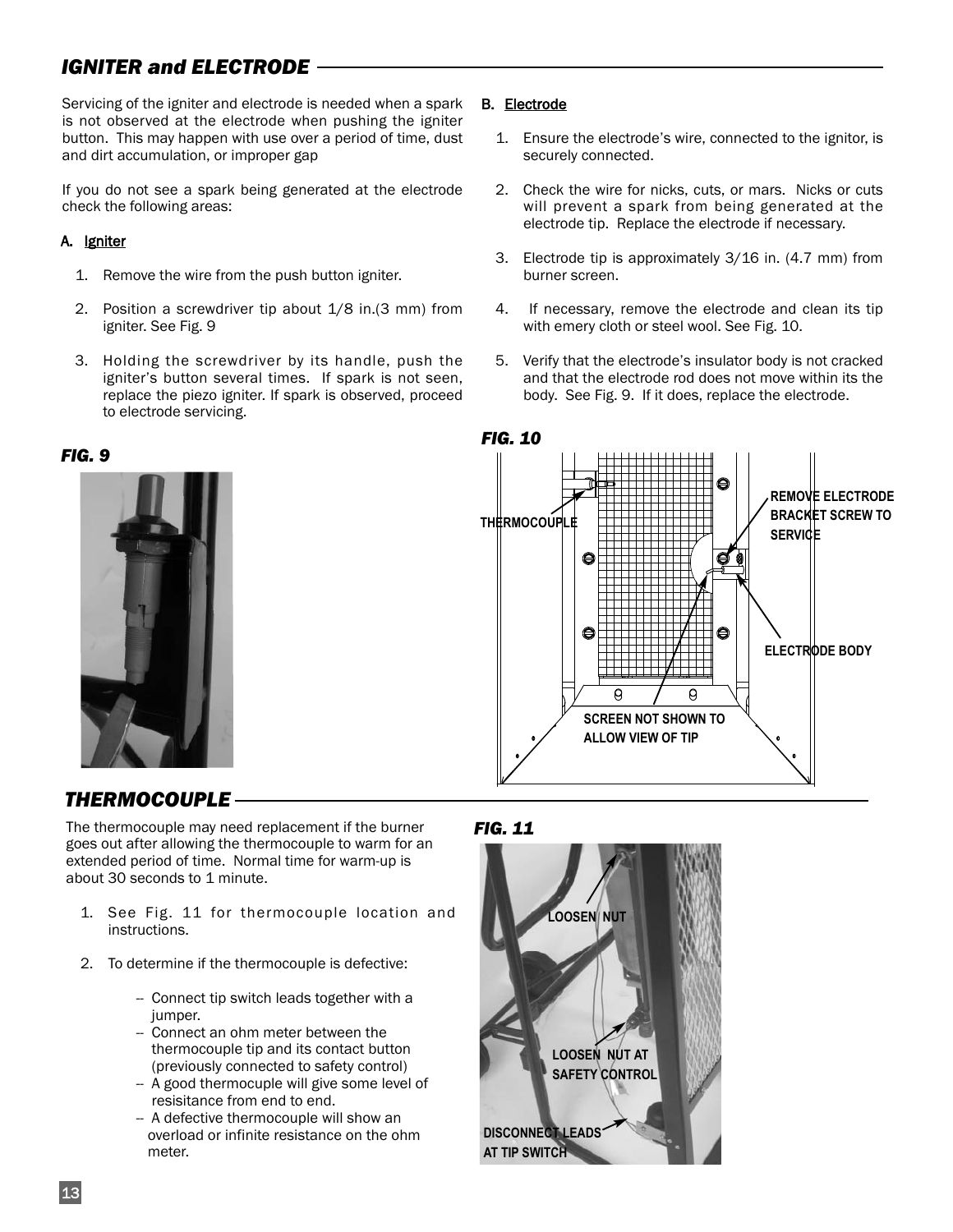■ This procedure is to be done once a year prior to the heating season, anytime the heater is moved from one job location to the next, or after servicing the heater.

## A WARNING

- Do not disassemble the safety control valve.
- Do not attempt to replace any components of the safety control valve.
- $\blacksquare$  The safety control must be replaced if any physical damage occurs to it.
- Failure to follow this warning will result in fire or explosions, leading to injury or death, and building damage.

#### *MATERIALS REQUIRED*

(To be secured through local purchase)

#### Quantity Description

- 
- 1 Low pressure gauge kit, part number
- 00764 A. PREPARATION
	- 1. Close the fuel supply valve.
	- 2. Allow heater to burn off gas remaining in it's gas hose.
	- 3. Allow the heater to cool.
- B. GAUGE INSTALLATION
	- 1. Using a 3/16 in allen wrench, remove the allen plug located on the gas manifold as shown in Fig. 12.

#### *FIG. 12*



2. Install the gauge at this point. See Fig.13.

#### *FIG. 13*



3. Open fuel supply valves to heater.

#### C. READING PRESSURES

- 1. Light the heater. With the heater operating, the pressure gauge should read the pressure specified on the dataplate or in the specification section of this owner's manual.
- 2. Does the pressure reading agree with that given on the dataplate? If so, no further checking or adjustment is required. Proceed to section D.
- 3. If the pressures does not agree with that specified on the dataplate, then check the following:
	- -- Improper regulator for heater.
	- -- Regulator out of adjustment. (Replace if necessary).
	- -- Blockage in gas hose.
	- -- Insufficient size or quantity of propane gas supply containers.
- D. COMPLETION
	- 1. Once the proper pressure has been confirmed, close fuel supply valves.
	- 2. Allow heater to burn off fuel remaining in gas supply line, and allow the heater to cool.
	- 3. Remove the gauge.
	- 4. Install allen plug into manifold, tightening securely.
	- 5. Check for gas leaks.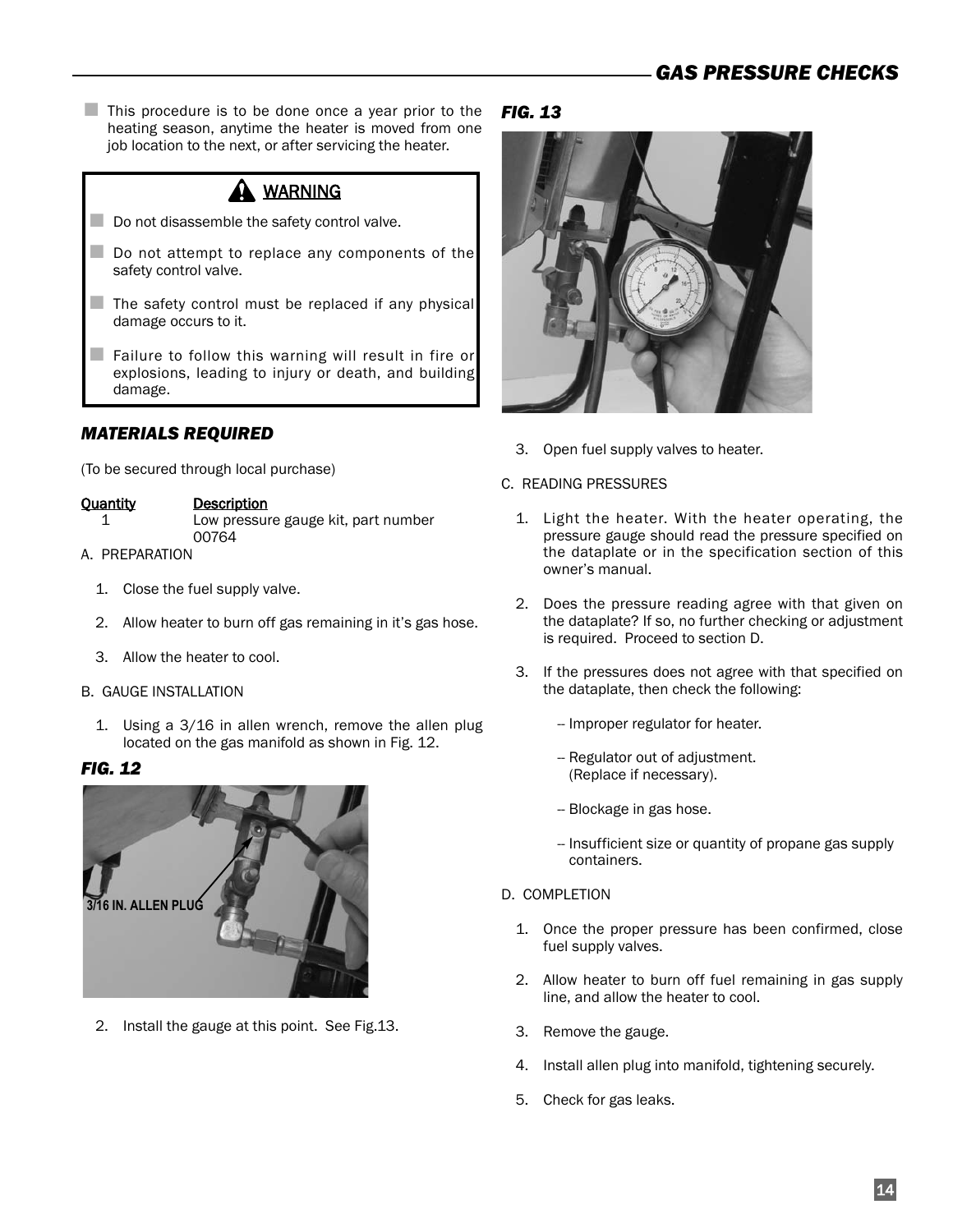## *Troubleshooting*

| <b>PROBLEMS</b><br>1. Burner will not light.                  | <b>CAUSES</b><br>* Propane gas container is empty.               | <b>REMEDIES</b><br>* Fill container.                                                                                                                                                     |
|---------------------------------------------------------------|------------------------------------------------------------------|------------------------------------------------------------------------------------------------------------------------------------------------------------------------------------------|
|                                                               | * Fuel supply valves closed.                                     | * Open fuel supply valves.                                                                                                                                                               |
|                                                               | * Excess flow valve in P.O.L.<br>fitting on regulator is closed. | * Close propane container valve. Wait 5 minutes<br>and open container's valve slowly.                                                                                                    |
|                                                               | * Safety control button not fully pushed in.                     | * Push in button completely.                                                                                                                                                             |
|                                                               | * Burner orifice manifold is plugged.                            | * Clean or replace manifold.                                                                                                                                                             |
|                                                               | * Restriction in gas hose.                                       | * Remove hose from heater and blow<br>out with compressed air or replace if necessary.                                                                                                   |
|                                                               | * Air in gas line.                                               | * Push in safety control valve's pilot button (normally 15 -<br>20 seconds is sufficient) on control of gas valve to purge<br>air from line (usually necessary at time of installation). |
|                                                               |                                                                  | NOTE:<br>Make sure you are pushing the Piezo igniter<br>button during this time to prevent gas<br>accumulation.                                                                          |
|                                                               | * Safety control valve is defective.                             | * Replace safety control valve.                                                                                                                                                          |
|                                                               | * Defective piezo igniter or electrode.                          | * Refer to the igniter and electrode service instruction<br>section for problems associated with these parts.                                                                            |
| 2. Burner lights but will not<br>stay lit when safety control | * Restriction in gas hose.                                       | * See remedy for same cause in Problem #1.                                                                                                                                               |
| button is released.                                           | * Insufficient time allowed for<br>thermocouple to heat up       | * Hold in control button for 30 seconds to allow proper<br>warm up.                                                                                                                      |
|                                                               | * Loose thermocouple.                                            | * Tighten thermocouple at gas control. Make sure<br>it is securely pushed into its bracket. Tighten<br>finger tight and snug the contact nut with an<br>appropriate wrench.              |
|                                                               | * Defective thermocouple.                                        | * Replace thermocouple.                                                                                                                                                                  |
|                                                               | * Burner orifice is plugged.                                     | * See remedy for same in Problem #1.                                                                                                                                                     |
|                                                               | * Defective safety control valve.                                | * Replace safety control valve.                                                                                                                                                          |
|                                                               | * Improper gas pressure.                                         | * Set pressure according to pressure on dataplate.                                                                                                                                       |
|                                                               | * Tip switch is open                                             | * Check continuity through switch. If heater is sitting<br>properly, replace the switch.                                                                                                 |
|                                                               |                                                                  |                                                                                                                                                                                          |
| 3. Heater not delivering<br>maximum heat output.              | * Gas supply valves not fully open.                              | * Open valves completely.                                                                                                                                                                |
|                                                               | * Burner orifice is plugged.                                     | * Clean burner orifice with compressed air or replace.                                                                                                                                   |

\* Low fuel supply pressure. \* Consult propane gas supplier. Cylinder or tank needs replacement or refill. Regulator needs adjustment. Check for use of proper regulation and fuel gas.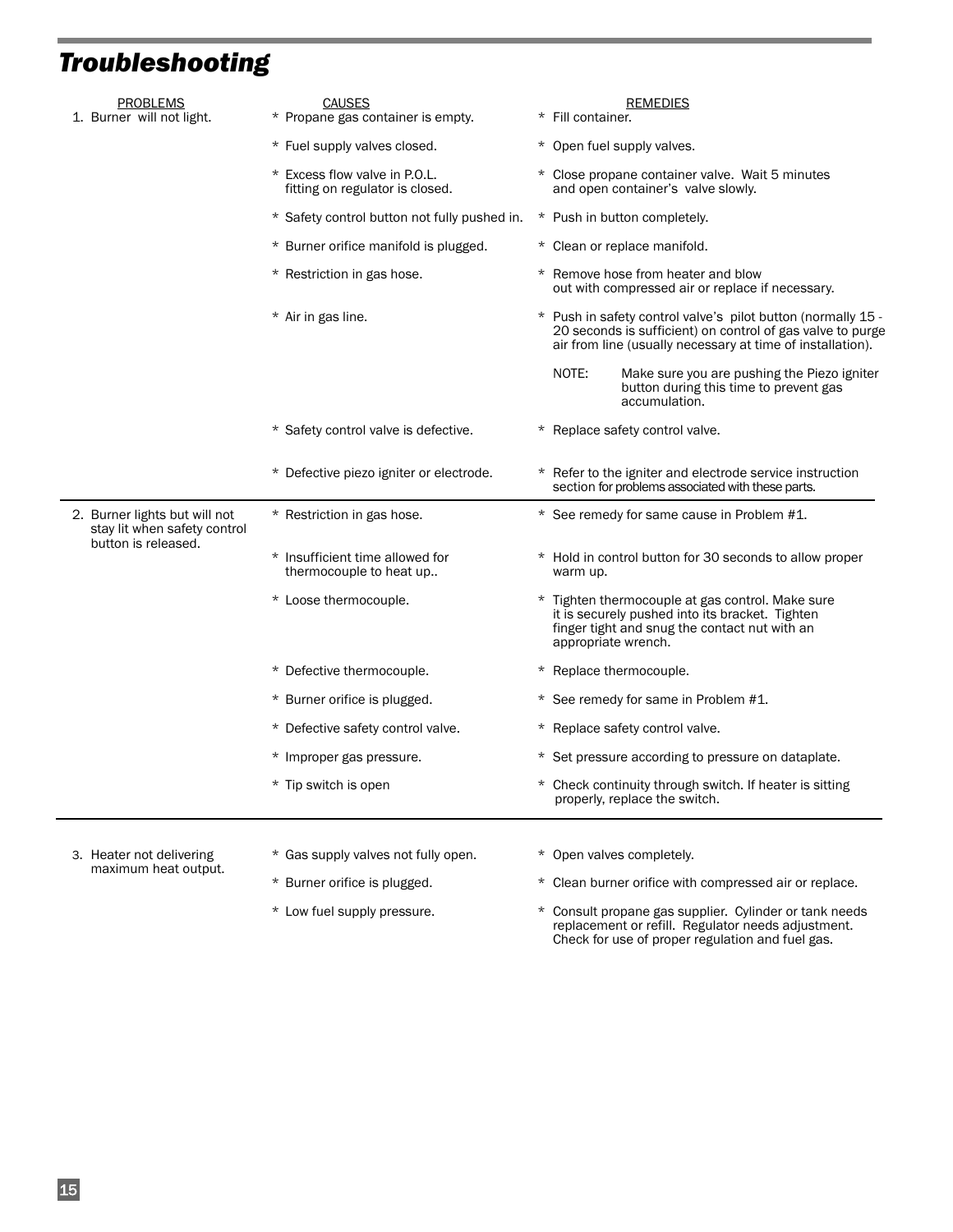#### *BURNER*

Component at which combustion of fuel gases takes place.

#### *BURNER ORIFICE*

Metering device used to feed gas to burner at a specific rate, with the appropriate pressure.

#### *ELECTRODE*

Ignites gas by spark. Receives spark voltage from piezo igniter.

#### *GAS HOSE*

Flexible connector used to convey gas from supply line or cylinder to heater.

#### *PIEZO IGNITER*

Generates ignition voltage when igniter button is pushed. This voltage is sent to electrode to provide spark.

#### *REGULATOR*

The heart of any gas supply installation. Used to deliver a working pressure to the appliance under varying conditions in tank pressure.

## *Heater Component Function*

#### *SAFETY CONTROL VALVE*

A gas control valve which is held open by electrical power supplied by the thermocouple and which closes automatically to shut off the flow of gas to the main burner when flame is extinguished or is too small to heat the thermocouple.

#### *THERMOCOUPLE*

A thermoelectric device that converts heat directly into electrical energy. Works in conjunction with electromagnet in gas control valve thereby assisting in maintaining gas supply for the main burner.

#### *TIP SWITCH*

A switch that will shut the heater off if the heater is accidentally tipped over during operation, or if the heater is not positioned properly.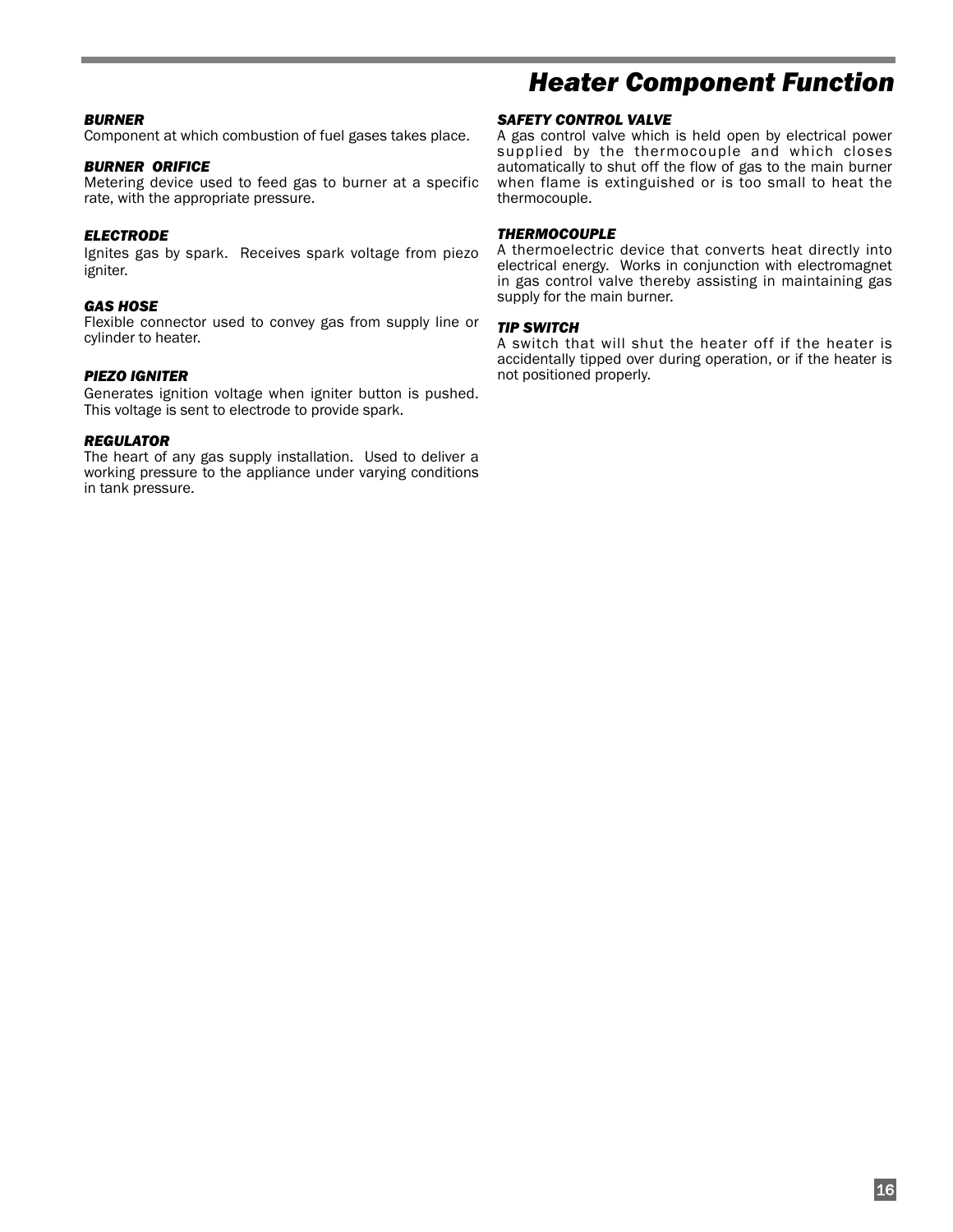## *Parts Identification*

### *Parts Schematic*

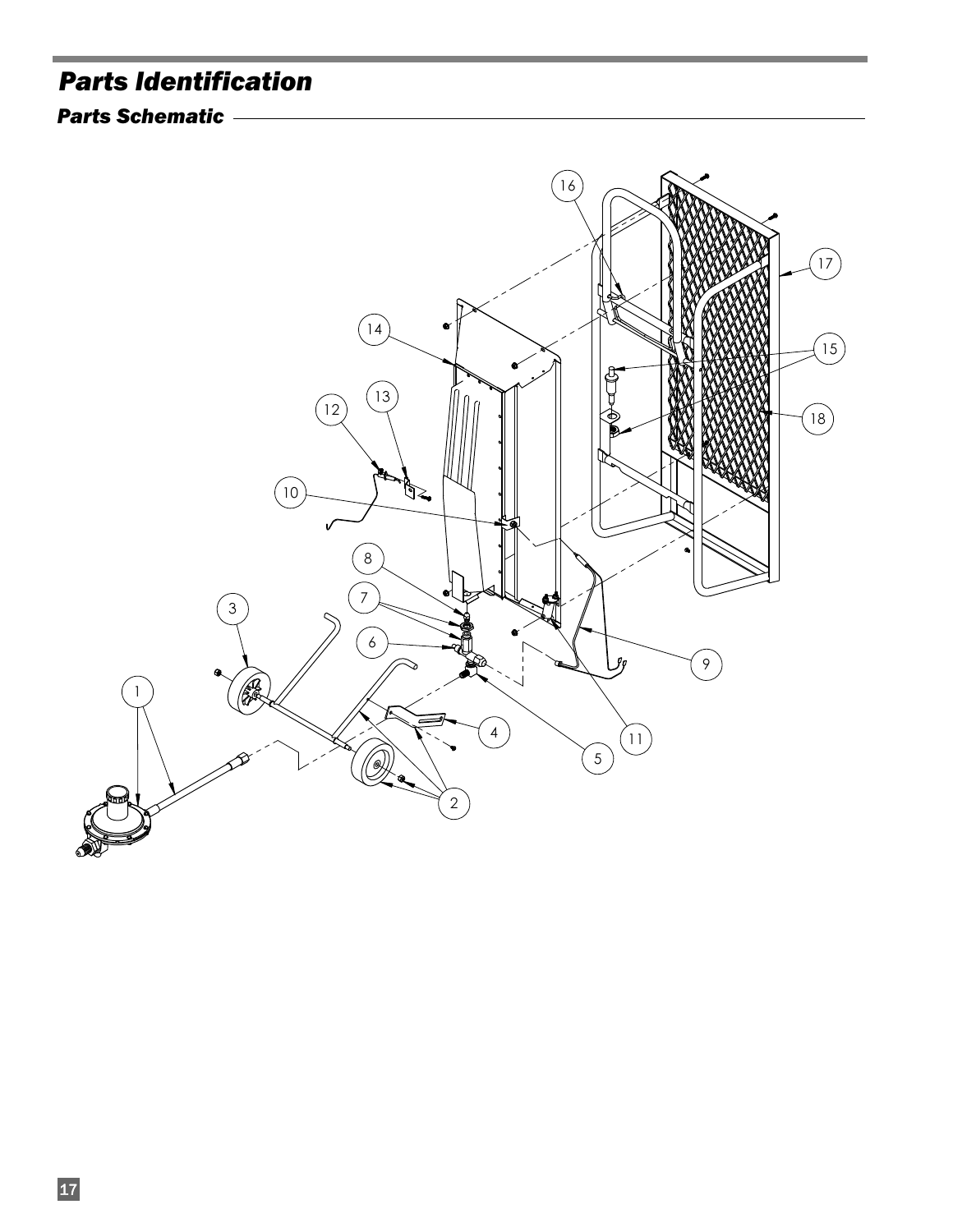### *Parts List*

| <b>Item</b>    | <b>Description</b>     | <b>Part Number</b> |
|----------------|------------------------|--------------------|
| $\mathbf 1$    | Regulator w/hose       | 573255             |
| $\overline{2}$ | Axle with wheels       | 573259             |
| 3              | Wheel                  | 573258             |
| 4              | Wheel lock             | 573260             |
| 5              | Hose adapter           | 573315             |
| 6              | Safety control valve   | 573967             |
| $\overline{7}$ | Pressure tap assembly  | 573311             |
| 8              | <b>Burner orifice</b>  | 573252             |
| $\mathsf 9$    | Thermocouple           | 573253             |
| 10             | Thermocouple bracket   | 573263             |
| 11             | Tip switch             | 573297             |
| 12             | Electrode              | 573256             |
| 13             | Electrode bracket      | 573316             |
| 14             | Burner assembly        | 573251             |
| 15             | Piezo igniter with nut | 573257             |
| 16             | Handle lock            | 573261             |
| 17             | Frame assembly         | 573262             |
| 18             | Screen                 | 573307             |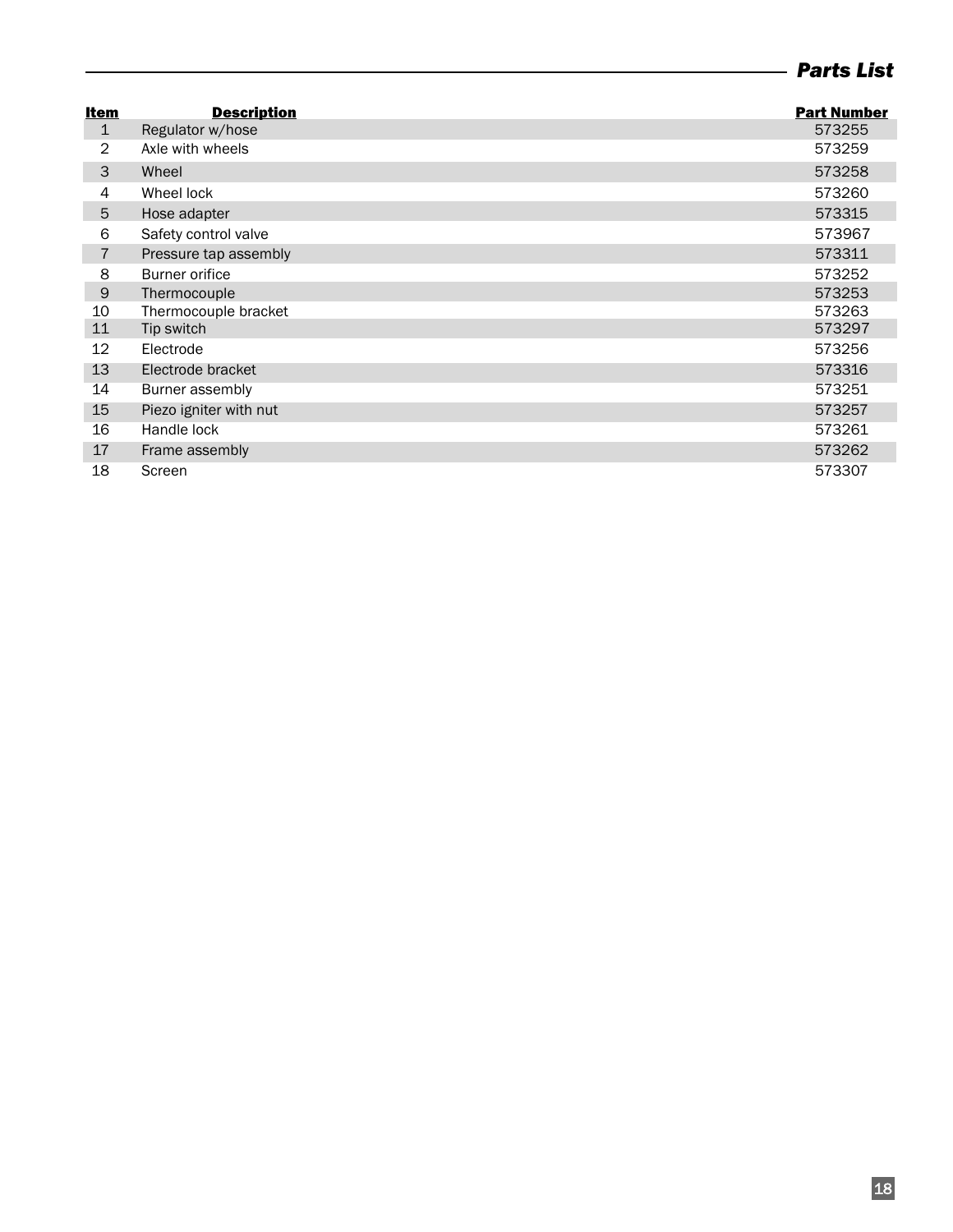## *Warranty Policy*

#### *HEATER*

L.B. White Co., LLC warrants that the component parts of itsRegistering your product online with L.B.White will end user, any component is found to be defective, L.B.of shipment from L B. White. heater are free from defects in material and workmanship, when properly installed, operated, and maintained in accordance with the Installation and Maintenance Instructions, safety guides and labels contained with each unit. If, within 24 months from the date of purchase by the White Co., LLC will at its option, repair or replace the defective part or heater, with a new part or heater, F.O.B., Onalaska, Wisconsin.

automatically qualify a unit and its component parts for warranty consideration. If a product has not been registered with L.B.White, a copy of the bill of sale will be required to establish warranty qualification. If neither is available, the warranty period will be 24 months from date

#### *PARTS*

L.B. White Co., LLC warrants that replacement partsduration to the duration of the applicable warranty stated purchased from the company and used on the appropriate L. B. White equipment are free from defects both in material and workmanship for 24 months from the date of purchase by the end user. Warranty is automatic if a component is found defective within 24 months of the date code marked on the part. If the defect occurs more than 24 months later than the date code but within 24 months from the date of purchase by the end user, a copy of a bill of sale will be required to establish warranty qualification.

The warranty set forth above is the exclusive warranty provided by L.B. White, and all other warranties, including any implied warranties or merchantability or fitness for a particular purpose, are expressly disclaimed. In the event any implied warranty is not hereby effectively disclaimed due to operation of law, such implied warranty is limited in above. The remedies set forth above are the sole and exclusive remedies available hereunder. L.B. White will not be liable for any incidental or consequential damages directly or indirectly related to the sale, handling or use of the equipment, and in any event L.B. White's liability in connection with the equipment, including for claims based on negligence or strict liability, is limited to the purchase price.

Some states do not allow limitations on how long an implied warranty lasts, so the above limitation may not apply to you. Some states do not allow the exclusion or limitation of incidental or consequential damages, so the above limitation or exclusion may not apply to you. This warranty gives you specific legal rights, and you may also have other rights which vary from state to state.

#### To register your product and ensure full warranty, go to http://www.lbwhite.com/product-registration. Please have the serial number(s) and model(s) handy for the products you are registering.

## *Replacement Parts and Service*

Contact your local L.B. White dealer for replacement parts for assistance. Be sure that you have your heater model and service or call the L.B. White Co., LLC at 1-800-345-7200 number and configuration number when calling.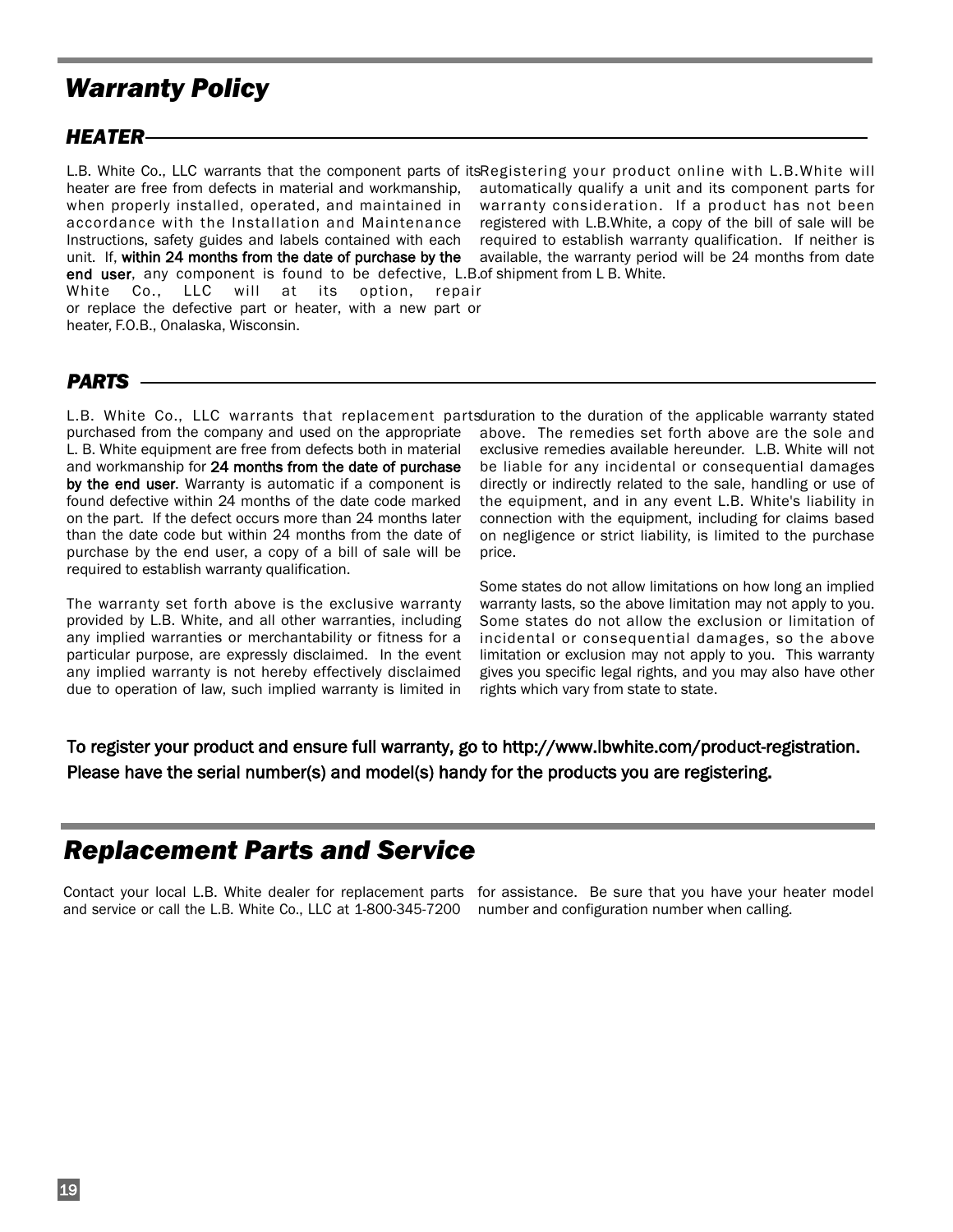

# *Manuel de l'utilisateur*

Soutirage de vapeur de propane

*Appareils de chauffage par rayonnement pour la construction Sun Blast™ Vous pouvez consulter ce manuel en ligne à www.lbwhite.com*



**BALAYEZ CE CODE QR avec votre téléphone intelligent ou consultez la**

**de chauffage de L.B. White. \***

**QR Reader pour iPhone.** 

**page http://goo.gl/nvneR pour regarder des vidéos sur l'entretien des appareils**

**\*Exige une application telle que QR Droid pour Android ou**



## *Félicitations!*

Vous avez acheté le meilleur appareil de chauffage par rayonnement pour la construction qui soit.

Votre nouvel appareil L.B.White a été construit par une entreprise fière et expérimentée qui utilise une technologie de pointe dans la fabrication de ses appareils de chauffage.

L.B. White, tient à vous remercier de la confiance que vous lui témoignez et vous invite à lui communiquer tout commentaire ou suggestion, sans-frais, au 1-800-345-7200

### *A TOUS LES UTILISATEURS-VEUILLEZ PRENDRE NOTE :*

Cet appareil a été testé et évalué par le ETL, selon les normes en vigueur: ANSI Z83.7- CSA 2.14. Il est homologué et approuvé à titre d'appareil de chauffage de construction à chauffage direct pour une utilisation sur planchers potentiellement combustibles. Cet appareil a été conçu comme étant un appareil de chauffage portatif et d'usage temporaire dans le chauffage d'immeubles en construction, en rénovation ou en réparation. Dans l'éventualité où vous désireriez utiliser cet appareil à des fins autres que celles énumérées ici, nous vous prions de communiquer avec votre détaillant de produits de gaz ou L.B. White Co. LLC.



**World Provider - Innovative Heating Solutions**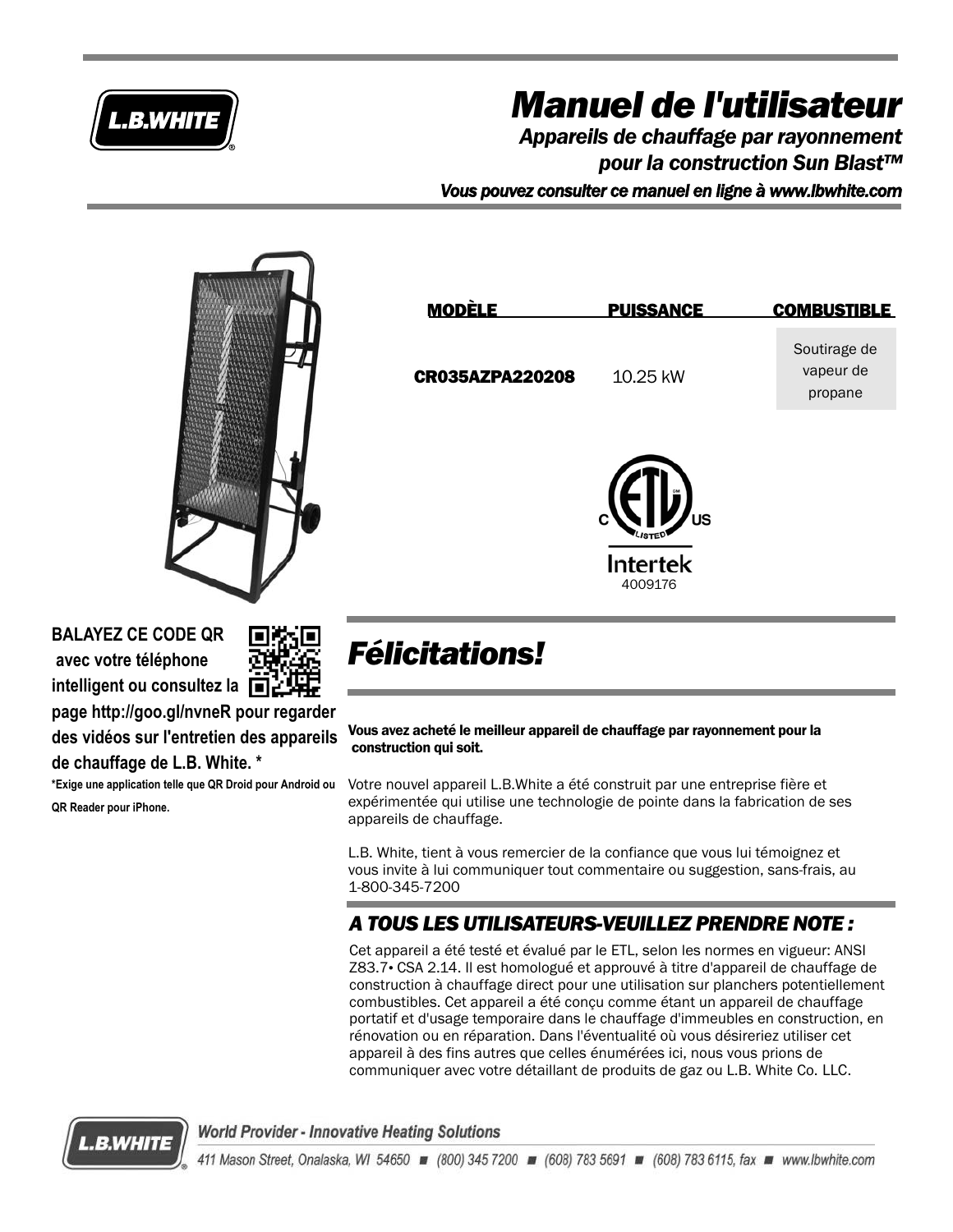| <b>MISE EN GARDE GÉNÉRALE</b>                                                                                                                                                                                                                                                          |                                                                                                                                                                                                                                                             |  |  |
|----------------------------------------------------------------------------------------------------------------------------------------------------------------------------------------------------------------------------------------------------------------------------------------|-------------------------------------------------------------------------------------------------------------------------------------------------------------------------------------------------------------------------------------------------------------|--|--|
| Le non-respect des mesures de précautions ainsi que des directives d'utilisation de cet<br>appareil, telles que décrites dans ce manuel peut entrainer :                                                                                                                               |                                                                                                                                                                                                                                                             |  |  |
| La mort<br>- Des blessures graves et des brûlures<br>Des dégats matériels allant jusqu'à la perte d'une propriété dû au feu ou à une explosion<br>Une intoxication grave dûe à l'inhalation de monoxyde de carbone ou résultant d'une<br>ventilation inadéquate<br>Décharge électrique |                                                                                                                                                                                                                                                             |  |  |
| ■ Lire attentivement ce manuel avant d'installer ou d'utiliser cet appareil.                                                                                                                                                                                                           |                                                                                                                                                                                                                                                             |  |  |
| Seul un employé qualifié devrait installer ou réparer cet appareil.                                                                                                                                                                                                                    |                                                                                                                                                                                                                                                             |  |  |
| Garder ce manuel pour une consultation ultérieure ou pour vous y référer en cas<br>d'interrogations sur le fonctionnement de l'appareil.                                                                                                                                               |                                                                                                                                                                                                                                                             |  |  |
| Les manuels de l'utilisateur et les étiquettes de remplacement sont offerts gratuitement.<br>Veuillez contacter votre détaillant ou L.B. White Co. LLC au 1-800-345-7200                                                                                                               |                                                                                                                                                                                                                                                             |  |  |
| ■ L'arrivée de gaz de l'appareil doit être alimenté par une pression de gaz adéquate.                                                                                                                                                                                                  | A ATTENTION                                                                                                                                                                                                                                                 |  |  |
| Se référer à la fiche signalétique pour s'assurer de la pression de gaz requise.                                                                                                                                                                                                       |                                                                                                                                                                                                                                                             |  |  |
| Une pression de gaz d'alimentation excédent les spécifications maximales de l'appareil, tel<br>٠<br>que spécifié, peut causer un incendie ou une explosion.                                                                                                                            |                                                                                                                                                                                                                                                             |  |  |
| Un incendie ou une explosion peut résulter en de blessures sérieuses, en décès ou en<br>dommages matériels considérables.                                                                                                                                                              |                                                                                                                                                                                                                                                             |  |  |
| Une pression de gaz d'alimentation en deçà des spécifications minimales de l'appareil peuvent<br>causer une combustion inadéquate.                                                                                                                                                     |                                                                                                                                                                                                                                                             |  |  |
| Une combustion inadéquate peut entrainer des risques d'asphyxie ou d'intoxication au<br>monoxyde de carbone entrainant des blessures sérieuses ou la mort.                                                                                                                             |                                                                                                                                                                                                                                                             |  |  |
| <b>ATTENTION</b>                                                                                                                                                                                                                                                                       | <b>ATTENTION</b>                                                                                                                                                                                                                                            |  |  |
| Risques d'explosion ou d'incendie                                                                                                                                                                                                                                                      | Risques d'explosion ou d'incendie                                                                                                                                                                                                                           |  |  |
| Non-recommandé pour un usage résidentiel<br>ou dans un véhicule récréatif.                                                                                                                                                                                                             | Maintenir tout combustibles solides à une<br>distance sécuritaire de l'appareil.                                                                                                                                                                            |  |  |
| L'utilisation de cet appareil dans une<br>п<br>résidence ou dans un véhicule récréatif peut<br>entrainer des risques d'incendie ou<br>d'explosion.                                                                                                                                     | Le bois, les dérivés de papier, les matériaux<br>de construction et la poussière sont autant<br>de combustibles solides.                                                                                                                                    |  |  |
| Un incendie ou une explosion peuvent<br>entainer des blessures sérieuses ou la mort.                                                                                                                                                                                                   | Ne pas utiliser l'appareil dans un endroit où<br>l'on retrouve des substances volatiles ou des<br>combustibles en suspension.                                                                                                                               |  |  |
| <b>POUR VOTRE SÉCURITÉ</b><br>Ne pas entreposer de gazoline ou toutes<br>autres substances ou liquides inflammables<br>dans la même pièce que cet appareil ou tout<br>autre appareil de même nature.                                                                                   | La gazoline, les solvents, les diluants de<br>peinture, les particules de poussière et les<br>substances chimiques d'origines inconnues<br>sont autant de substances volatiles ou de<br>combustibles en suspension.<br>Le non-respect de ces consignes peut |  |  |
| <b>POUR VOTRE SÉCURITÉ</b><br>Si vous sentez une odeur de gaz :<br>1. Ouvrez les fenêtres.<br>2. Ne pas activer d'interrupteurs électriques.<br>3. Éteindre toute flamme.<br>4. Contacter immédiatement votre<br>fournisseur de produits de gaz.<br>2 <sup>7</sup>                     | entrainer un incendie ou une explosion.<br>Un incendie ou une explosion peuvent<br>entrainer des blessures sérieuses ou la mort.                                                                                                                            |  |  |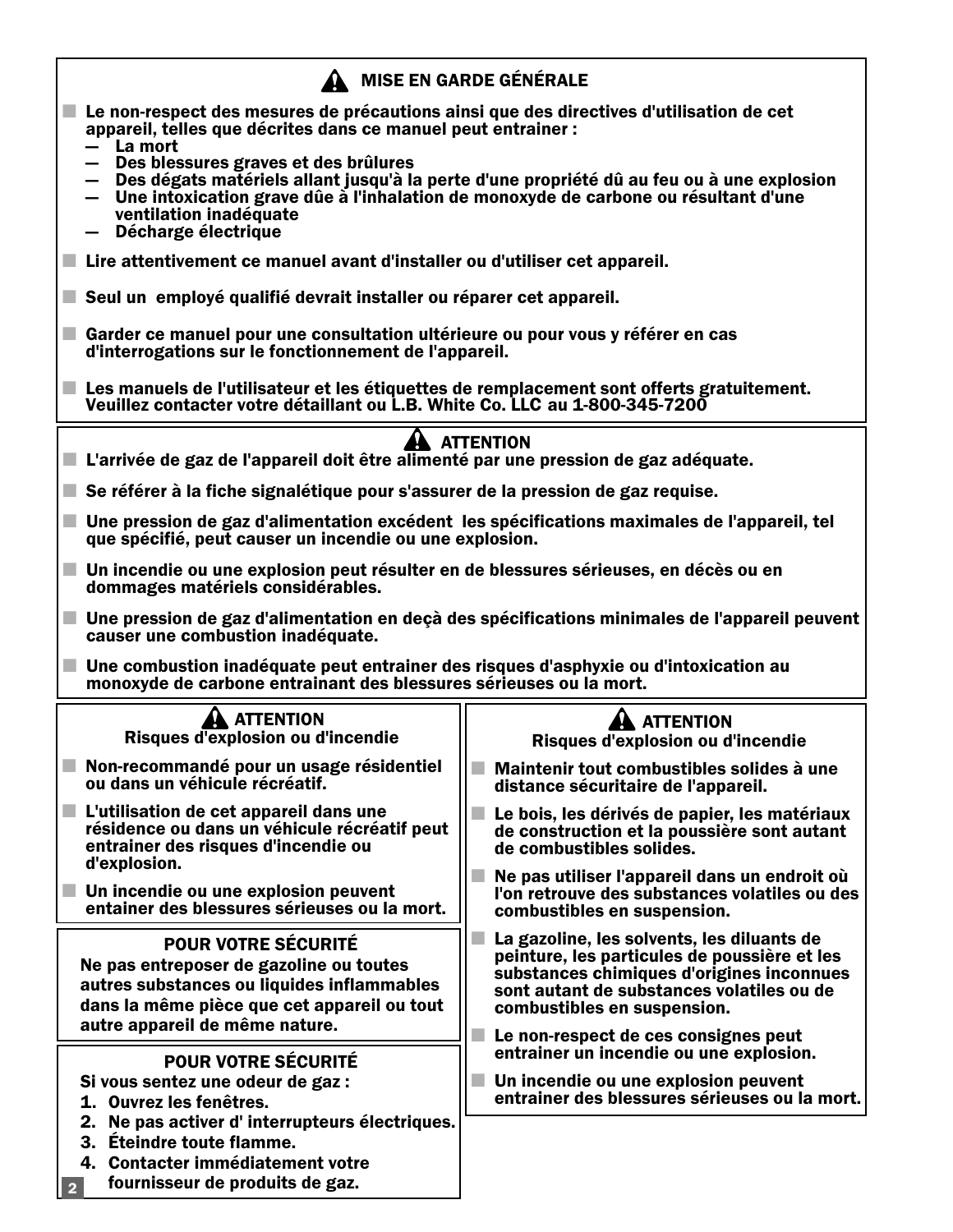

## *Index*

| <b>SECTION</b>                        | <b>PAGE</b> |
|---------------------------------------|-------------|
|                                       |             |
|                                       |             |
|                                       |             |
| Directives d'installation             |             |
|                                       |             |
|                                       |             |
|                                       |             |
|                                       |             |
|                                       |             |
|                                       |             |
|                                       |             |
|                                       |             |
|                                       |             |
| Directives pour le service            |             |
|                                       |             |
|                                       |             |
|                                       |             |
|                                       |             |
|                                       |             |
|                                       |             |
|                                       |             |
|                                       |             |
| Identification des pièces composantes |             |
|                                       |             |
|                                       |             |
|                                       |             |
|                                       |             |

## *Informations Générales*

Lorsque vous devez avoir recours à une assistance technique, assurez-vous d'avoir en votre possession, le numéro de modèle et de configuration de l'appareil ainsi que son numéro de série. Vous trouverez cette information sur la fiche signalétique de l'appareil.

Ce manuel vous renseigne sur la façon appropriée d'utiliser et de maintenir votre appareil en bon étât de fonctionnement. S'assurer que votre installateur qualifié passe en revue les différentes sections de ce manuel en votre compagnie, de sorte que vous puissiez parfaitement comprendre le mode fonctionnement de l'appareil.

L'installation de la ligne d'alimentation de gaz, la mise en service de l'appareil de chauffage ainsi que les travaux d'entretien et de réparation de celui-ci demandent une connaissance experte des appareils de chauffage au gaz et ne devraient jamais être confiés à une personne nonqualifiée. Se référer à la page 6 pour connaître les qualifications nécessaires.

Veuillez communiquer avec votre détaillant local de produits L.B.White ou avec L.B. White directement pour toute interrogation ou assistance au sujet de cet appareil et son fonctionnement.

L.B. White croit fermement dans le développement et l'amélioration constante de ses produits. Nous nous réservons le droit de modifier les spécifications et la conception de l'appareil sans préavis. 3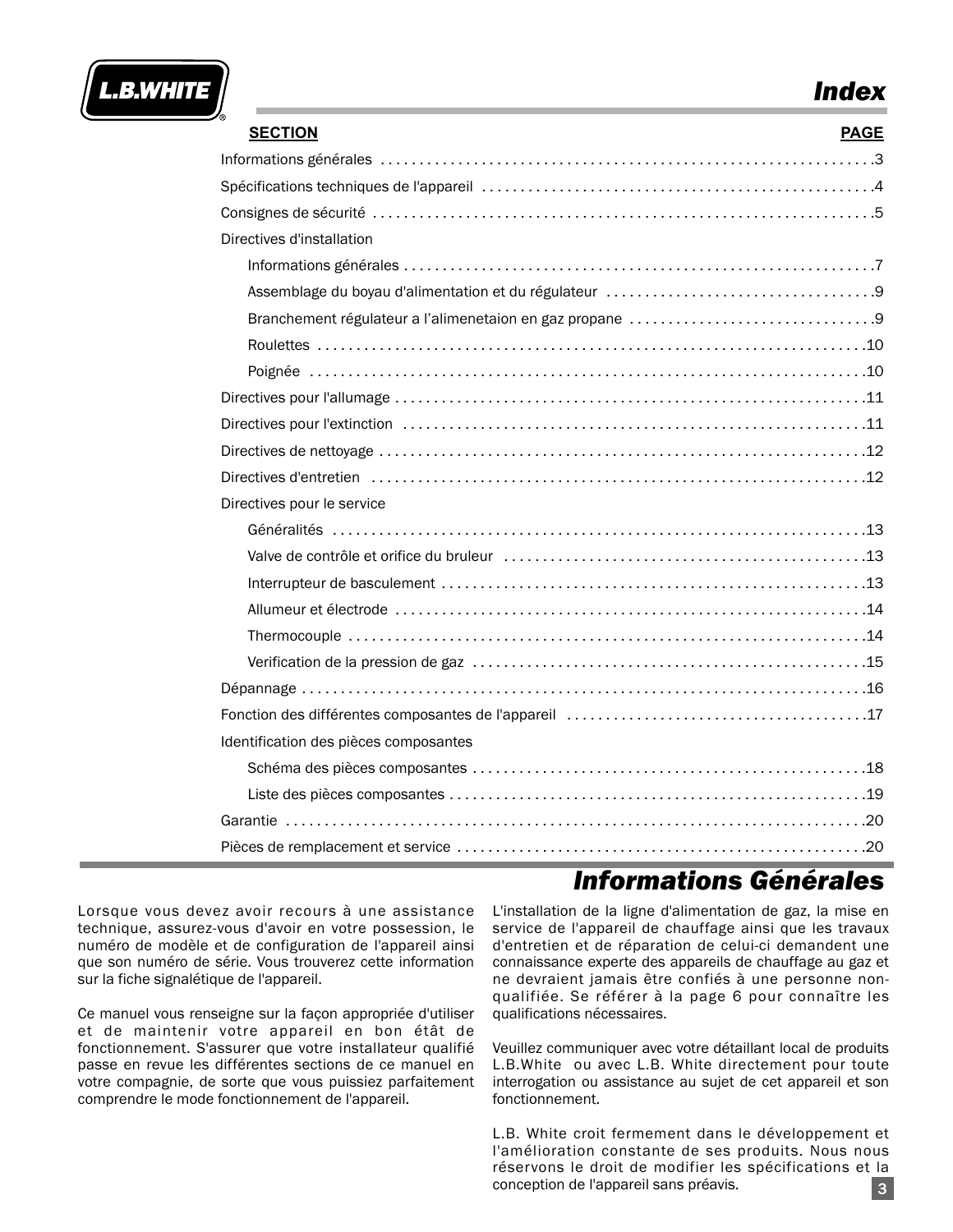## *Spècifications*

|                                                                                         |                                 | <b>Modèle</b>      |
|-----------------------------------------------------------------------------------------|---------------------------------|--------------------|
|                                                                                         |                                 | <b>CR035</b>       |
| Combustible                                                                             |                                 | <b>Gaz Propane</b> |
| Puissance (kW)                                                                          |                                 | 10,25              |
| Pression au manifold du brûleur<br>(kPa)                                                |                                 | 6,35               |
| Consommation de combustible à l'heure (kg)                                              |                                 | ,73                |
| Dimensions (cm)<br>$L \times W \times H$                                                |                                 | 31,5 x 26,4 x 95,2 |
| Distance minimales de dégagement<br>des matières combustibles<br>environnantes (Mètres) | <b>DESSUS</b>                   | 1,0                |
|                                                                                         | <b>COTES ET ARRIÈRE</b>         | 1,0                |
|                                                                                         | <b>AVANT</b>                    | 1,37               |
|                                                                                         | <b>RESERVOIR DE COMBUSTIBLE</b> | 3,05               |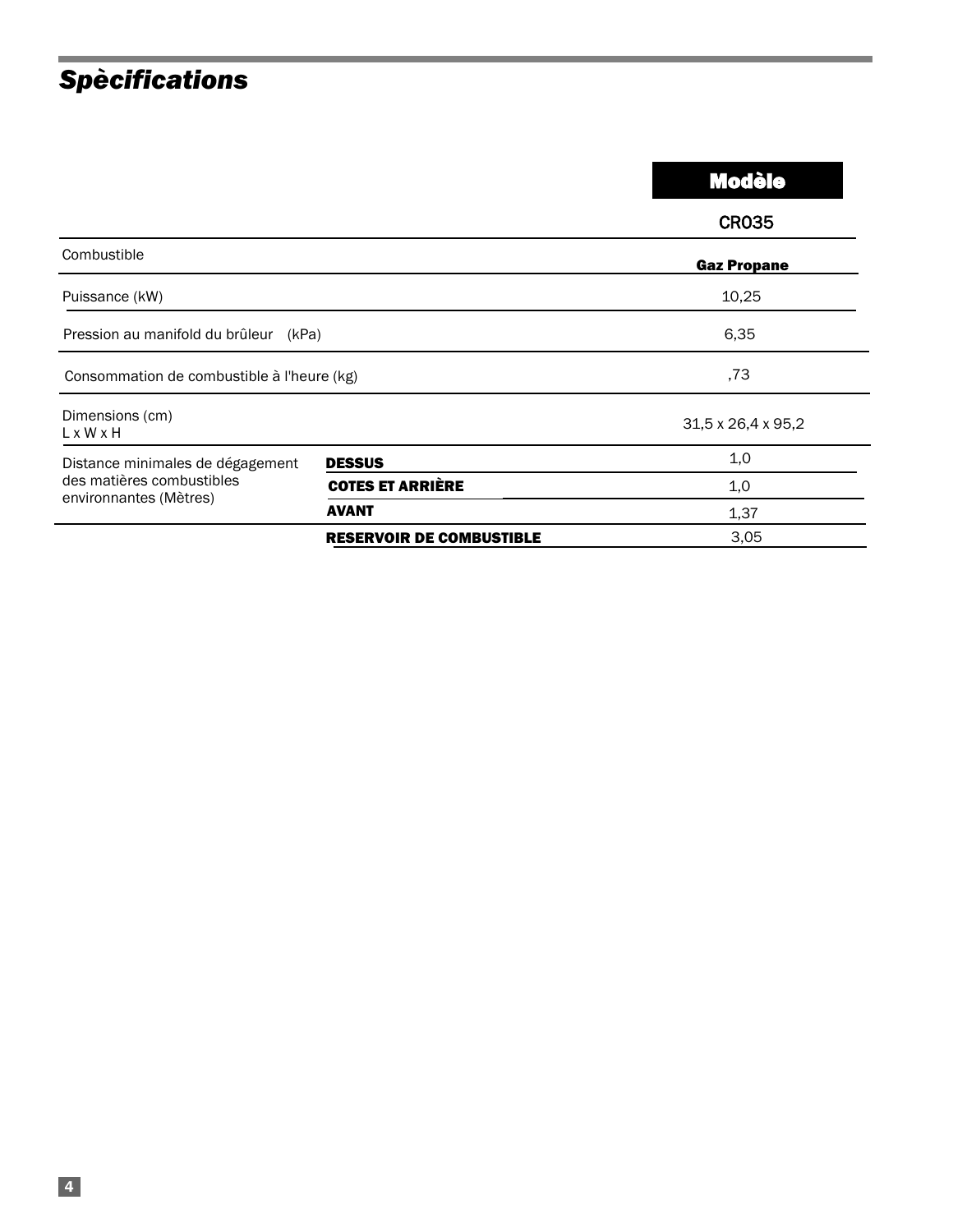## *Consignes de sécurité*

#### **ATTENTION** Risques d'asphyxie

- Ne pas utiliser cet appareil pour le chauffage d'un logement habité, garages, ateliers, ou autres espaces confinés..
- $\blacksquare$  Ne pas utiliser dans un espace mal aéré.
- Ne pas obstruer l'apport d'air nécessaire à la combustion ainsi que l'air chaud évacué.
- Permettre une aération adéquate pour permettre l'apport nécessaire d'air à la combustion.
- Une mauvaise ventilation entrainera une combustion inadéquate.
- Une combustion inadéquate peut entrainer des blessures sérieuses ou la mort suite à un empoisonnement au monoxyde de carbone. Les symptômes incluent des pertes de conscience, maux de tête, étourdissements et des difficultés à respirer.
- L'air suffisant de ventilation pour la combustion doit être conformément fourni à OSHA 29 CFR 1926,154, Appareils de Chauffage Temporaires, les Conditions de Sécurité d'A10.10, D'ANSI pour Appareils de Chauffage d'Espace Temporaires et Portatifs, et la CAN B149, Gaz Naturels et le Code d'Installation de Propane, comme s'approprier

### *DÉTECTION D'UNE ODEUR DE GAZ*

Le gaz propane ainsi que été intentionnellement additionnés d'additifs odorants permettant leur identification et la détection de fuites possibles. Advenant une fuite, il est donc fort probable que vous puissiez sentir la présence de gaz dans l'air ambiant. VOILÀ VOTRE SIGNAL-UNE ACTION IMMÉDIATE S'IMPOSE!

- Ne poser aucun geste qui puisse enflammer le gaz. Ne pas activer d' interrupteurs électriques. Ne pas débrancher de fils d'alimentation électrique ou d'extensions. Ne pas allumer d'allumettes ou tout autre flamme. N'utiliser pas votre téléphone.
- Évacuer toutes les personnes présentes sur les lieux, le plus loin possible du secteur affecté.
- Fermer les valves de tous les réservoirs de propane ou autres bonbonnes de combustible.
- Le gaz propane étant plus lourd que l'air, il tendra à s'accumuler au ras du sol ou dans les espaces situés sous le niveau du sol. Éviter de se retrouver sous le niveau du sol.
- Utiliser le téléphone d'un voisin et prévenir votre fournisseur de gaz ou le service des incendies. Ne pas réintégrer l'immeuble ou le périmètre affecté.
- Rester à l'écart de la zone affectée jusqu'à ce que le fournisseur de gaz et le service des incendies en ait donné la permission.
- Finalement, laisser le personnel du fournisseur de gaz ainsi que les représentants du service des incendies identifier la présence de gaz échappé. S'assurer que ceux-ci aérent convenablement l'immeuble avant d'y retourner. S'assurer que la fuite est colmatée et réparée par du personnel qualifié. Bien s'assurer que la fuite a bel et bien été colmatée et seulement alors, rallumer l'appareil.

#### *DIMINUTION DE L'INTENSITÉ DE L'ODEUR - ABSENCE D'ODEUR*

- Certaines personnes n'ont pas un sens de l'odorat très développé. Certains individus ne peuvent simplement pas sentir les additifs chimiques ajoutés aux gaz. Vous devez savoir si vous êtes en mesure de sentir les odeurs caractéristiques du gaz propane.
- Apprenez à reconnaître les odeurs propres aux différents gaz. Votre fournisseur de gaz devrait pouvoir vous remettre une carte à gratter sur laquelle vous reconnaîtrez les odeurs caractéristiques des différents types de gaz.
- Le tabagisme peut entrainer une réduction de votre acuité olfactive. De plus, le fait d'être longtemps en contact avec une odeur donnée peut réduire votre capacité de l'identifier.
- $\blacksquare$  Les additifs odorants ajoutés aux gaz propane sont incolores et l'intensité de leur odeur peut faiblir dans certaines circonstances.
- Si la fuite de gaz est souterraine, le mouvement du gaz au travers du sol peut en filtrer les additifs odorants.
- Le gaz propane étant plus lourd que l'air, l'intensité de son odeur peut varier à différents niveaux de hauteur. Son intensité peut être plus forte aux niveaux inférieurs.
- Toujours être très alerte quant à la présence d'odeur de gaz.Considérez la présence d'odeur comme étant une fuite potentielle. Réagissez en conséquence immédiatement.

#### *ATTENTION-POINTS IMPORTANTS À NE PAS OUBLIER!*

- Le gaz propane et ont des odeur bien distinctes. Apprenez à les reconnaître. (Se référer aux sections cihaut.)
- Si vous n'avez pas reçu la formation appropriée quant à l'entretien et la réparation d'appareils de chauffage au gaz propane, veuillez vous abstenir de faire usage de celui-ci, de tenter d'en faire l'entretien, de le réparer ou de modifier ses ajustements.
- Même si vous n'êtes pas l'utilisateur principal de l'appareil ou que vous n'êtes pas formé dans l'entretien et la réparation d'appareils de chauffage au gaz, apprenez quand même à reconnaître les odeurs caractéristiques des gaz propane et naturel.
- 5 ■ Une inspection périodique consistant à sentir, autour de l'appareil, de ses boyaux d'alimentation, raccords, etc.. pour y détecter la présence de fuite est une excellente initiative préventive à prendre. Si vous détectez une odeur suspecte, contactez immédiatement votre fournissuer de gaz. Nattendez pas!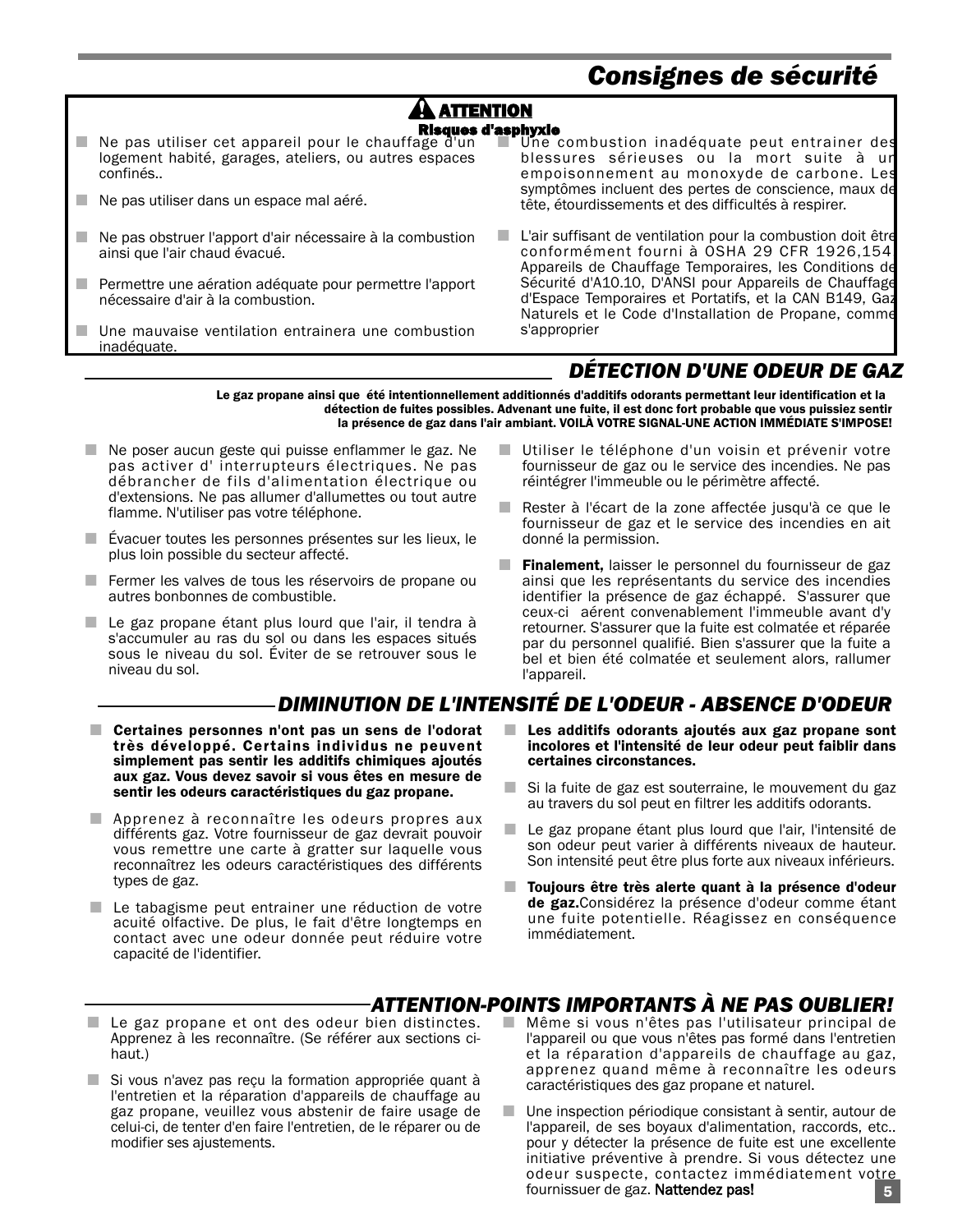#### A MISE EN GARDE Risque de brûlure

- Les radiateurs sont généralement silencieux lorsqu'ils sont en marche.
- Prêtez toujours attention à la distance qui vous sépare du radiateur lorsqu'il fonctionne.
- Ne touchez pas le radiateur et ne vous en approchez pas plus près de ce qui est indiqué sur la plaque signalétique et dans le guide de l'utilisateur.
- Le non-respect de cette mise en garde pourrait entraîner des brûlures et l'inflammation des vêtements, se soldant par de graves blessures.
- 1. Ne pas entreprendre d'installer ou d'effectuer des travaux d'entretien ou de réparation sur cet appareil ou sur la ligne d'alimentation en gaz, à moins d'être un expert qualifié dans l'utilisation et le service d'appareils au gaz.

Les compétences requises pour effectuer l'entretien ou la réparation ainsi que l'installation de cet appareil sont :

- a. Pour être reconnu comme étant une personne qualifiée dans le service d'appareils de chauffage au gaz, il faut avoir reçu la formation adéquate en plus de posséder une longue expérience dans l'utilisation et l'entretien d'appareils de chauffage au gaz. Ceci inclut les tâches d'installation, de réparation, de remplacement de pièces et de test de ce type d'appareil. Vous devez pouvoir juger du meilleur emplacement et des meilleures conditions de fonctionnement de ce type d'appareil. Vous devez avoir lu et compris les consignes de sécurité, les fiches signalétiques et le manuel de l'utilisateur de chacun des modèles avec lequel vous travaillez.
- b. Pour être reconnu comme installateur qualifié d'appareils au gaz, vous devez avoir reçu la formation adéquate en plus de posséder une longue expérience dans tous les aspects entourant l'installation, la réparation, la modification de lignes d'alimentation de gaz en plus de pouvoir choisir et installer le bon équipement avec le bon réservoir et les lignes de gaz appropriées. Ceci doit être fait dans le plus grand respect des normes de l'industrie, des standards et règlements municipaux, provinciaux ou fédéraux ainsi que des recommandations du manufacturier.
- 2. L'utilisation et l'installation des appareils de chauffage de L.B. White doit en tout temps répondre aux normes et règlementations en vigueur aux niveaux municipal, provincial ou fédéral. Celles-ci se référant tant au gaz, à l'électricité qu'aux consignes de sécurité. Votre fournisseur local de gaz, un électricien professionnel, votre service local des incendies, les agences gouvernementales appropriées ainsi que votre agent d'assurance peuvent vous aider à connaître et à vous conformer aux normes en vigueur. Se référer également à :
	- -- CAN/CSA B149.1 Code d'installation du gaz propane et du gaz naturel.
- 3. Le chauffage ne doit en aucun cas être dirigé vers une bouteille de gaz propane à moins de 20 pi (6 m) de distance.
- 4. Lorsque l'appareil de chauffage est déplacé, le déconnecter de son réservoir d'alimentation en gaz propane.
- 5. Avant d'utiliser l'appareil de chauffage, ses roulettes doivent être enclenchées et verrouillées en place. Les roulettes verrouillées stabilisent l'appareil de chauffage pendant son fonctionnement.
- 6. Ne pas déplacer l'appareil de chauffage lorsqu'il fonctionne.
- 7. Il nous est parfois ardu de prédire les conséquences de l'uitlisation de nos appareils dans certaines conditions particulières. Communiquez avec le service des incendies de votre localité pour toute interrogation au sujet d'applications particulières.
- 8. Il existe d'autres normes et codes qui régissent l'utilisation d'appareils au gaz dans certaines circonstances et applications particulières. S'en informer auprès des autorités de votre localité.
- 9. N'utilisez que de l'air comprimé, une brosse à poils doux ou un chiffon propre pour nettoyer l'intérieur de l'appareil ainsi que ses composantes. Laisser l'appareil de chauffage refroidir complètement avant d'en effectuer le nettoyage ou l'entretien.
- 10. Sur les branchements filetés, toujours utiliser une pâte isolante approuvée pour une utilisation sur des branchements de gaz propane.
- 11. Ne pas obstruer l'apport d'air nécessaire à la combustion ainsi que l'air chaud évacué. Ne pas respecter cette consigne entrainerait une combustion incorrecte et pourraient entrainer des bris de pièces internes pouvant résulter en dommages matériels à la propriété.
- 12. Le tuyau de gaz doit être inspecté visuellement avant chaque utilisation de l'appareil de chauffage. Si des marques apparentes d'abrasion excessive, d'usure ou si le boyau est coupé, il doit être remplacé avant de réutiliser l'appareil. Le boyau d'alimentation en gaz doit être à l'abri d'accumulation de débris de construction ainsi que de surfaces très chaudes. L'assemblage du boyau d'alimentation doit être en tous points conformes aux spécifications du manufacturier. Voir la liste de pièces.
- 13. Faire une vérification du bon fonctionnement de l'appareil ainsi que de la présence de fuites de gaz avant la mise en service de l'appareil ou après l'avoir déplacé. Se référer aux étapes de vérification de présence de fuites dans la section Installation du présent manuel.
- 14. Cet appareil devrait faire l'objet d'une inspection avant chaque utilisation par une personne qualifiée ainsi qu'au moins une fois, en détail, annuellement.
- 15. Toujours fermer l'alimentation en gaz si l'appareil n'est pas en utilisation pour chauffer l'aire de travail.
- 16. Si l'alimentation en gaz est coupée et que la flamme s'éteint; attendre au moins 5 minutes avant de rallumer l'appareil de sorte que tous gaz accumulé ait eu la chance de se dissiper.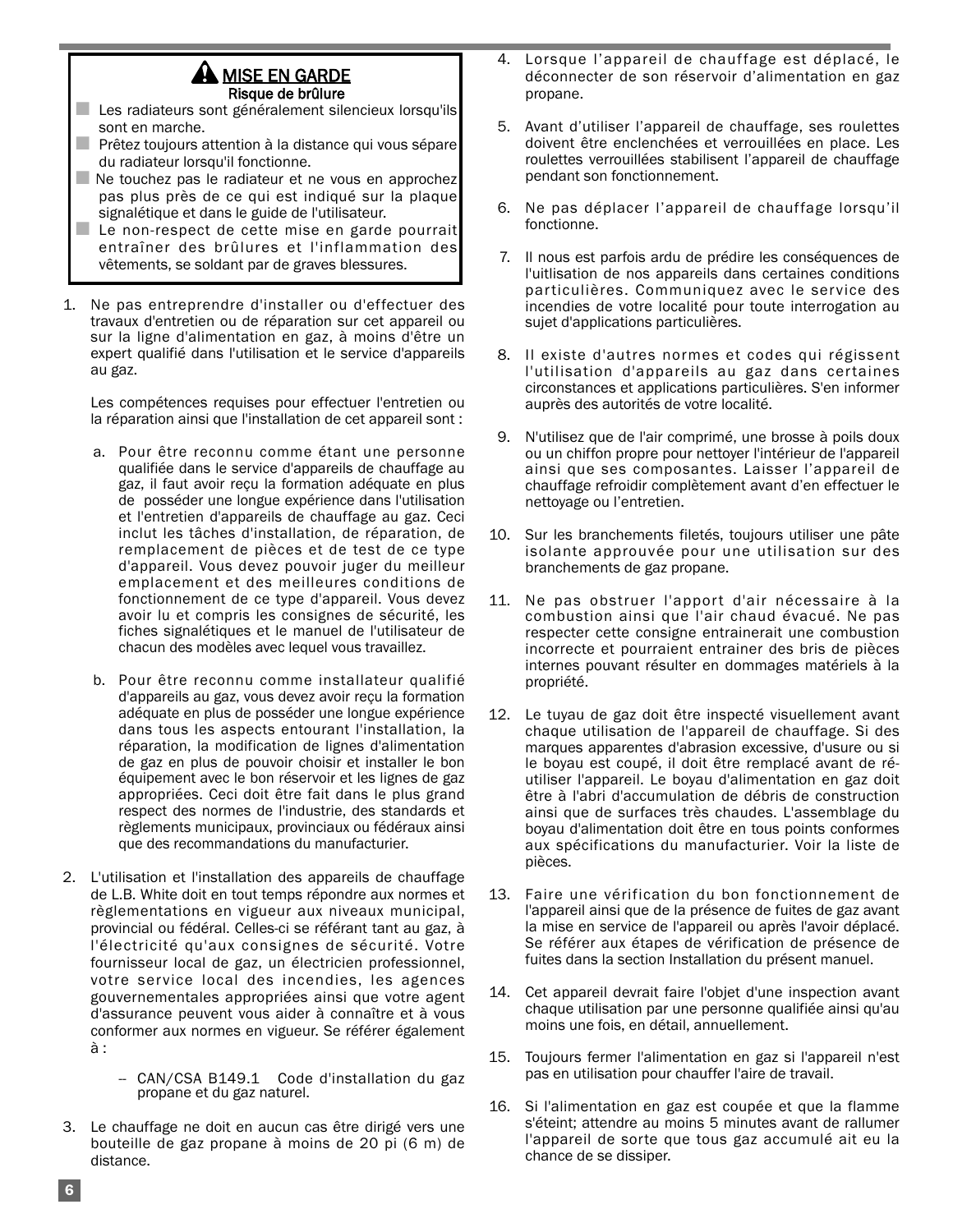- 17 Un réservoir de gaz propane d'une dimension minimale de 45 kg est requise pour l'alimentation de cet appareil. Lors de l'utilisation d'un système d'alimentation par réservoir, le système doit être conçu de manière à effectuer le retrait des vapeurs de gaz du réservoir en fonction.
- 18. Lors de l'entreposage de l'appareil à l'intérieur, les branchements entre le(s) réservoir(s) de gaz propane et l'appareil doivent être débranchés en plus de séparer le (s) réservoir(s) de l'appareil et l'entreposer conformément aux éxigences du Code -CSA B149.1 d'installation du gaz propane et du gaz naturel.
- 19. Les branchements des réservoirs de gaz propane ont un filage inversé (anti-horaire). S'assurer de toujours utiliser la clé appropriée pour dévisser le raccord P.O.L. sur la valve de sortie du réservoir. Ne pas utiliser de pinces.

## *Directives d'Installation INFORMATIONS GÉNÉRALES*

#### **AN ATTENTION** Risque d'incendie ou d'explosion Peut entrainer la mort, des blessures sérieuses et des dégâts matériels .

- 1. Pour prévenir l'accumulation dangereuse de gaz en suspension, fermer l'alimentation de gaz au niveau de la valve de sureté de l'appareil avant de procéder à l'installation, puis faire un test de détection de fuite de gaz après la fin de l'installation.
- 2. Ne pas forcer le bouton de contrôle du gaz de la veilleuse. N'utiliser qu'une pression normale pour appuyer sur le bouton d'allumage de la veilleuse. N'utilisez jamais d'outils. Si le bouton ne fonctionne pas malgré une pression normale, faire remplacer le bouton de contrôle par un technicien qualifié. Une force excessivre ou le fait d'essayer de réparer soimême le bouton, peut entrainer un incendie ou une explosion.
- 1. Lire toutes les consignes de sécurité et suivre les recommandations de L.B. White lors de l'installation de votre appareil de chauffage. Si, au cours de l'installation ou en déplaçant l'appareil, vous constatez une anomalie ou le bris d'une pièce, contactez un technicien qualifié pour en effectuer la réparation ou le remplacement .
- 2. Bien positionner l'appareil avant l'usage. Celui-ci doit être à plat, de niveau et sur une surface horizontale et stable lorsqu'il est chaud ou en opération en plus d'être à une distance sécuritaire de matériaux combustibles, tels que murs, planchers ou plafonds. Ne pas placer d'objets pouvant devenir combustibles à l'intérieur des distances sécuritaires de dégagement de l'appareil :

| 1.0 <sub>m</sub>  |
|-------------------|
| 1.0 <sub>m</sub>  |
| 1.4 m             |
| 3.05 <sub>m</sub> |
|                   |

#### 3. Exigences relatives à l'installation du gaz propane

■ S'assurer que **tous les** L. P. conteneurs de gaz sont garantis accidentelle de basculer et sont protégés par des personnes, la circulation automobile et contact.

- -- Utiliser un stabilisateur pour les petits 20/30/40 livres (9, 14,18 kg) LP conteneurs à gaz à maintenir les vérins en position verticale pendant l'utilisation et le transport. Voir Fig. 1.
- Les bouteilles de gaz propane doivent être placées sur une surface plane, stable et de niveau.

#### *FIG. 1*



- 4. Placer l'appareil ainsi que le boyau d'alimentation en gaz à l'écart des endroits plus passants. Prévoir une protection adéquate pour les tuyaux, de sorte qu'ils soient protégés des risques de bris dus à la circulation ou à la présence d'autres pièces d'équipement de construction.
- 5. L'appareil de chauffage est approuvé pour l'usage intérieur seulement. L'appareil de chauffage sera s'installé il n'est pas directement exposé pour arroser le spray, la pluie, ou dégoutter l'eau.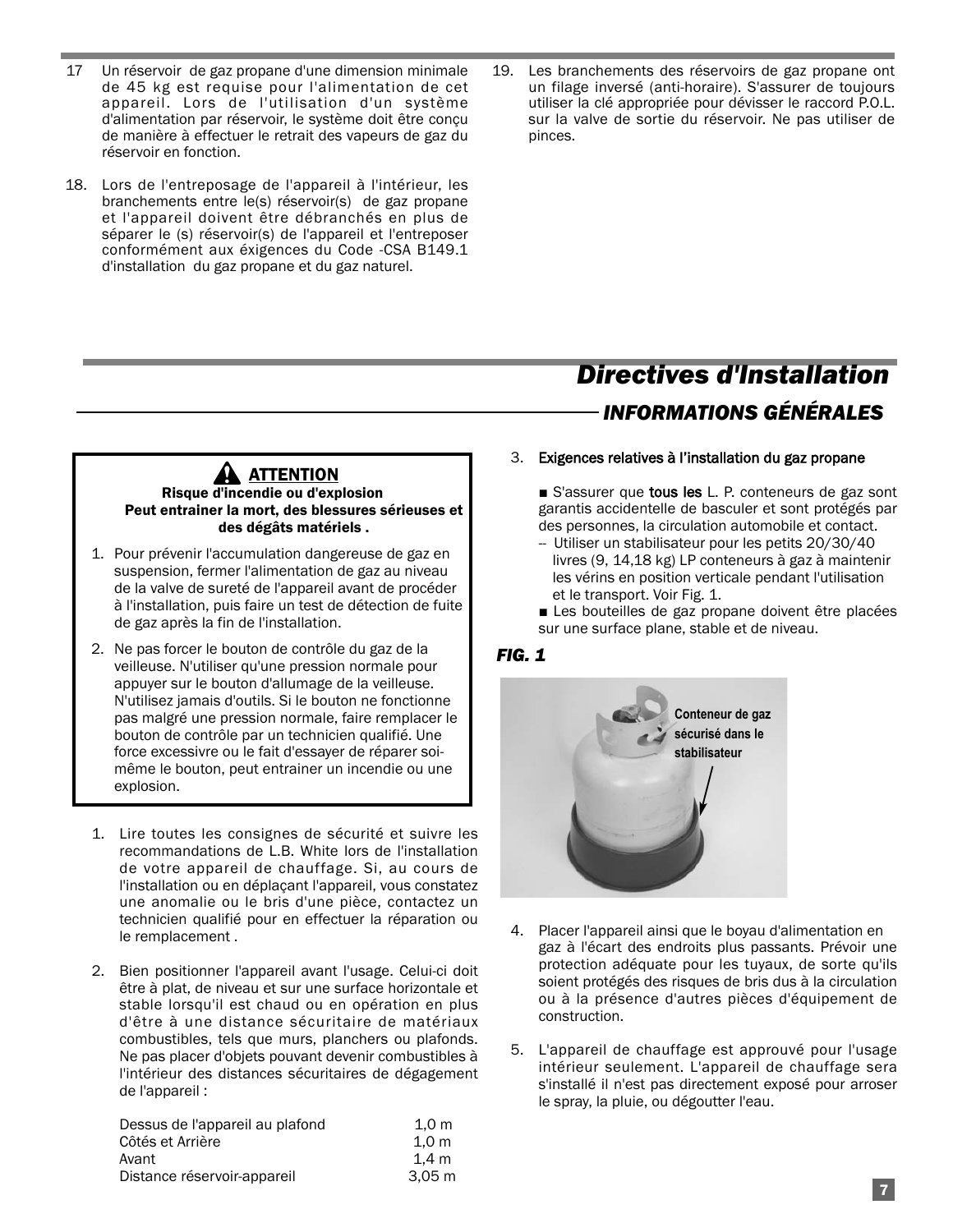- 6. Le régulateur de pression du gaz de l'appareil (avec valve -soupape de pression) doit être protégé des intempéries (gel, pluie, neige) ainsi que des matériaux de construction (goudron, ciment, plâtre, etc.) qui peuvent en altérer le bon fonctionnement et causer des blessures ou des dommages matériels.
- 7. Les appareils utilisés dans les mêmes lieux que des toiles, polythènes, bâches ou autres toiles protectrices de semblable nature, doivent être placés à une distance minimale de 3.04 metres de ces toiles. Ces toiles doivent avoir été fixées de façon solide et sécuritaire de manière à éviter un incendie ou un mauvais fonctionnement de l'appareil due aux effets du vent sur la toile.
- 8. Vérifier chacun des branchements pour y détecter aprouvé. Le test de présence de fuite de gaz se déroule ainsi :

### **AN ATTENTION** Risques d'incendie ou d'explosion

- Ne pas utiliser de flamme nue (allumettes, torches, bougies, etc.) lors d'une vérification de fuites. ■ N'utiliser que des détecteurs de fuites approuvés.
- Le non-respect de ces consignes peut résulter en un incendie ou en une explosion. ■ Un incendie ou une explosion peuvent entraîner la
	- mort, des blessures sérieuses ou des dommages matériels importants.
		- -- Vérifier tous branchements de tuyaux d'alimentation et de lignes, connecteurs et adapteurs jusqu'au branchement de la valve de contrôle du gaz avec un détecteur de fuites
		- -- Vérifier tous branchements de tuyaux et boyaux d'alimentation ainsi que les connecteurs et adapteurs jusqu'au branchement de la valve de contrôle du gaz avec un détecteur de fuites approuvé.
		- -- Advenant la présence d'une fuite, vérifier la propreté et l'intégrité des pièces en cause ainsi que l'étât de la pâte isolante aux branchements avant de resserer ceux-ci à nouveau.
		- -- Bien serrer les branchements si cela s'avère nécessaire afin d'arrêter la fuite de gaz.
		- -- Une fois les branchements vérifiés et toutes les fuites colmatées, procéder à l'allumage du brûleur principal.
		- -- Se tenir à une distance sécuritaire du bruleur principal lors de l'allumage pour éviter les blessures dues à la présence de fuites indétectées pouvant créer des retours de flammes.
		- -- Alors que fonctionne le brûleur principal, vérifier tous les branchements et couplages de l'appareil, des lignes d'alimentation ainsi que les connexions d'entrée et de sortie de la valve de contrôle de l'alimentation en gaz à l'aide

d'un détecteur de fuites de gaz approuvé.

- -- S'il y a présence d'une fuite, vérifier la propreté des pièces en cause notamment dans le filage des joints de branchement où il pourrait y avoir quelques saletés, puis appliquer à nouveau de la pâte isolante avant de resserer les branchements.
- Serrer les branchements et les joints.
- -- Si la fuite persiste, remplacer la pièce en cause.
- -- S'assurer que toutes les fuites ont été identifiées et colmatées avant de continuer d'opérer l'appareil.
- 9. Une vérification de la pression du gaz doit être effectuée par le représentant d'une autorité compétente en la matière avant l'installation de l'appareil de chauffage.
- 10. Allumer l'appareil selon les instructions que l'on retrouve sur celui-ci ou dans le manuel de l'utilisateur.
- 11. S'assurer que l'appareil est muni du bon type de détendeur. Un détendeur doit en effet être rattaché à la source d'alimentation de gaz de manière à réguler la pression du gaz à la sortie jusqu'à la valve selon les spécifications de la fiche signalétique et ce, en tous temps. Communiquer avec votre fournisseur de gaz ou avec L.B.White Co. Inc, en cas de doutes.
- 12. Cet appareil a été conçu afin de fonctionner en 13outirage de vapeur de propane, uniquement. Ne jamais l'utiliser dans des applications ayant recours à un soutirage de propane liquide. En cas d'interrogations, consulter L.B. White Co. Inc
- . 13. Prendre le temps de bien comprendre comment fonctionne et s'entretient cet appareil de chauffage grâce à ce manuel de l'utilisateur. Assurez-vous que vous savez comment couper l'alimentation en gaz du chauffage. Communiquez avec votre fournisseur de gaz pour toute interrogation.
- 14. Toute pièce défectueuse découverte en cours d'inspection ou d'entretien doit être retirée et remplacée par une pièce neuve immédiatement. L'appareil doit alors être inspecté par une personne qualifiée avant d'être remis en opération.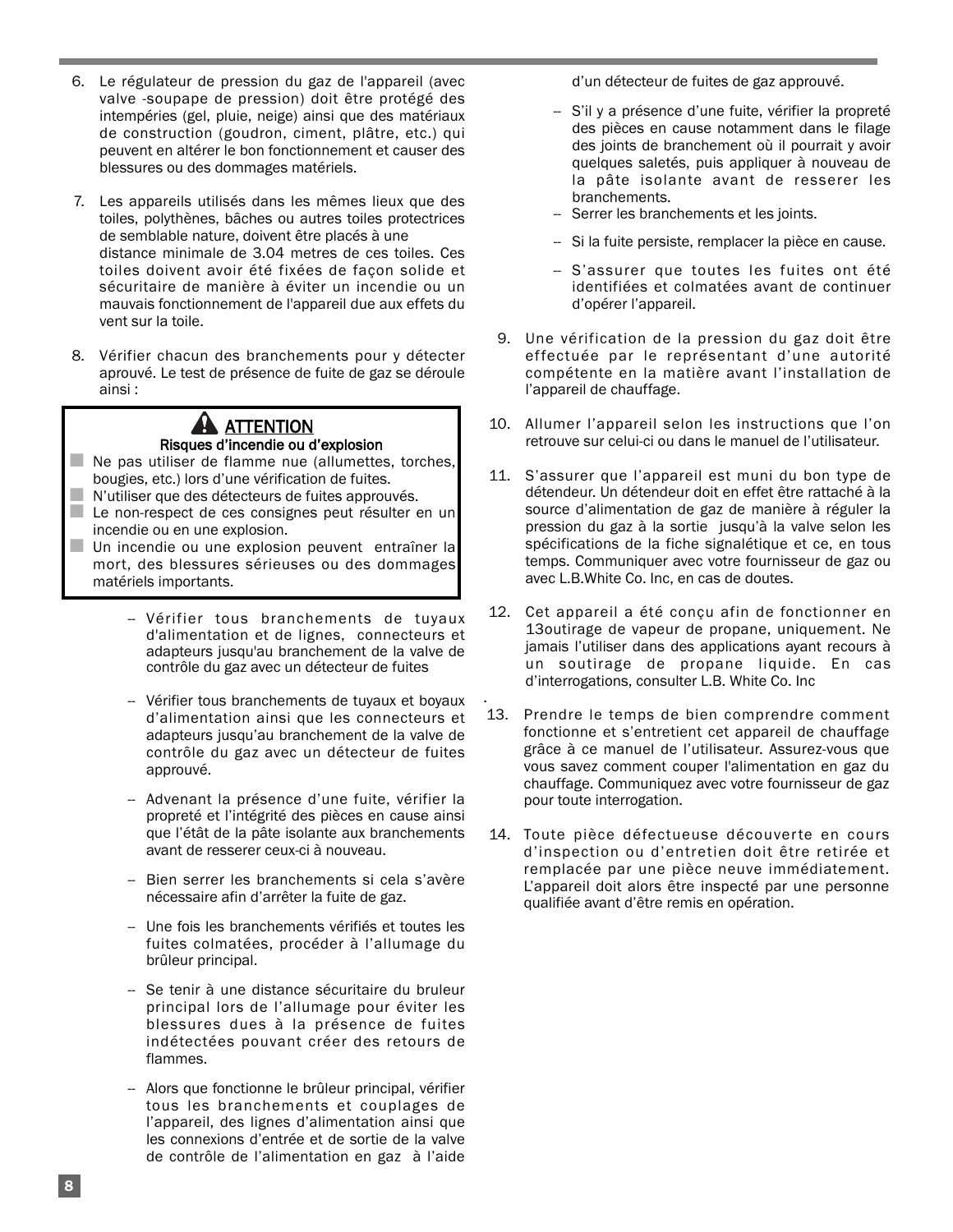- Raccorder l'extrémité opposée du boyau à la valve de contrôle au niveau de l'appareil de chauffage à l'aide d'un écrou. Bien serrer le raccord. Consulter la figure 2.
- *FIG. 2*



#### *BRANCHEMENT DU RÉGULATEUR À L'ALIMENTATION EN GAZ PROPANE S'ASSURER QUE LE REGULATEUR EST INSTALLE SOUS UN CAPUCHON DE PROTECTION.*

- 1. Retirer le capuchon de protection du raccord P.O.L. Conserver le capuchon. Disposer le régulateur comme indiqué.
- 2. Insérer le raccord P.O.L. dans la valve d'alimentation en gaz propane. Consulter la figure 3. Serrer l'écrou sur le raccord dans le sens inverse des aiguilles d'une montre sur la valve d'alimentation en gaz propane. Bien serrer l'écrou à l'aide d'une clé.
	- -- Lors de l'entreposage ou du transport de l'appareil de chauffage, s'assurer que le capuchon est bien sur le raccord P.O.L. afin de prévenir tout dommage et d'empêcher que des saletés ne pénètrent dans le régulateur.

#### *FIG. 3*

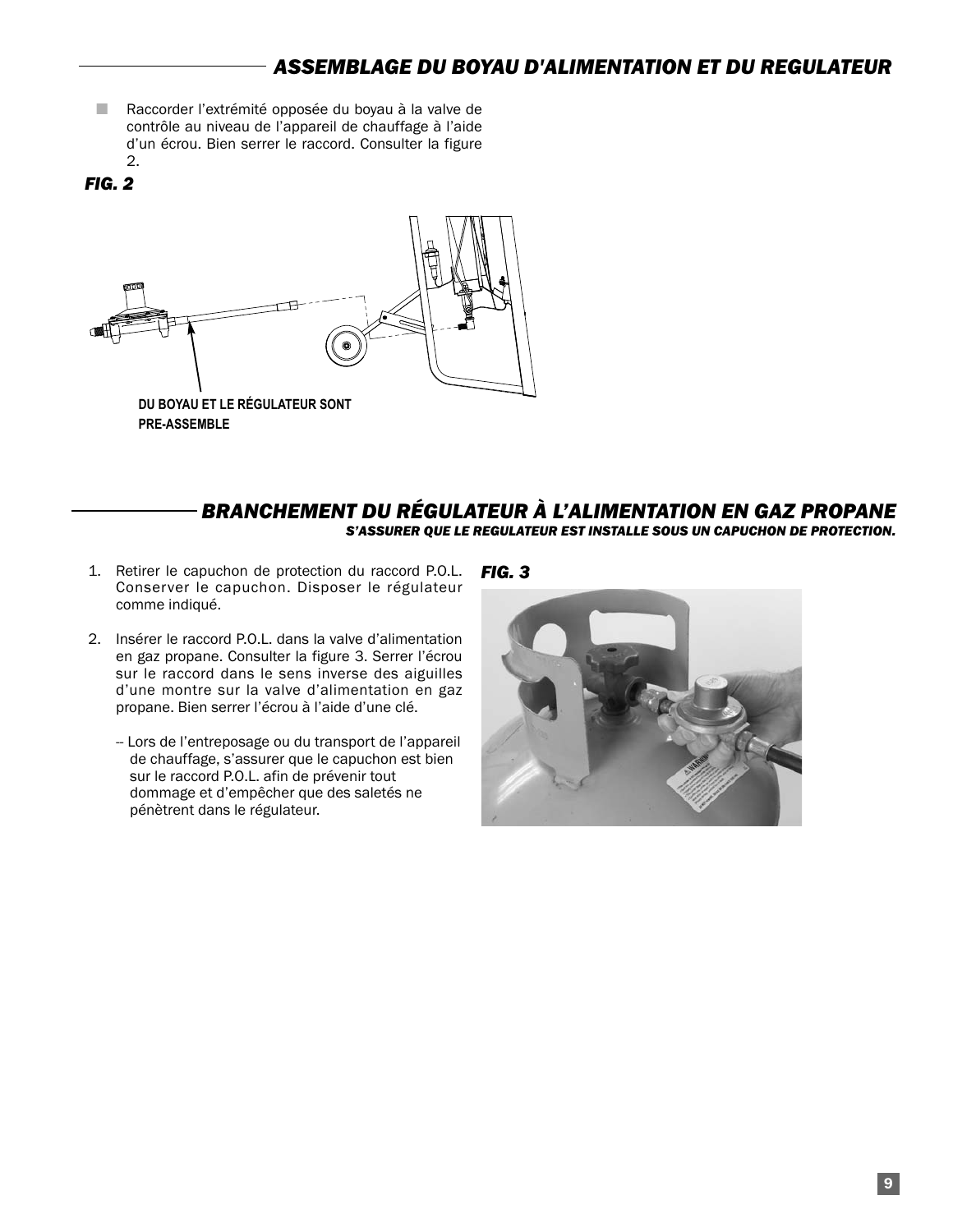### *ROULETTES*

■ Faire pivoter les roulettes et appuyer sur le support des roulettes pour verrouiller celles-ci en place avant d'allumer l'appareil de chauffage. Consulter la figure 4.

#### *FIG. 4*



#### **A MISE EN GARDE** Risque d'incendie

- Ne pas faire fonctionner l'appareil de chauffage si ses roulettes ne sont pas déployées et bien verrouillées en place.
- Si cela n'est pas le cas, l'appareil de chauffage basculera, permettant ainsi un contact direct avec des surfaces combustibles.
- Cela pourrait causer un incendie qui risquerait d'entraîner des dommages matériels, des blessures, voire la mort.

### *POIGNÉE*

■ Pendant les déplacements seulement, faire pivoter la poignée vers le haut et la verrouiller en place. Consulter la figure 5.

#### *FIG. 5*



#### **A** MISE EN GARDE Risque de brûlure

- Ne pas faire fonctionner l'appareil de chauffage si la poignée n'est pas en position verticale et verrouillée.
- Agripper la poignée pendant que l'appareil de chauffage fonctionne ou après son arrêt peut entraîner des brûlures.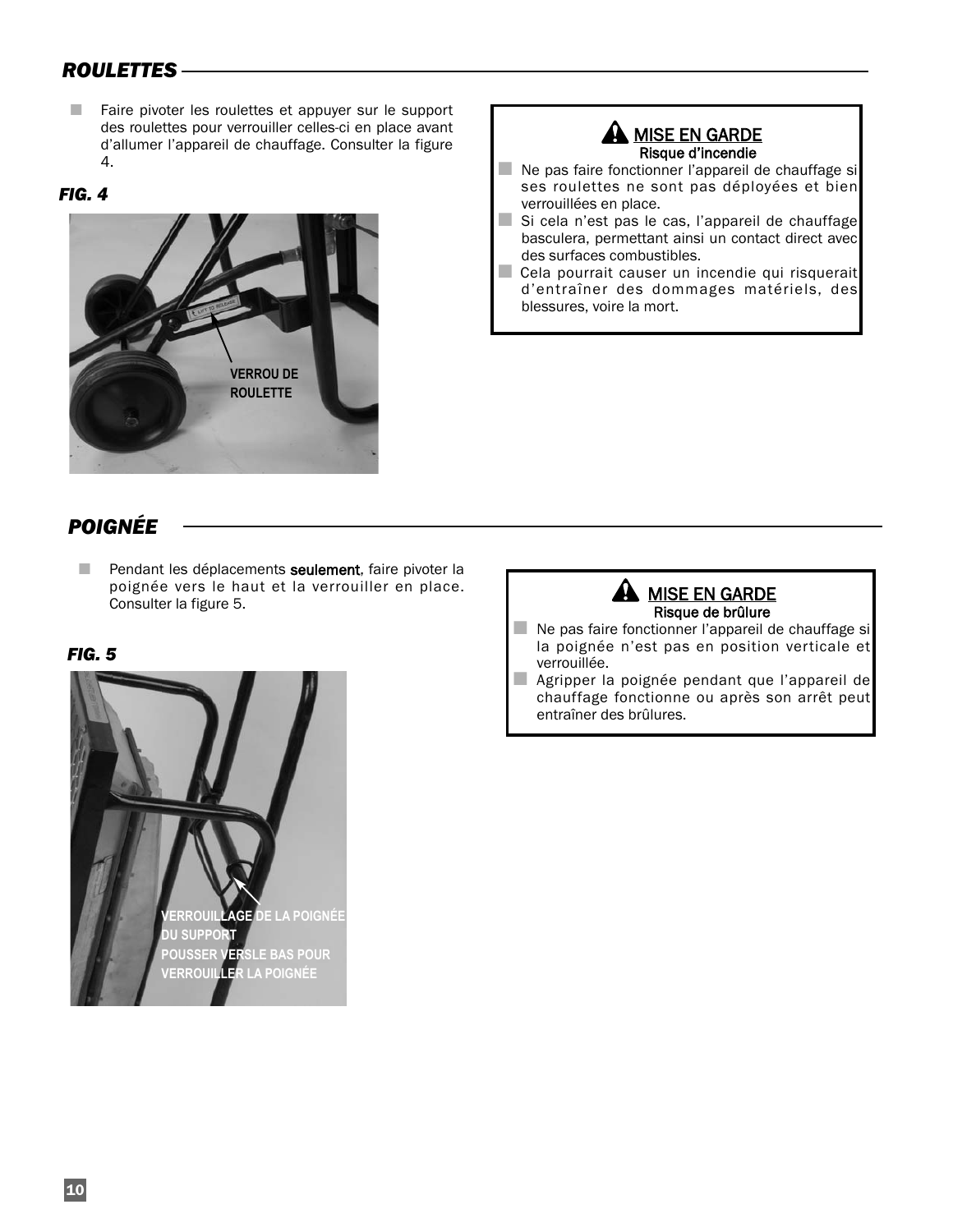- 1. Ouvrir lentement la valve d'alimentation en gaz au niveau de l'alimentation en gaz. (Cela permet de prévenir le blocage de la valve de contrôle du débit excédentaire qui se trouve dans le raccord P.O.L. du régulateur.
- 2. Enfoncer complètement le bouton de la valve de contrôle tout en appuyant sur le bouton-poussoir de l'allumeur. Le brûleur s'allumera. Consulter la figure 6.

#### *FIG. 6*

## *Directives pour l'allumage*

- 3. Maintenir la pression sur le bouton de la valve environ 30 secondes pour permettre le réchauffement du thermocouple.
- Il faut noter que sur des installations récentes, il peut s'écouler quelques instants avant que le gaz ne chasse l'air entièrement résiduel et que le brûleur ne s'allume.
- 4. Relâcher le bouton de la valve de contrôle. Le brûleur restera allumé.



## *Directives pour l'extinction*

- 1. Fermer toutes les valves d'alimentation en gaz.
- 2. Permettre à l'appareil de brûler le gaz résiduel dans la ligne d'alimentation.
- 3. Débrancher l'appareil de sa ligne d'alimentation en gaz.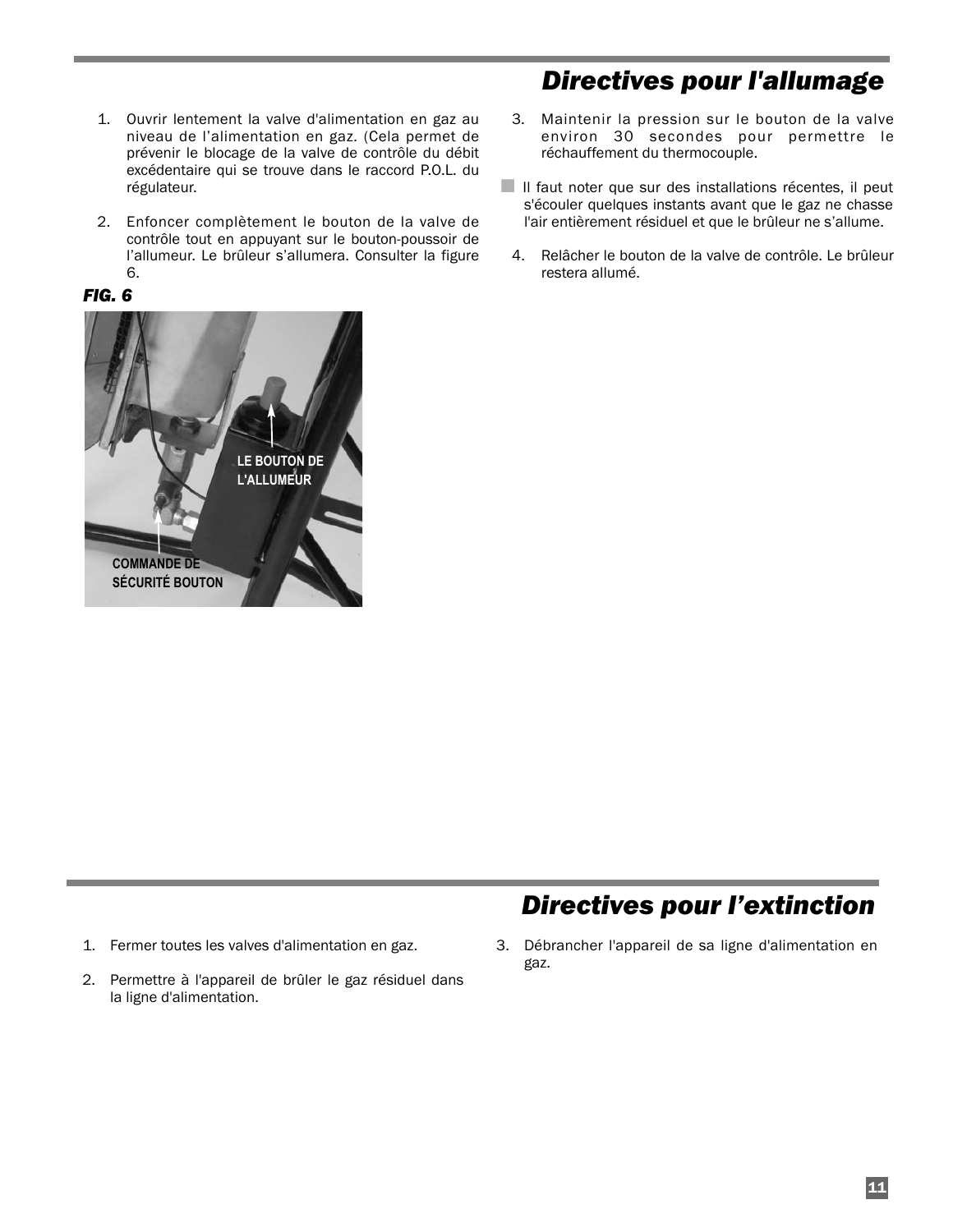## *Directives de nettoyage*

| <b>ATTENTION</b><br>Risque d'incendie, de brûlures et d'explosion.                                                                                                                                                                                                     |                                                                                                                                                                                                                                                                                                                                                                                                                                                                                                  |  |
|------------------------------------------------------------------------------------------------------------------------------------------------------------------------------------------------------------------------------------------------------------------------|--------------------------------------------------------------------------------------------------------------------------------------------------------------------------------------------------------------------------------------------------------------------------------------------------------------------------------------------------------------------------------------------------------------------------------------------------------------------------------------------------|--|
| Cet appareil est muni de composantes mécaniques servant à gérer les systèmes de circulation du gaz et de sureté.                                                                                                                                                       |                                                                                                                                                                                                                                                                                                                                                                                                                                                                                                  |  |
| Ces pièces peuvent devenir inefficaces ou endommagées en présence de poussières, saletés, usure et longévité.                                                                                                                                                          |                                                                                                                                                                                                                                                                                                                                                                                                                                                                                                  |  |
| Un nettoyage et une inspection périodique en plus d'un entretien adéquat sont essentiels pour prévenir de sérieuses<br>blessures et des dégâts importants.<br>Laisser l'appareil de chauffage refroidir complètement avant d'en effectuer le nettoyage ou l'entretien. |                                                                                                                                                                                                                                                                                                                                                                                                                                                                                                  |  |
|                                                                                                                                                                                                                                                                        |                                                                                                                                                                                                                                                                                                                                                                                                                                                                                                  |  |
| Donner le chauffage un nettoyage général avant<br>chaque utilisation.                                                                                                                                                                                                  | <b>MISE EN GARDE</b><br>Ne pas utiliser de l'eau ou une solution nettoyante<br>liquide lors du nettoyage des composants des<br>commandes, car ceci pourrait entraîner de graves<br>blessures ou d'importants dommages matériels :<br>* l'utilisation de liquides sur les vannes de commande<br>des gaz cause de la corrosion, ce qui pourrait<br>entraîner des fuites de gaz et, par conséquent, des<br>incendies ou des explosions.<br>Nettoyez tous les composants du radiateur à l'aide d'air |  |

## *Directives d'entretien*

- 1. Les lieux entourant le radiateur doivent être dégagés et libres de toute matière combustible, d'essence et d'autres vapeurs et liquides inflammables.
- 2. Le régulateur doit être inspecté de temps à autre afin d'assurer que l'évent est entièrement dégagé. Des débris, des insectes, des nids d'insectes, de la neige ou de la glace pourraient obstruer les évents du régulateur, et ceci pourrait exercer de la pression sur le radiateur.
- 3. Il se pourrait que le régulateur s'use et ne fonctionne pas correctement. Demandez à votre fournisseur de gaz de vérifier les pressions de refoulement se rendant à l'appareil afin d'assurer la fiabilité du régulateur.
- 4. Examinez les canalisations du radiateur s'il y a présence de corrosion, de câblages d'isolation effilochés ou coupés, de raccords serrés, etc. Réparez ou remplacez les pièces au besoin.
- 5. Lors de l'entretien, examinez l'étiquette d'instructions du radiateur pour vérifier sa lisibilité. Assurez-vous qu'elle n'est pas coupée, déchirée ou endommagée de toute autre façon. Les étiquettes endommagées doivent être remplacées immédiatement; veuillez, pour ce faire, prendre contact avec la L.B. White Co., LLC.
- 6. Assurez-vous que la canalisation de gaz ne présente pas d'entailles ni de coupures et que les raccords ne sont pas corrodés et ne comportent pas de filetages rayés. Remplacez l'assemblage de la canalisation de gaz au besoin. N'essayez pas de la réparer.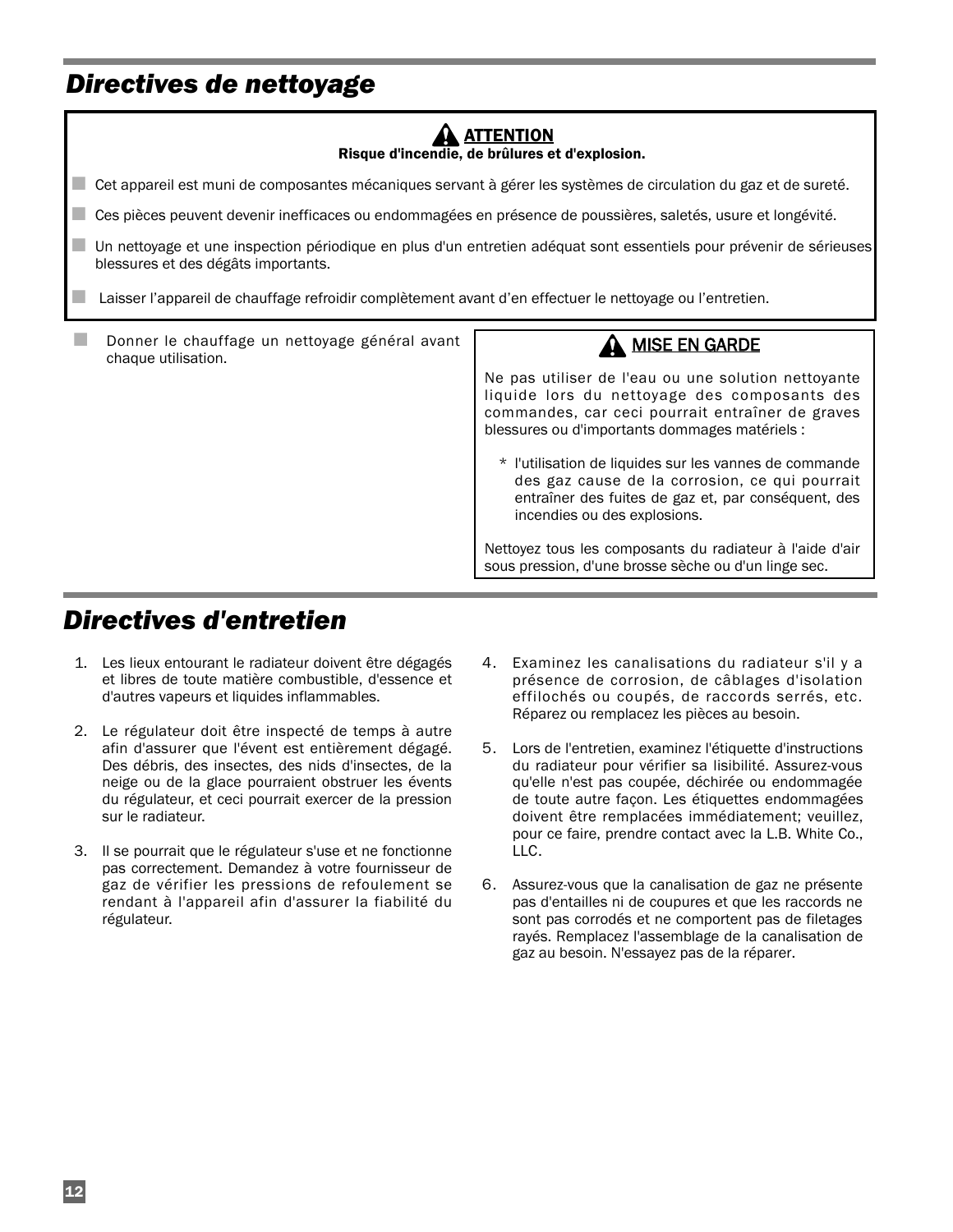## *Directives pour le service GÉNÉRALITÉS*

#### ANERTISSEMENT Risque de brûlure

■ Les surfaces de l'appareil de chauffage restent chaudes durant un certain temps après l'arrêt de l'appareil.

- On laissera l'appareil de chauffage refroidir avant de procéder à son entretien, à son nettoyage ou à sa réparation.
- A défaut de suivre cette directive, des brûlures pourraient s'ensuivre.

#### **AN AVERTISSEMENT** Risque d'explosion et d'incendie

- Ne pas démonter ni tenter de réparer quelque composant que ce soit de l'appareil de chauffage ou du circuit de gaz.
- On laissera l'appareil de chauffage refroidir avant de procéder à son entretien, à son nettoyage ou à sa réparation.
- À défaut de suivre cette directive, des brûlures pourraient s'ensuivre.
- 1. Fermer la valve d'alimentation en gaz de l'appareil de chauffage avant de procéder à l'entretien ou à la réparation sauf s'il est nécessaire qu'elle soit ouverte pour effectuer la procédure.
- 2. Déconnecter la ligne d'alimentation en gaz si cela est nécessaire selon la procédure à effectuer
- 3 Pour réassembler le système, effectuer les étapes de la procédure dans l'ordre inverse. S'assurer que les raccords de gaz sont bien serrés.
- 4. Une fois la procédure d'entretien ou de réparation terminée, faire démarrer l'appareil de chauffage pour s'assurer qu'il fonctionne bien. Vérifier s'il y a présence de fuites de gaz.
- 5. Nettoyer le l'orifice de l'appareil de chauffage avec de l'air comprimé ou un chiffon doux et sec. Ne pas utiliser de lime, de perceuse ou autre pour nettoyer l'orifice. Ces outils peuvent agrandir le trou, ce qui causerait des problèmes de combustion ou permettrait à la flamme du brûleur de s'étendre audelà du châssis protecteur de l'appareil. Remplacer le l'orifice s'il n'est pas possible de nettoyer les trous correctement.

### *VALVE DE CONTRÔLE et ORIFICE DU BRÛLEUR*

- 1. Déconnecter le thermocouple de la valve de contrôle.
- 2. Enlever le contre-écrou tel qu'illustré à la figure 7.
- 3. Retirer de l'appareil de chauffage la valve de contrôle et l'orifice.

*FIG. 7*



#### *INTERRUPTEUR DE BASCULEMENT*

*FIG. 8*



#### L'interrupteur à bascule doit être testé avant chaque utilisation.

- -- Placez le chauffage à fonctionnement normal
- -- Témoin du chauffage.
- -- Pointe le chauffage au moins 35 degrés. Le interrupteur doit s'ouvrir et fermer le brûleur éteint.
- -- Si le chauffage continue de brûler, le commutateur est défectueux et doit être remplacé.

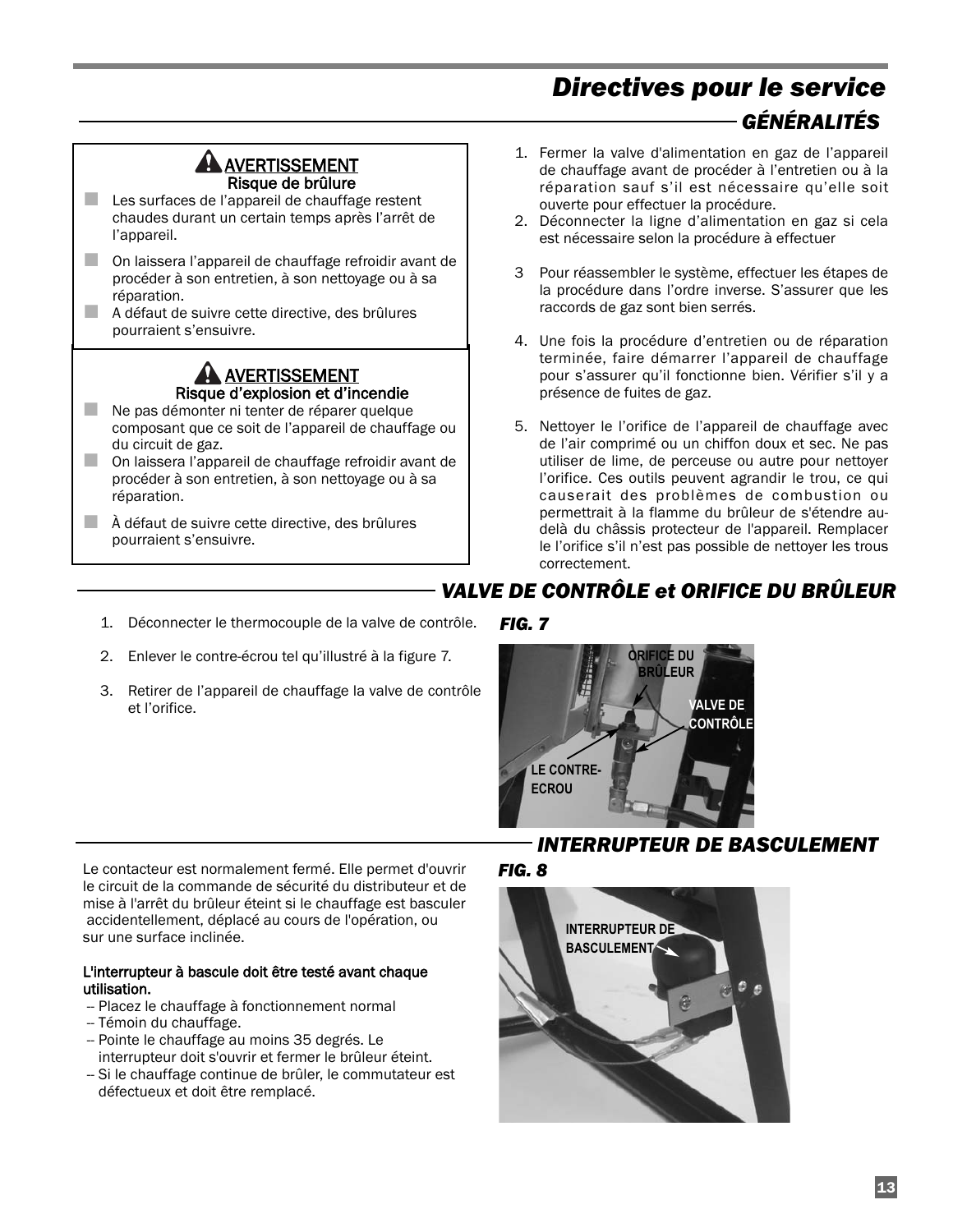## *ALLUMEUR et ÉLECTRODE*

Il est nécessaire de procéder à la réparation de l'allumeur et de l'électrode lorsque aucune étincelle n'est visible au niveau de l'électrode après avoir enfoncé le bouton-poussoir de l'allumeur. Cela peut survenir après une longue période d'utilisation intensive ou s'il y a accumulation de saletés ou de poussières.

Si aucune étincelle n'est générée au niveau de l'électrode, on procédera à la vérification des éléments suivants:

#### A. Allumeur

- 1. Retirer le fil relié au bouton-poussoir de l'allumeur.
- 2. Placer la pointe d'un tournevis à une distance d'environ 3 mm de l'allumeur. Voir Fig. 9
- 3. En tenant le tournevis par sa poignée, appuyer à plusieurs reprises sur le bouton-poussoir de l'allumeur. Si aucune étincelle ne jaillit, remplacer l'allumeur. Si une étincelle est visible, procéder à la réparation de l'électrode.

#### *FIG. 9*



#### B. Electrode

- 1. S'assurer que le fil reliant l'électrode à l'allumeur est bien branché.
- 2. Vérifier l'état du fil pour y déceler toute coupure, entaille ou défaillance. Celles-ci empêchent la formation d'une étincelle à l'extrémité de l'électrode. Remplacer l'électrode si cela est nécessaire. L'électrode et le fil sont vendus ensemble.
- 3. Pointe de l'électrode est de 4,7 mm à partir de l'écran brûleur.
- 4. Si nécessaire, retirer l'électrode et nettoyer sa pointe avec de la toile émeri ou laine d'acier. Voir Fig. 9.
- 5. S'assurer que la gaine isolante de l'électrode n'est pas fissurée et que la tige de l'électrode n'est pas mobile à l'intérieur de son enveloppe protectrice. Voir Fig. 10. Si tel est le cas, remplacer l'électrode.



### *THERMOCOUPLE*

Il se peut que l'on doive remplacer le thermocouple si le brûleur s'éteint après une période prolongée de chauffage du thermocouple. Heure normale pour la période de préchauffage de 30 secondes à 1 minute.

- 1. Voir Fig. 11 pour emplacement des thermocouples et instructions.
- 2. Pour déterminer si le thermocouple est défectueux:
- -- Brancher l'interrupteur à bascule mène conjointement avec un fil.
- Brancher un ohmmètre entre les pointe du thermocouple et son bouton contact précédemment connecté à contrôle de la sécurité)
- -- Un bon thermocuple donnera un certain niveau de resisitance de bout en bout.
- -- Un thermocouple défectueux indiquera une surcharge ou une résistance infinie sur le multimètre

#### *FIG. 11*

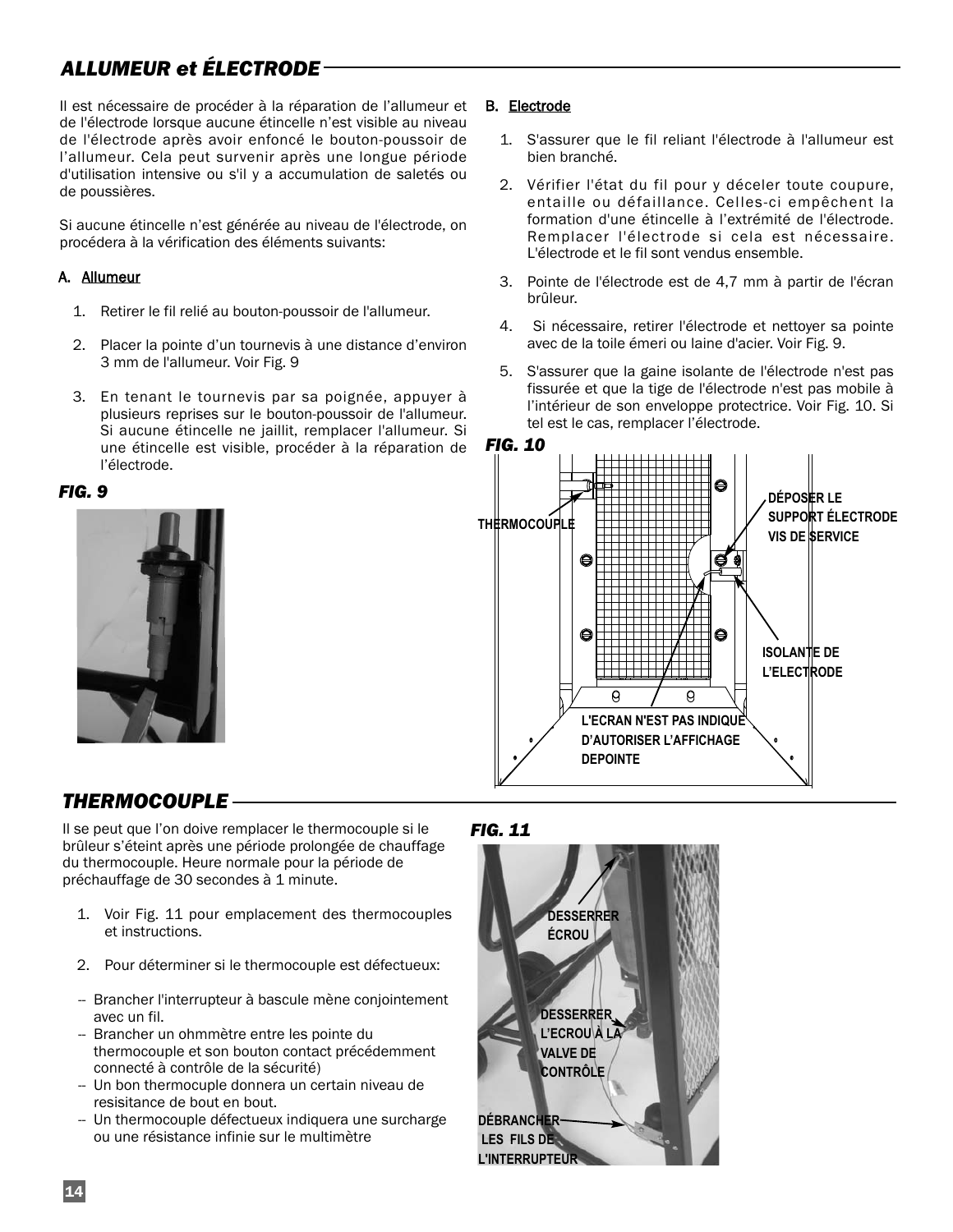## *Directives d'entretien*

### *VÉRIFICATION DE LA PRESSION DE GAZ*

■ Cette vérification doit être effectuée une fois l'an avant le début de la saison froide, après chaque déplacement de l'appareil ainsi qu'après un entretien.

### **A** ATTENTION

- Ne pas démonter la valve de contrôle de la veilleuse.
- $\blacksquare$  Ne remplacez aucune composante de la valve de contrôle de la veilleuse.
- La valve de contrôle de la veilleuse doit être entièrement remplacée advenant tout dommages.
- $\blacksquare$  Ne pas tenir compte de cet avertissement risque fortement d'entrainer des blessures graves, la mort ainsi que d'importants dégâts matériels.

#### *MATÉRIEL REQUIS*

(À se procurer localement)

#### Quantité Description

1 Manomètre de gaz numero de piece 00764.

#### A. PREPARATION

- 1. Fermer la valve d'alimentation du réservoir de propane vers l'appareil.
- 2. Permettre à l'appareil de brûler le gaz résiduel dans la ligne d'alimentation.
- 3. Mettre la valve de contrôle de la chaleur sur sa position minimum.
- 4. Retirer le chassis de l'appareil.

#### B. INSTALLATION DU MANOMÈTRE

1. Déposer le bouchon à la valve de contrôle. Consulter la figure 12.

#### *FIG. 12*



2. Installer un coude de 1/8 po et un manomètre à cet endroit. Consulter la figure 13.

#### *FIG. 13*



3. Ouvrir les valves d'alimentation en gaz vers l'appareil.

#### C. LECTURES DE PRESSION

- 1. Allumer l'appareil de chauffage. Mettre la valve de contrôle du débit de gaz sur sa position maximum. Lors du fonctionnement de l'appareil, le manomètre devrait mesurer une pression correspondant à la valeur indiquée sur la plaque signalétique ou dans la section portant sur les spécifications de ce manuel de l'utilisateur
- 2. Les lectures de pression coincident-elles avec la fiche signalétique? Si oui, aucune autre vérification ou ajustements ne sont nécessaires. Veuillez vous rendre directement à la section D.
- 3. Si les lectures de pression ne correspondent pas aux spécifications de la fiche signalétique alors effectuer les vérifications suivantes :
	- -- Régulateur inapproprié pour cet appareil.
	- -- Le régulateur de l'appareil est défectueux ou imprécis (changer au besoin).
	- -- Obstruction dans la ligne d'alimentation en gaz.
	- -- Mauvaise dimension ou nombre insuffisant de réservoirs de gaz propane.

#### D. CONCLUSION

- 1. Lorsque les pressions requises ont été observées, fermer l'alimentation en gaz vers l'appareil.
- 2. Permettre à l'appareil de brûler le gaz résiduel dans la ligne d'alimentation.
- 3. Enlever le coude et le manomètre.
- 4. Installer le capuchon hexagonal sur la valve de contrôle, puis bien serrer celui-ci.
- 5. Vérifier qu'il n'y a aucune fuite de gaz.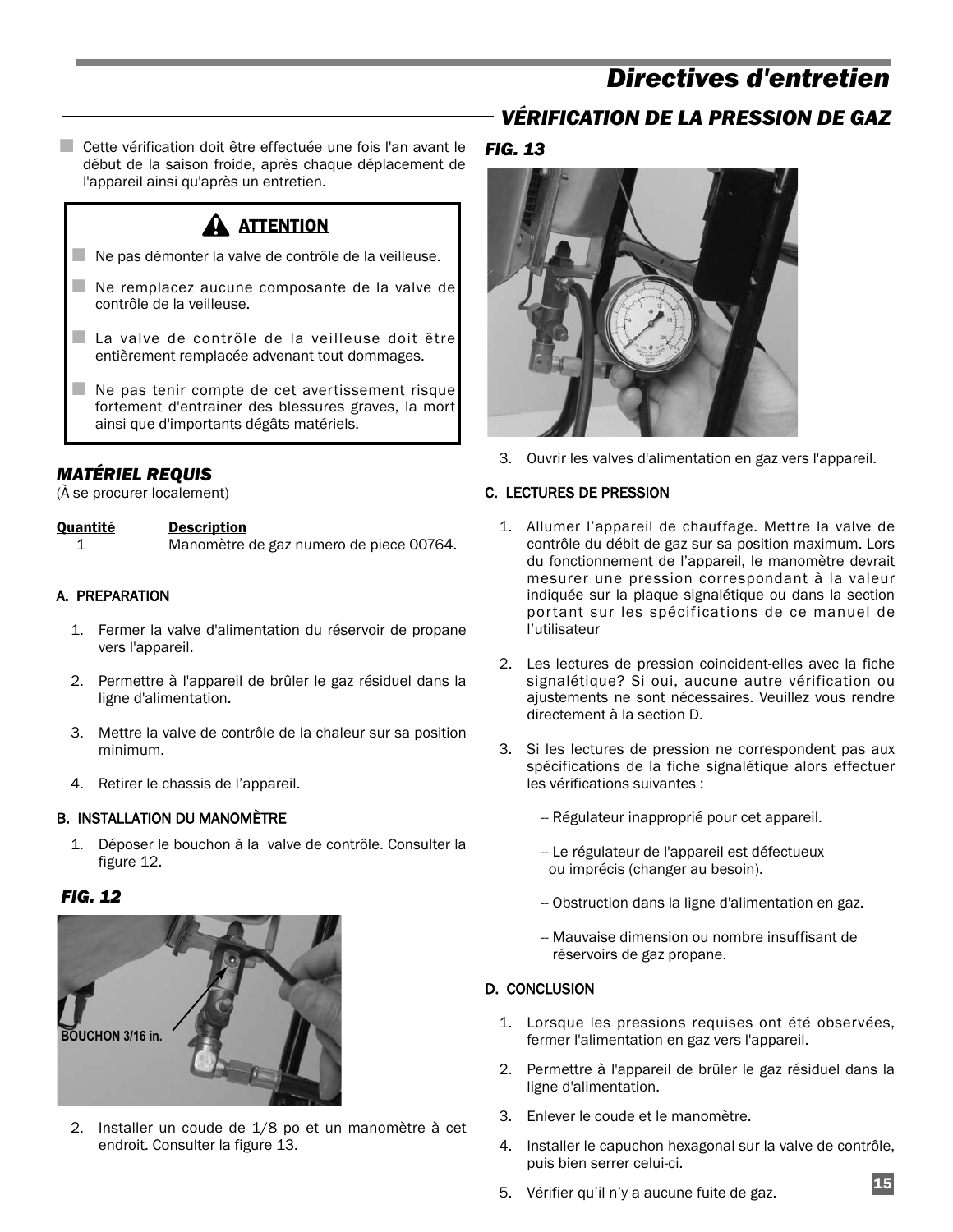## *Dépannage*

| Depannage                                                                                                                   |                                                                                                                |                                                                                                                                                                                                                                                                                                                                                                                                                                |
|-----------------------------------------------------------------------------------------------------------------------------|----------------------------------------------------------------------------------------------------------------|--------------------------------------------------------------------------------------------------------------------------------------------------------------------------------------------------------------------------------------------------------------------------------------------------------------------------------------------------------------------------------------------------------------------------------|
| PROBLÈMES                                                                                                                   | <b>CAUSES</b>                                                                                                  | <b>SOLUTIONS</b>                                                                                                                                                                                                                                                                                                                                                                                                               |
| 1. Le brûleur ne 'allume pas.                                                                                               | * Le réservoir de propane est vide.                                                                            | * Remplir le réservoir.                                                                                                                                                                                                                                                                                                                                                                                                        |
|                                                                                                                             | * Ligne d'alimentation fermée.                                                                                 | * Ouvrir la ligne d'alimentation en gaz.                                                                                                                                                                                                                                                                                                                                                                                       |
|                                                                                                                             | * La valve de contrôle du débit<br>excédentaire du P.O.L. du régulateur<br>est fermé.                          | * Fermer la valve du réservoir de propane.<br>Attendre 5 minutes, puis ouvrir la valve du<br>réservoir de propane de nouveau, très<br>lentement.                                                                                                                                                                                                                                                                               |
|                                                                                                                             | * Le bouton de la valve de contrôle<br>n'est pas pressé à fond.                                                | * Appuyer à fond sur le bouton de la valve<br>de contrôle                                                                                                                                                                                                                                                                                                                                                                      |
|                                                                                                                             | * L'orifice du brûleur est<br>obstrué.                                                                         | * Nettoyer ou remplacer le orifice.                                                                                                                                                                                                                                                                                                                                                                                            |
|                                                                                                                             | * Obstruction dans la ligne<br>d'alimentation de gaz ou dans la<br>ligne de la veilleuse.                      | * Débrancher la ligne d'alimentation en gaz de<br>l'appareil ou celle de la veilleuse et débloquer<br>à l'aide d'air comprimé ou remplacer la (les)<br>ligne $(s)$ .                                                                                                                                                                                                                                                           |
|                                                                                                                             | * Présence d'air dans la ligne<br>d'alimentation en gaz.                                                       | * Appuyer à fond sur le bouton-poussoir de la<br>veilleuse (habituellement de 15 à 20<br>secondes suffisent) situé sur la valve de<br>contrôle de la veilleuse, pour purger l'air hors<br>de la ligne. (Souvent requis au moment de<br>l'installation initiale.)REMARQUE: s'assurer que<br>l'on appuie sur le bouton-poussoir de l'allumeur<br>piézoélectrique pendant cette période pour éviter<br>que l'accumulation de gaz. |
|                                                                                                                             | * Le module d'alimentation<br>électrique du mécanisme de<br>contrôle du gaz de la veilleuse est<br>défectueux. | * Remplacer la valve de contrôle de la veilleuse<br>en entier.                                                                                                                                                                                                                                                                                                                                                                 |
|                                                                                                                             | * Electrode ou allumeur Piezo-<br>électrique défectueux.                                                       | * Se référer à la section de l'entretien de<br>l'électrode du présent manuel pour les<br>problèmes associés au système d'allumeur<br>Piezo-électrique.                                                                                                                                                                                                                                                                         |
|                                                                                                                             |                                                                                                                |                                                                                                                                                                                                                                                                                                                                                                                                                                |
| 2. Le brûleur allume mais<br>s'éteint lorsque la pression<br>sur le bouton-poussoir de la<br>valve de contrôle est relâché. | * Obstruction de la ligne<br>d'alimentation en gaz                                                             | * Se référer aux directives pour le même<br>problème à l'item # 1 ci-haut.                                                                                                                                                                                                                                                                                                                                                     |
|                                                                                                                             | * Temps insuffisant alloué à la<br>veilleuse pour réchauffer<br>adéquatement le thermocouple.                  | * Maintenir la pression sur le bouton-poussoir de<br>la valve de contrôle pendant 30 secondes pour<br>permettre un réchauffement approprié.                                                                                                                                                                                                                                                                                    |
|                                                                                                                             | * Thermocouple déserré.                                                                                        | * Serrer adéquatement le thermocouple aux<br>contrôles du gaz en s'assurant qu'il est bien<br>inséré dans le support de la veilleuse. Serrer<br>d'abord à la main, puis à l'aide d'une clé<br>appropriée.                                                                                                                                                                                                                      |
|                                                                                                                             | * Thermocouple défectueux.                                                                                     | * Remplacer le thermocouple.                                                                                                                                                                                                                                                                                                                                                                                                   |
|                                                                                                                             | * L'orifice du brûleur est obstrué.                                                                            | * Se référer aux directives pour le même<br>problème à l'item # 1 ci-haut.                                                                                                                                                                                                                                                                                                                                                     |
|                                                                                                                             | * Valve de contrôle défectueuse.                                                                               | * Remplacez la valve de contrôle.                                                                                                                                                                                                                                                                                                                                                                                              |
|                                                                                                                             | * Pression de gaz insuffisante.                                                                                | * Régler les niveaux de pression selon les<br>indications de la fiche signalétique.                                                                                                                                                                                                                                                                                                                                            |
|                                                                                                                             | * L'interrupteur de basculement est<br>ouvert.                                                                 | * S'assurer que l'appareil de chauffage est au<br>nieau. S'il est au niveau, l'interrupteur de                                                                                                                                                                                                                                                                                                                                 |

basculement est défectueux.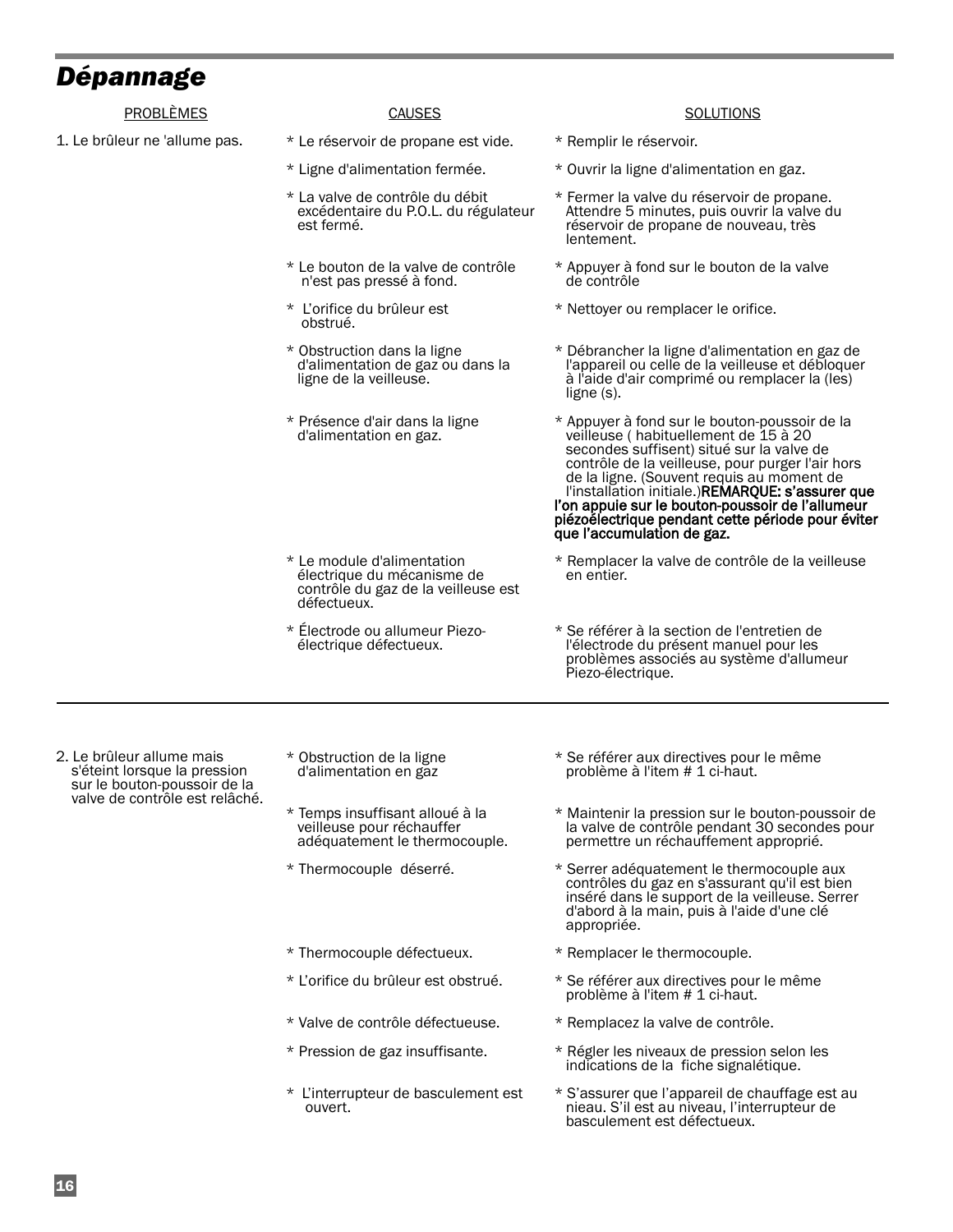3. L'appareil ne semble pas émettre toute la chaleur désirée.

**CAUSES** 

- \* La valve de contrôle du débit de gaz n'est pas ouverte au maximum.
- \* L'orifice du brûleur est obstrué.
- \* La pression d'alimentation en gaz est faible.
- \* La valve sur l'ouverture maximale
- \*Nettoyer le barillet d'orifices du brûleur avec de l'air comprimé ou remplacer celui-ci.
- \*Consulter le fournisseur de gaz propane. La bouteille ou le réservoir doit être rempli ou remplacé. Le régulateur nécessite un ajustement Vérifier que le régulateur et le gaz employés correspondent aux exigences de l'appareil

## *Fonction des différentes composantes de l'appareil*

#### *BRÛLEUR*

Composantes où a lieu la combustion du gaz alimentant l'appareil.

#### *ORIFICE DU BRÛLEUR*

Instrument de régulation en laiton qui alimente le brûleur en combustible à un débit spécifique et selon une pression appropriée.

#### *ÉLECTRODE*

Composante servant à enflammer les gaz grâce à l'étincelle qu'elle produit. Reçoit le voltage d'allumage approprié de l'allumeur Piezo.

#### *LIGNE D'ALIMENTATION EN GAZ*

Boyau flexible servant à acheminer le gaz de la source d'alimentation principale ou d'un réservoir jusqu'à l'appareil.

#### *ALLUMEUR PIEZO*

Composante générant le voltage requis à l'allumage lorsque le bouton de l'allumeur a été pressé. Ce voltage est dirigé vers l'électrode de manière à provoquer une étincelle.

#### *RÉGULATEUR*

La pièce maîtresse de tout système alimenté au gaz. Utilisé pour fournir une pression de gaz appropriée à l'appareil sous différentes conditions variantes à la source (réservoir).

#### *VALVE DE CONTRÔLE*

Valve de contrôle du gaz maintenue ouverte par alimentation électrique générée par le thermocouple de la veilleuse qui se ferme automatiquement pour couper le débit de gaz au brûleur principal lorsque la flamme de la veilleuse s'éteint ou devient trop faible pour allumer le brûleur principal.

#### *THERMOCOUPLE*

Un instrument thermoélectrique qui transforme directement la chaleur en électricité. Fonctionne en lien direct avec un électro-aimant situé dans la valve de contrôle du gaz permettant ainsi de maintenir le débit de gaz vers la veilleuse.

#### *INTERRUPTEUR DE BASCULEMENT*

Le contacteur est normalement fermé. Elle permet d'ouvrir le circuit de la commande de sécurité du distributeur et de mise à l'arrêt du brûleur éteint si le chauffage est basculer accidentellement, déplacé au cours de l'opération, ou sur une surface inclinée.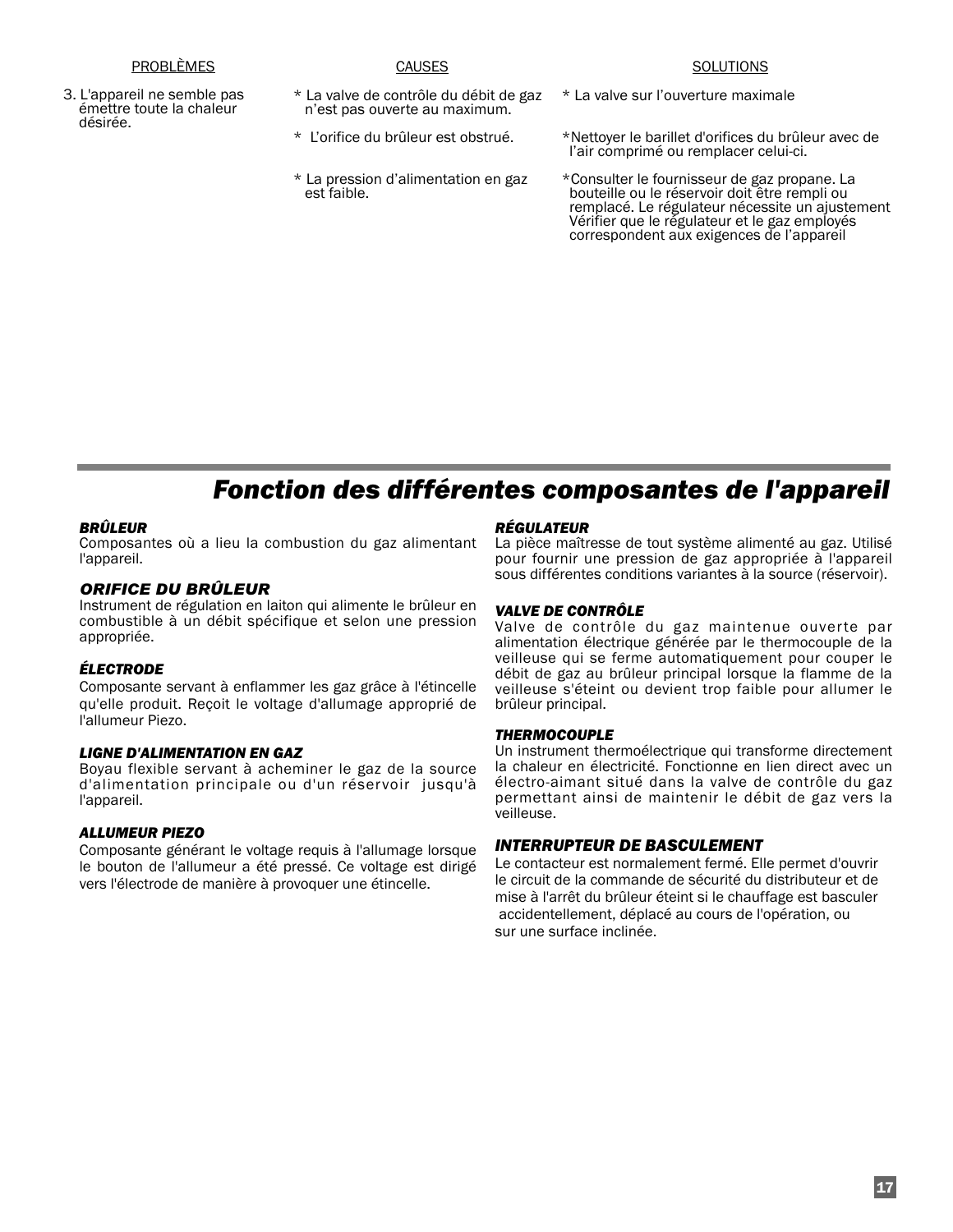## *Identification des pièces composantes SCHEMA DES PIECES COMPOSANTES*

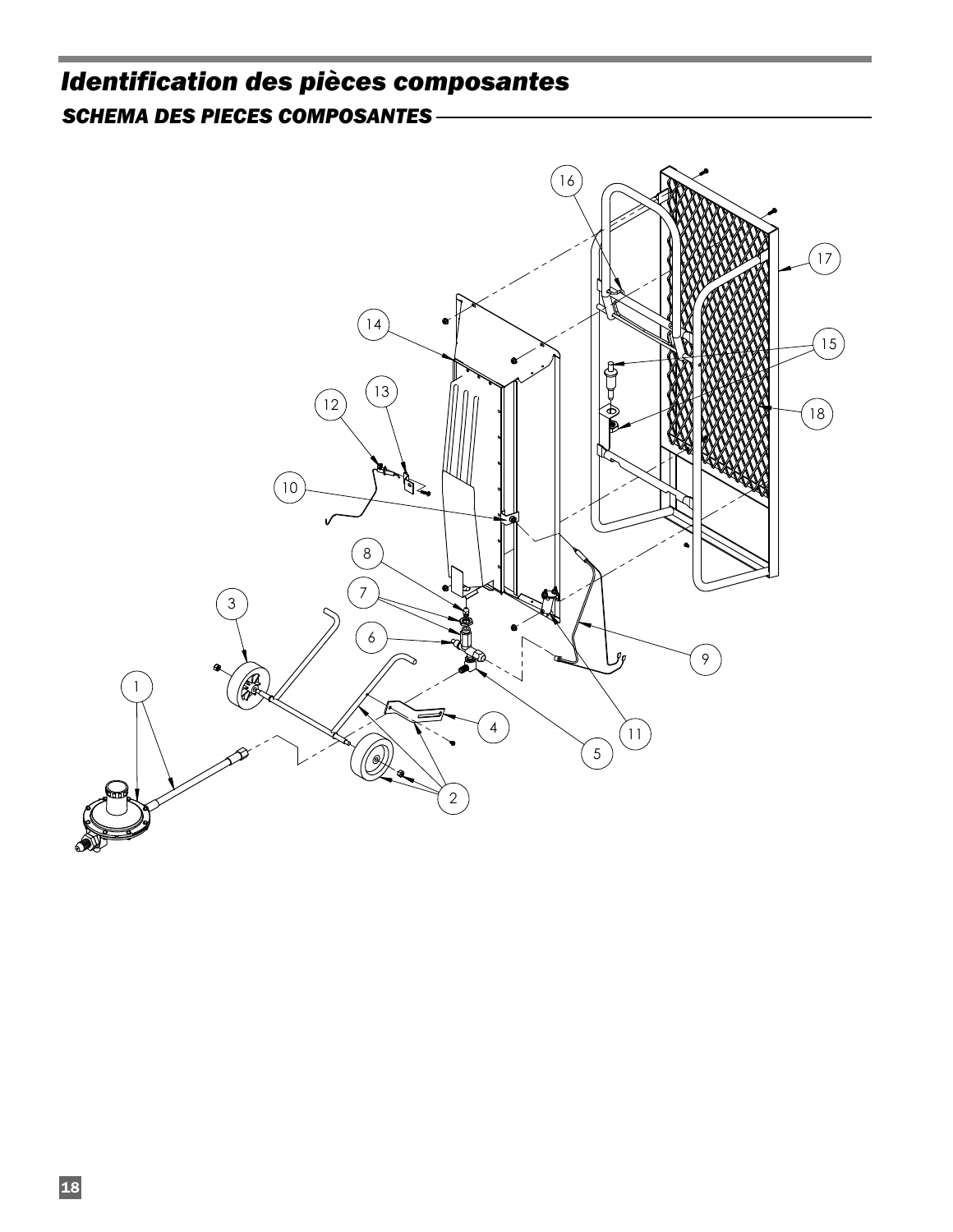### *LISTE DES PIECES COMPOSANTES*

| Item           | <b>Description</b>                          | Numéro de la pièce |
|----------------|---------------------------------------------|--------------------|
| $\mathbf{1}$   | Régulateur avec ligne d'alimentation en gaz | 573255             |
| $\overline{2}$ | Essieu avec roulettes                       | 573259             |
| 3              | Roulette                                    | 573258             |
| 4              | Verrou de roulette                          | 573260             |
| 5              | Adaptateur de ligne d'alimentation en gaz   | 573315             |
| 6              | Valve de contrôle                           | 573967             |
| $\overline{7}$ | Manifold                                    | 573311             |
| 8              | Orifice du brûleur                          | 573252             |
| 9              | Thermocouple                                | 573253             |
| 10             | Support du thermocouple                     | 573263             |
| 11             | Interrupteur de basculement                 | 573297             |
| 12             | Electrode                                   | 573256             |
| 13             | Support de l'électrode                      | 573316             |
| 14             | Assemblage du brûleur                       | 573251             |
| 15             | Allumeur piézoélectrique avec écrou         | 573257             |
| 16             | Verrouillage de la poignée                  | 573261             |
| 17             | Assemblage du châssis                       | 573262             |
| 18             | L'écran sur l'ensemble du châssis           | 573307             |